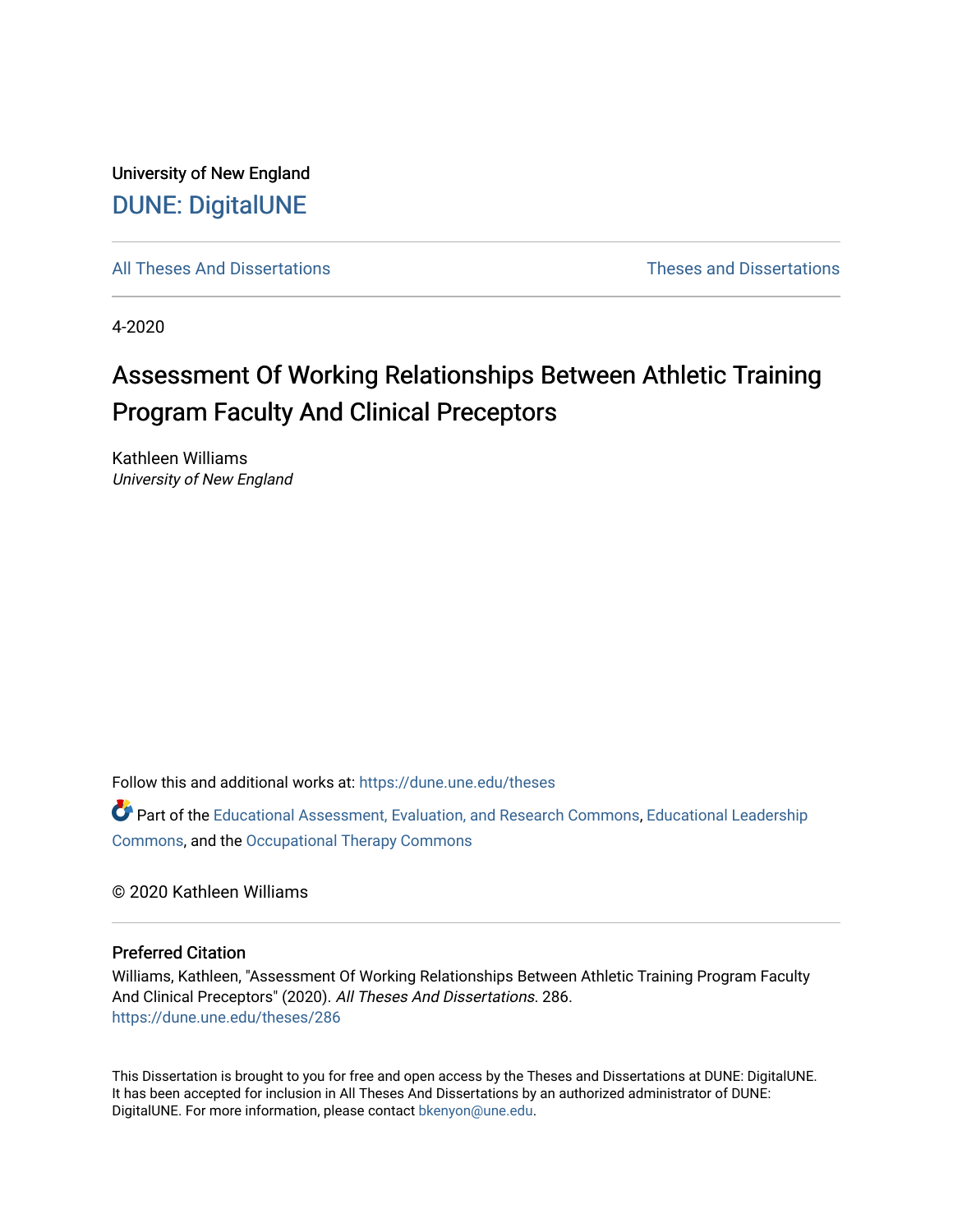# ASSESSMENT OF WORKING RELATIONSHIPS BETWEEN ATHLETIC TRAINING

# PROGRAM FACULTY AND CLINICAL PRECEPTORS

By

Kathleen Williams

BS Mercyhurst University 1999 MA Edinboro University of Pennsylvania 2001

# A DISSERTATION

Presented to the Affiliated Faculty of

The College of Graduate and Professional Studies

at the University of New England

Submitted in Partial Fulfillment of Requirements

For the degree of Doctor of Education

Portland & Biddeford, Maine

April 2020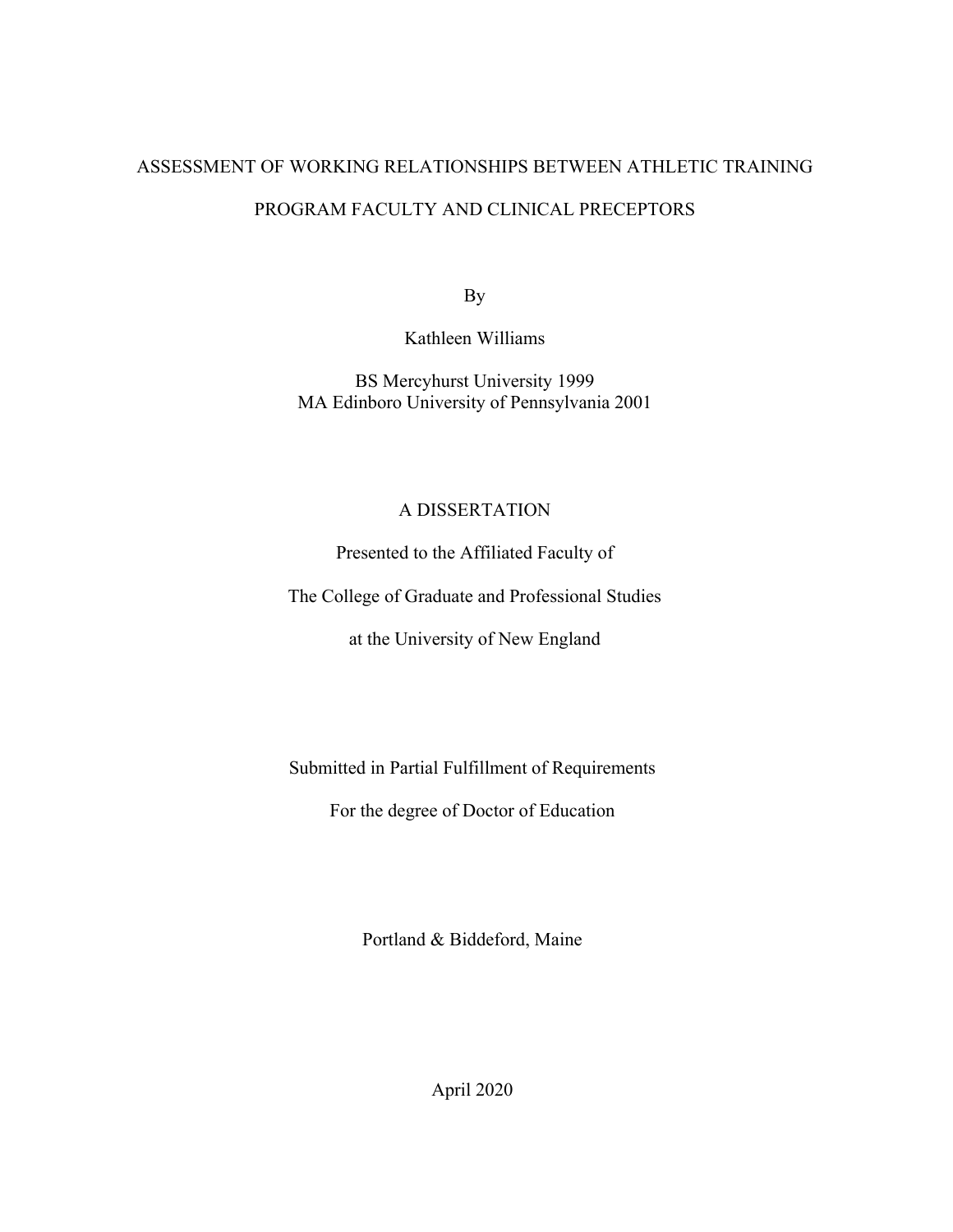Copyright 2020 by Kathleen Williams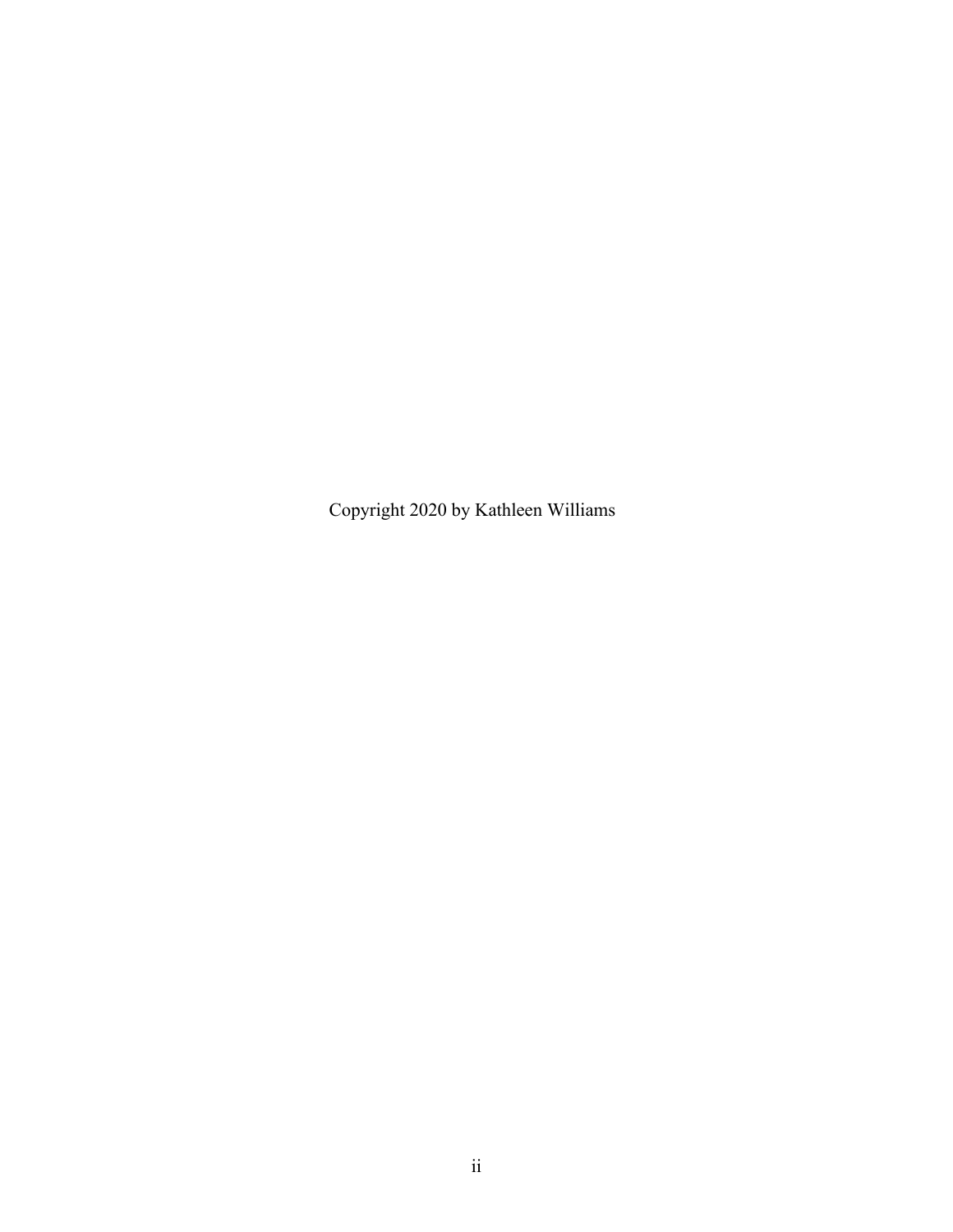# ASSESSMENT OF WORKING RELATIONSHIPS BETWEEN ATHLETIC TRAINING PROGRAM FACULTY AND CLINICAL PRECEPTORS ABSTRACT

Athletic training degree programs require both clinical and classroom educational content. The educational content of the 2020 Standards, adopted in 2018 by athletic training's accrediting body, included a requirement for additional skills and a minimum level degree. However, clinical preceptors educated prior to 2018 working in athletic training programs are often not proficient or trained in the new techniques*.* The change in athletic training educational knowledge has led to a theory–practice gap between athletic training faculty and clinical preceptors working in the field. Athletic training faculty and clinical preceptors need good communication and interpersonal working relationships to bridge the gap between theory and application of knowledge.

Currently, a gap exists in practitioners' understanding of the working relationships between academic and clinical athletic trainers and their influence on athletic training programs. The purpose of this study was to understand the theory–practice gap in athletic training programs by identifying attitudes and perceptions of the working relationships between faculty and clinical athletic trainers at Commission on Accreditation in Athletic Training Education (CAATE) accredited institutions. This study's research question was "What are the attitudes and perceptions of working relationships between a select sample of faculty and clinical athletic

iii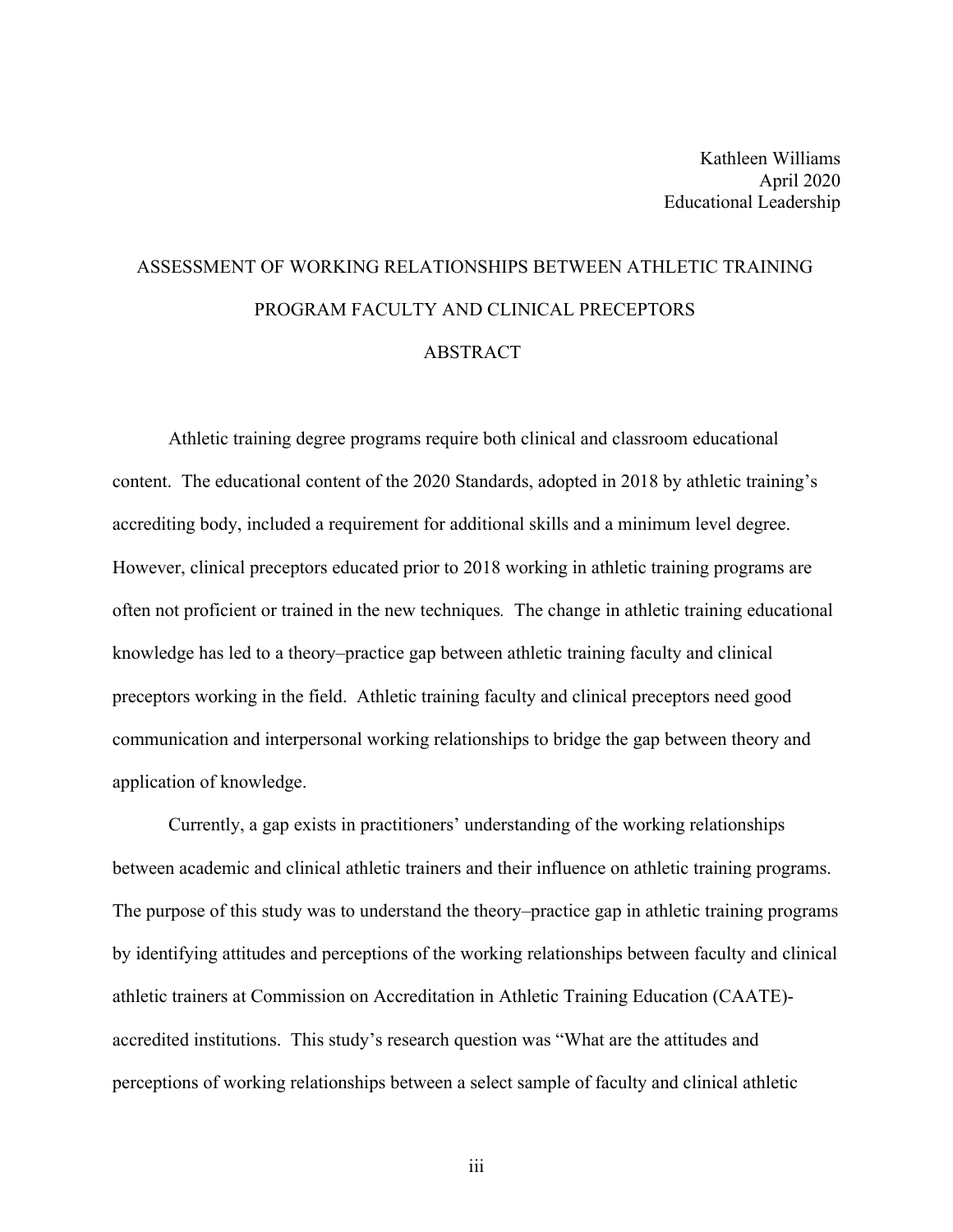trainers in CAATE-accredited athletic training programs?" This study used a qualitative interpretive phenomenological research methodology. The eight participants were clinical, and faculty athletic trainers associated with an accredited athletic training program. Interviews were completed, and the researcher used the qualitative data to develop themes. Two themes and four subthemes emerged, including communication, communication about 2020 Standards, support, job position, working relationships, and value. For positive working relationships, athletic trainers should receive support in their job positions, communicate well, collaborate, and feel valued within the athletic training program. Further research should focus on studying communication between academic and clinical athletic trainers with regard to the theory–practice gap in the field of athletic training.

Keywords: theory–practice gap, communication, athletic trainers, CAATE, working relationships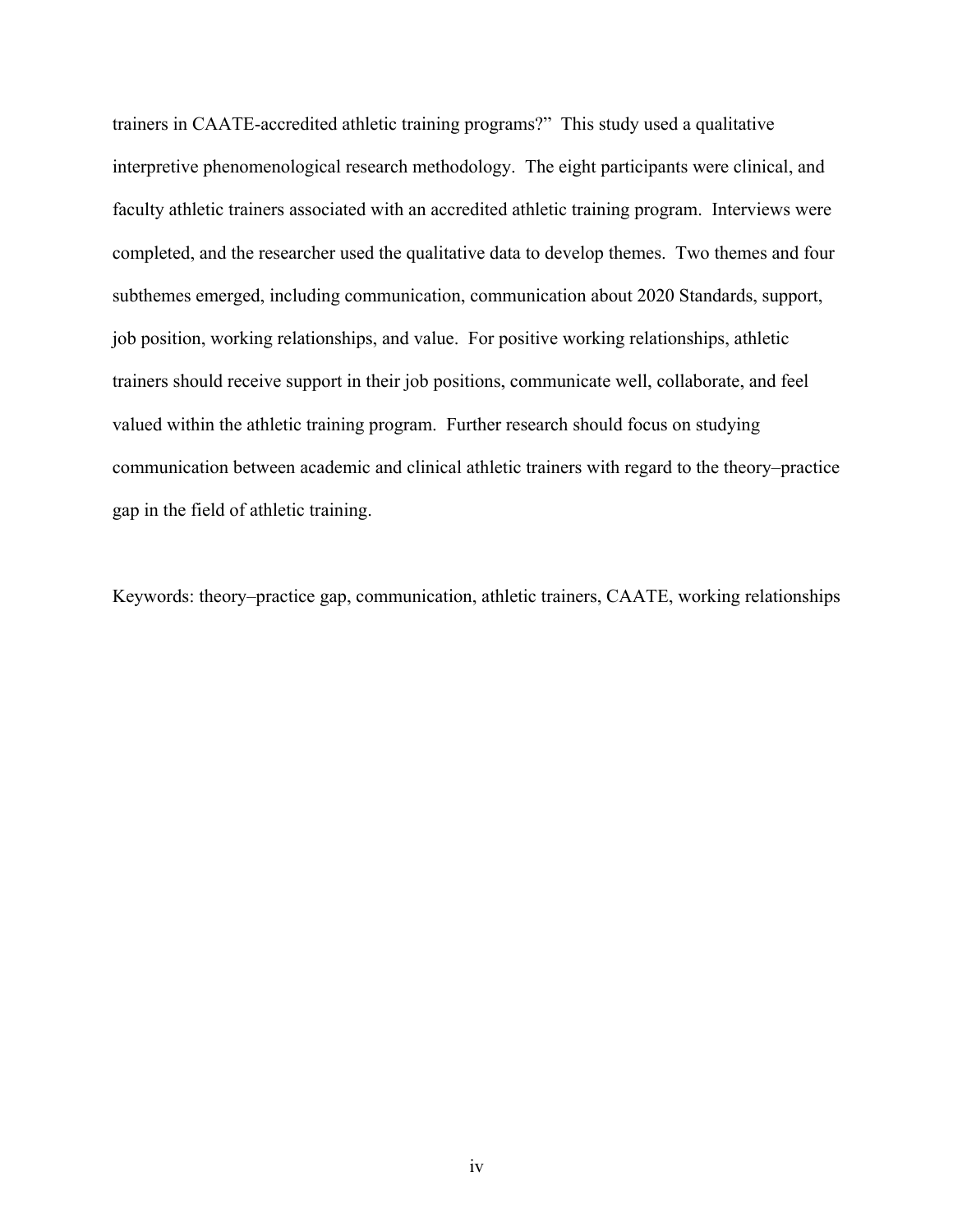University of New England

Doctor of Education Educational Leadership

This dissertation was presented by

Kathleen Williams

It was presented on April 15, 2020 and approved by:

Laura Bertonazzi, Lead Advisor University of New England

Leslie Hitch, Secondary Advisor University of New England

John Ranney, Affiliated Committee Member Gannon University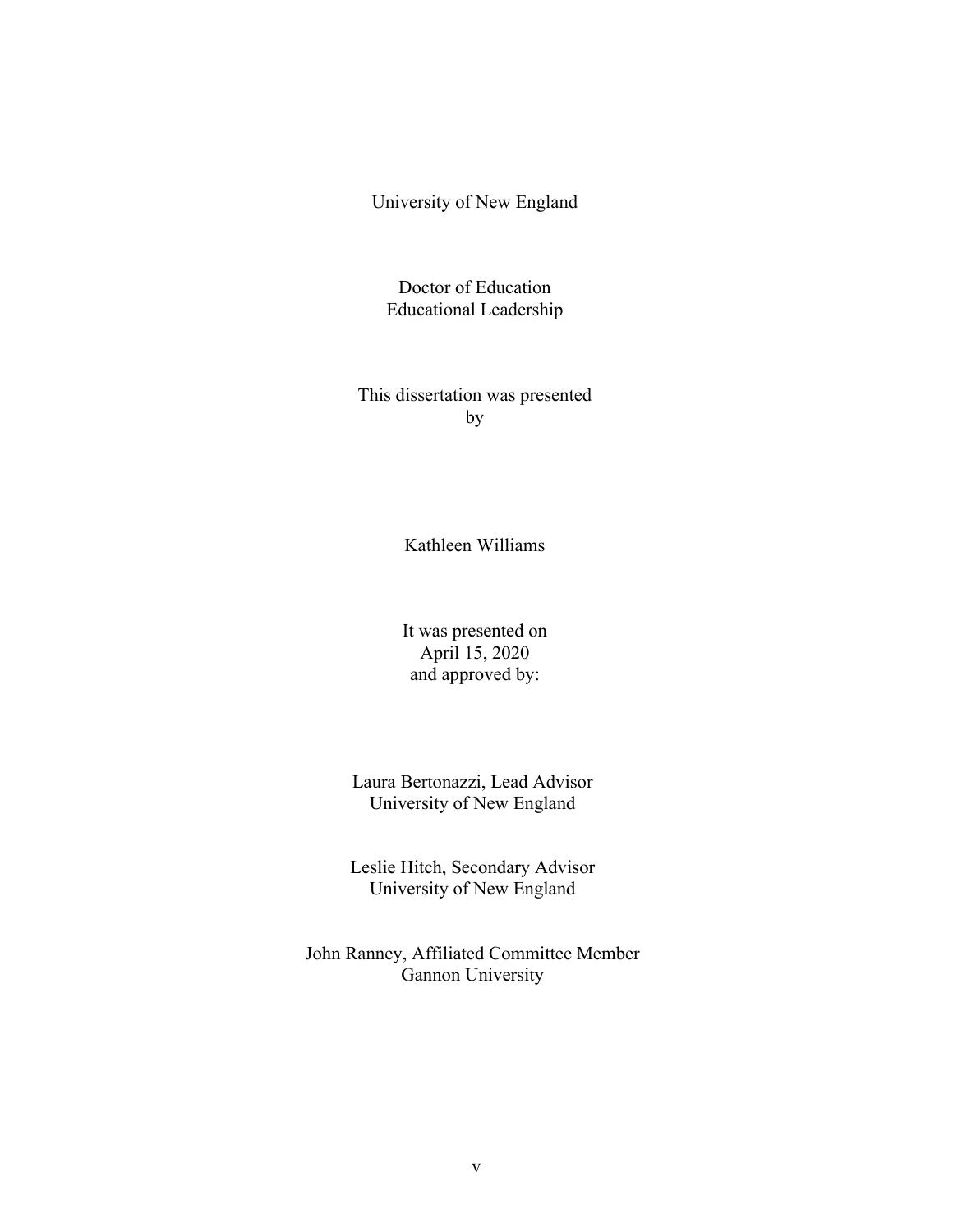# ACKNOWLEDGEMENTS

I would like to thank my husband, Mark Williams, and my children for their unwavering love, support, and understanding in this endeavor. I thank my professors and dissertation team, Dr. Bertonazzi, Dr. Hitch, and Dr. Ranney, who led me through this process with patience and many hours of reading drafts and giving advice. Thank you to my friends and colleagues who aided me in this journey with words of encouragement and advice. I could not have done this on my own, and I am grateful for this opportunity.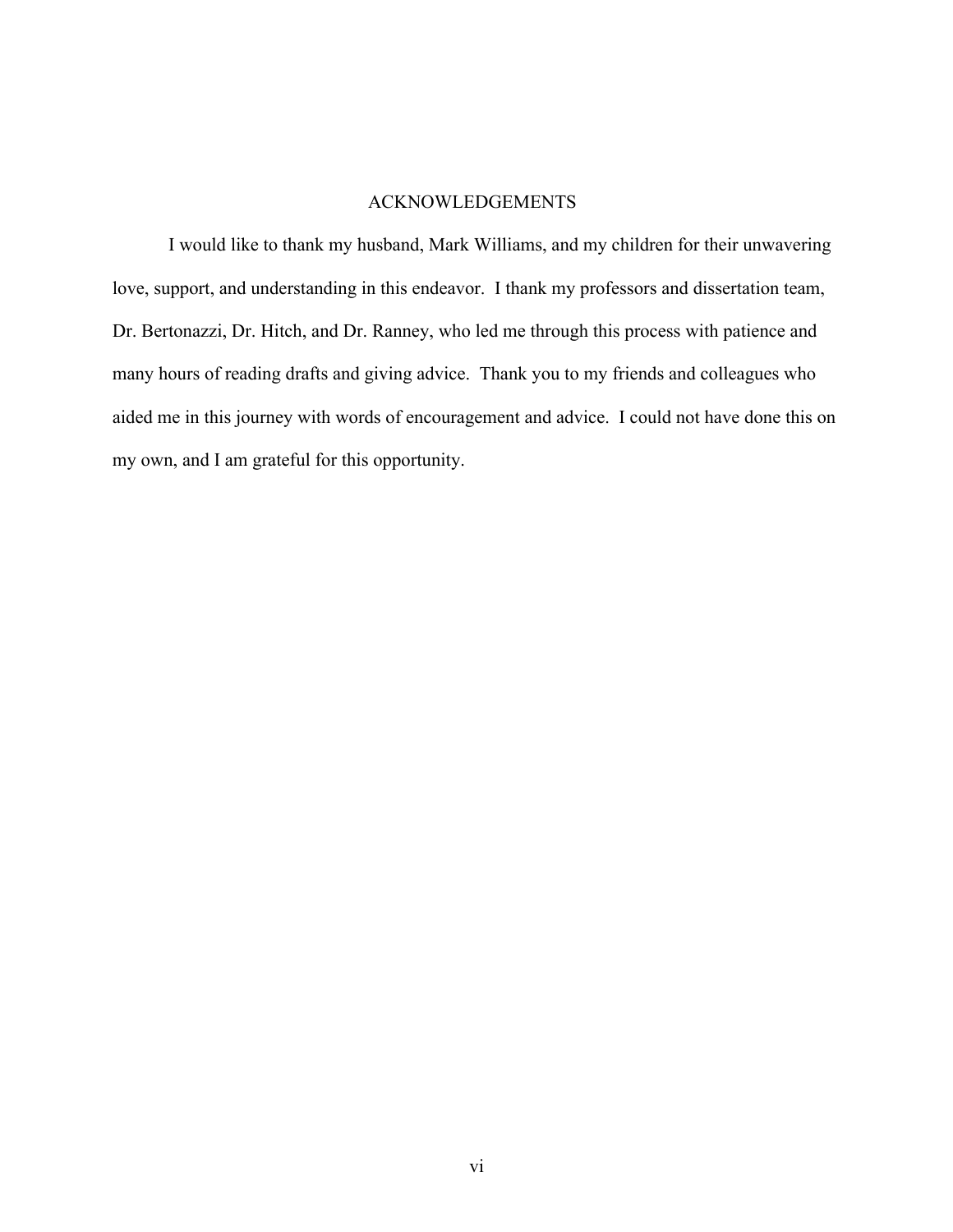# TABLE OF CONTENTS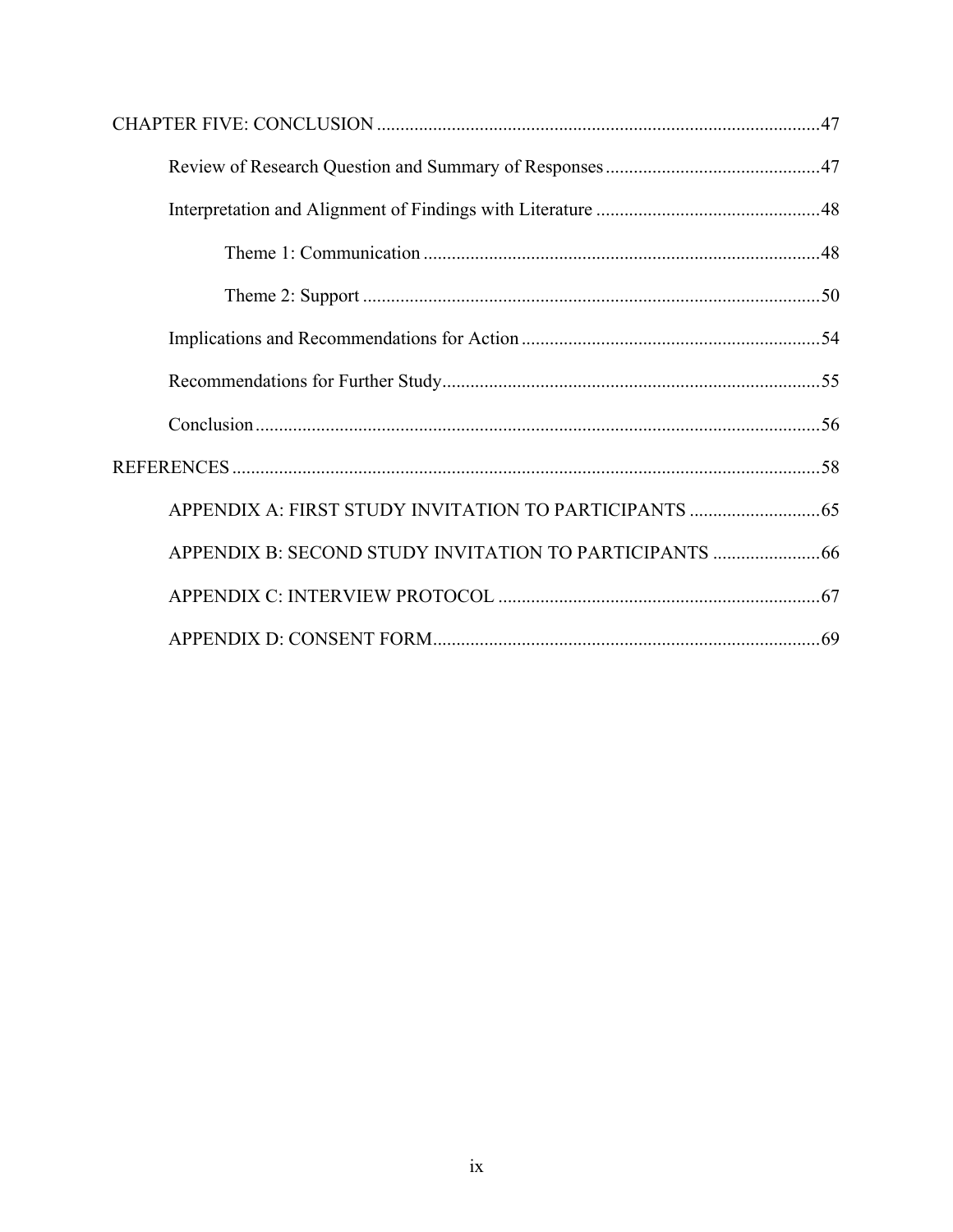# **LIST OF TABLES**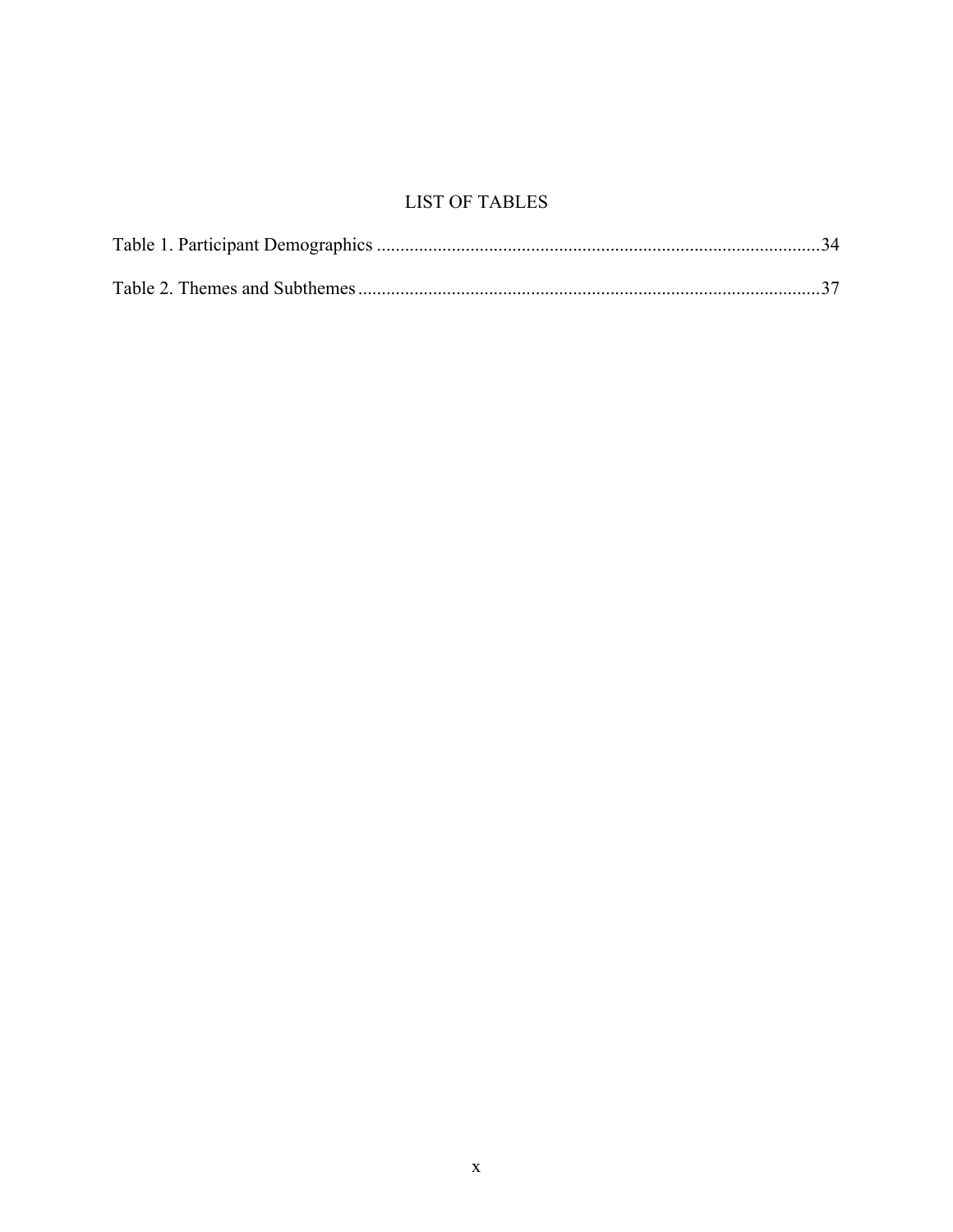#### CHAPTER ONE: INTRODUCTION

The National Athletic Trainers Association (NATA) was established in 1950, beginning the process of formalizing athletic training education and advancing the profession (Delforge  $\&$ Behnke, 1999; Weidner & Henning, 2002). "Athletic training encompasses the prevention, examination, diagnosis, treatment, and rehabilitation of emergent, acute, or chronic injuries and medical conditions" (NATA, 2020, Education Overview section, para. 1). Further, athletic training is an allied healthcare profession recognized by the American Medical Association, Health Resources Services Administration, and the Department of Health and Human Services (NATA, 2020). "Athletic trainers (ATs) are highly qualified, multi-skilled health care professionals who render service or treatment, under the direction of and in collaboration with a physician, in accordance with their education, training and the state's statutes, rules and regulations" (NATA, 2020, About Athletic Training section, para. 2).

Athletic training education has been revised since its inception in 1950s however, the first major revision occurred in 2002 and contained a declaration that the only way to become certified by the Board of Certification was through formal, didactic education (Craig, 2003; Delforge & Behnke, 1999). Previously, students could enroll in an internship program or a formal accredited undergraduate four-year degree (Craig, 2003). Another change occurred in 2006 when the Commission on Accreditation of Athletic Training Education (CAATE) became an independent agency and assumed responsibility for athletic training education (CAATE, 2020). CAATE specifies operational standards, sets educational content standards, and defines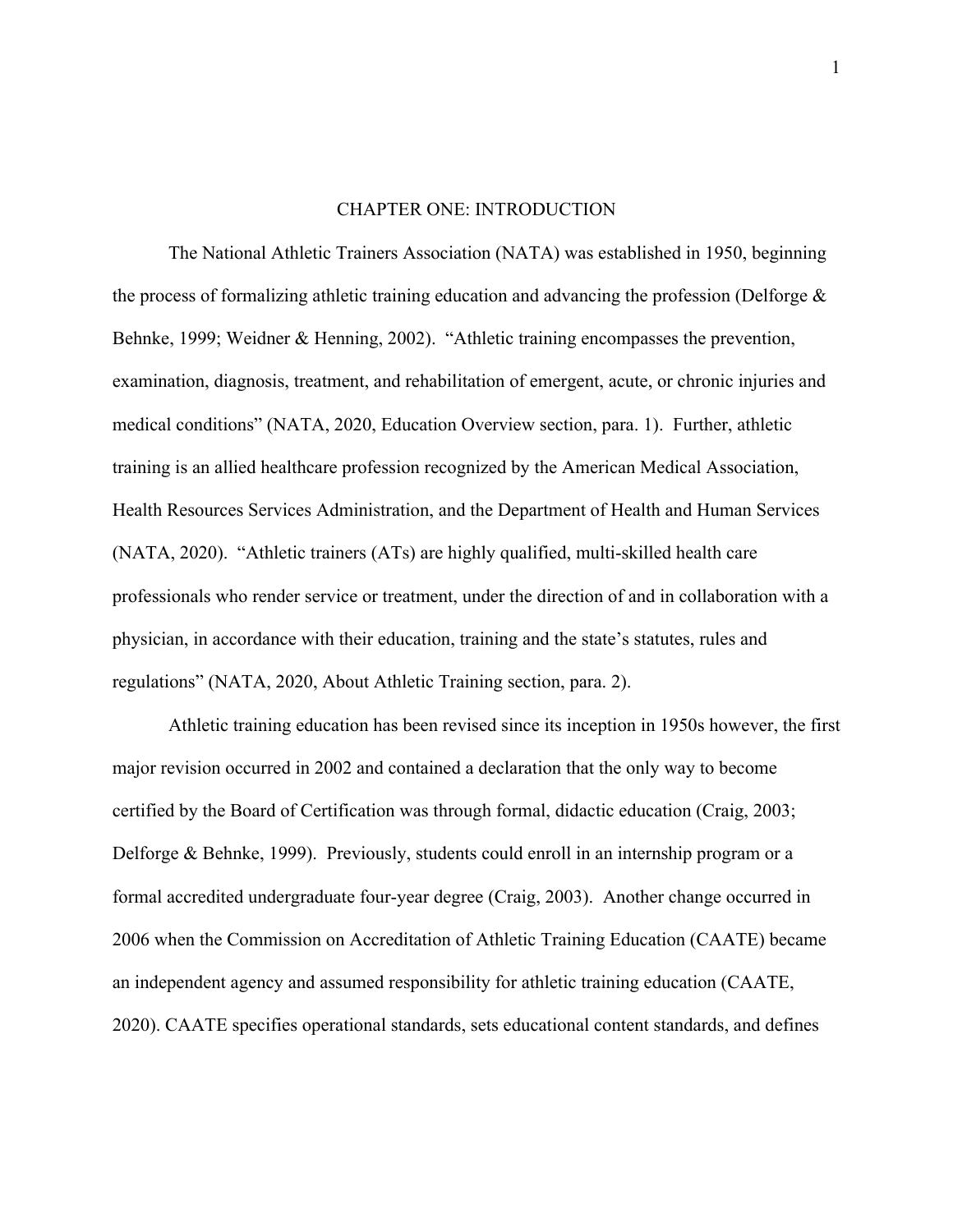parameters for clinical education, which is an integral part of athletic training education (CAATE, 2020).

In 2018, the 2020 Standards adopted by CAATE altered the educational content and profession of athletic training (CAATE, 2020). The new requirement set forth by CAATE, effective by 2022, is that all athletic training degrees transition from an undergraduate degree to a master's degree (CAATE, 2020). The degree change affects the current profession of athletic training creating alternative career paths and influencing state practice acts (CAATE, 2020; PATS, 2020).

CAATE (2020) rules stipulate that every athletic training program must have a program director and a clinical coordinator of education. The clinical coordinator of education is responsible for scheduling students' clinical rotations for hands-on learning, overseen by a clinical preceptor (CP; CAATE, 2020). A CP is defined as a certified athletic trainer (AT) or physician (CAATE, 2020).

With the 2020 Standards, students enrolled in athletic training programs learn and become proficient in medical techniques and skills not a part of the previous educational content requirements (CAATE, 2020). Practicing ATs who received their education prior to the implementation of the 2020 Standards are often not aware of the latest requirements expected of graduates. This medical-based educational model covers five domains of clinical practice: prevention; clinical evaluation and diagnosis; immediate and emergency care; treatment and rehabilitation; and organization and professional health and well-being (NATA, 2020, Education Overview section, para. 2). Consequently, ATs who were educated prior to the 2020 Standards may not possess the equivalent clinical skill set needed to educate athletic training students under the new guidelines. This difference in educational learning has the potential to cause strife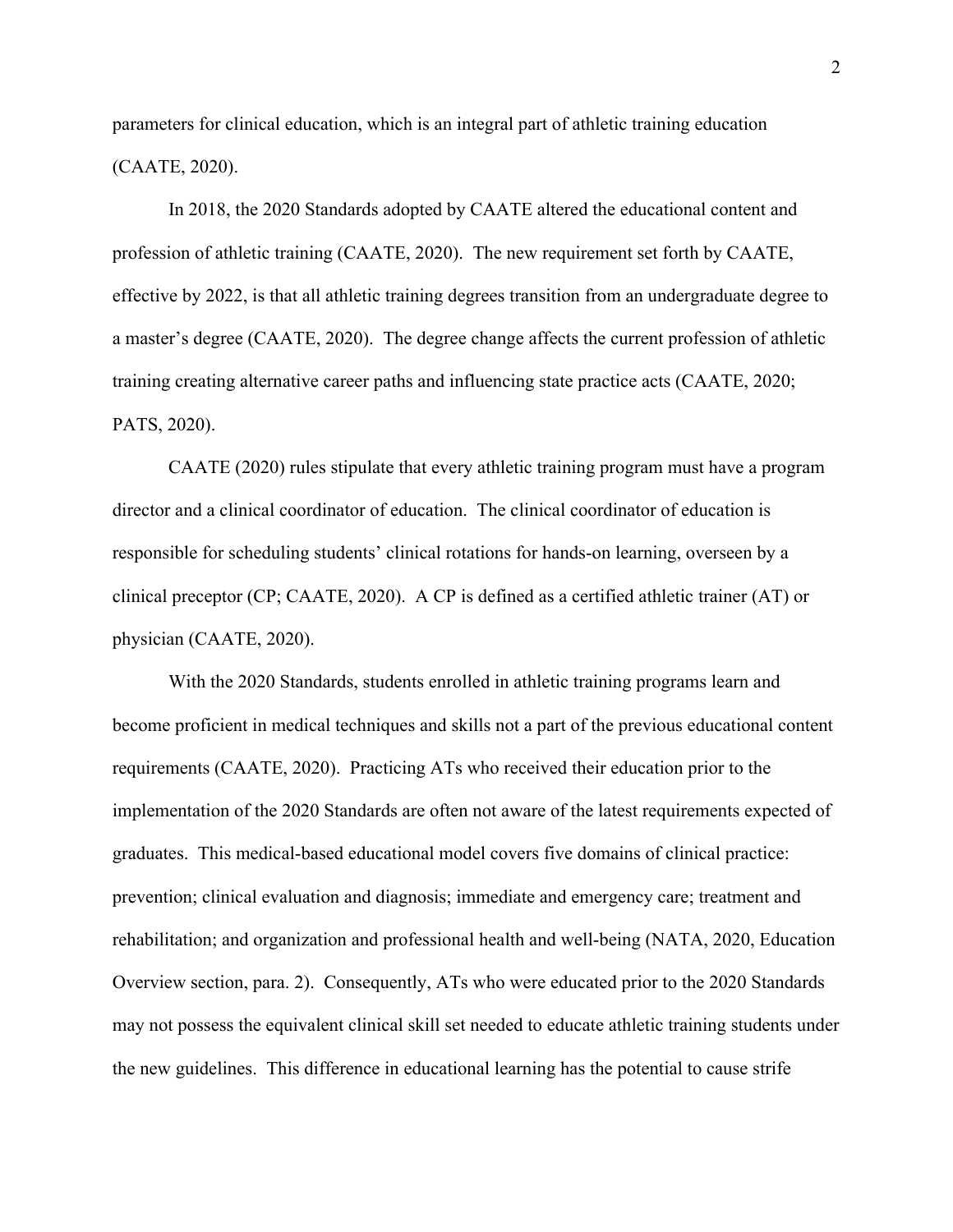between athletic training faculty and CPs. Indeed, researchers have identified the disparity between clinical behavior and acceptance of newer practices in several healthcare professions and labeled it the *theory–practice gap* (Abu-Saad Huijer, 2010; Akram, Mohamad, & Akram, 2018; Baxter, 2007; EL Hussein & Osuji, 2016; Fine, 1976; Jeffries et al., 2013; Streveler, 2013; Wright & Homer, 2017).

The role of a clinical preceptor (CP) needs to allow the learning style of students to "connect theory to practice" and enable the ATs to "understand the why behind what they are learning" (Weddle & Sellheim, 2009, p. 13). Unless the CP instructs educationally and clinically in the athletic training program, a theory–practice gap can occur (Carr & Drummond, 2002; Fine, 1976; Streveler, 2013). Program leaders seek clinical preceptors who can teach interpersonal skills, nurture the development of clinical skills, and recognize patients' affective behaviors (Mokris, 2012). The 2020 Standards require athletic training faculty to demonstrate effective communication with CPs regarding curricular and clinical educational requirements to promote a positive learning environment (CAATE, 2020).

Clinical education occurs in various settings, such as high schools, university athletic training facilities, physical therapy clinics, and physician's offices, all of which can help students develop critical thinking skills applicable to real-life skill acquisition (CAATE, 2020). The students begin by learning prevention and wellness, emergent care, entry-level evaluation, and treatment of athletic injuries (CAATE, 2020; NATA, 2020). The skills learned in class are professionalism, orthopedic evaluations, and rehabilitation content. These skills are reinforced during clinical education with their CPs (CAATE, 2020). Bedside manner, communication, and patient education play a critical role in developing autonomous healthcare practitioners who then enter the workforce (Mokris, 2012).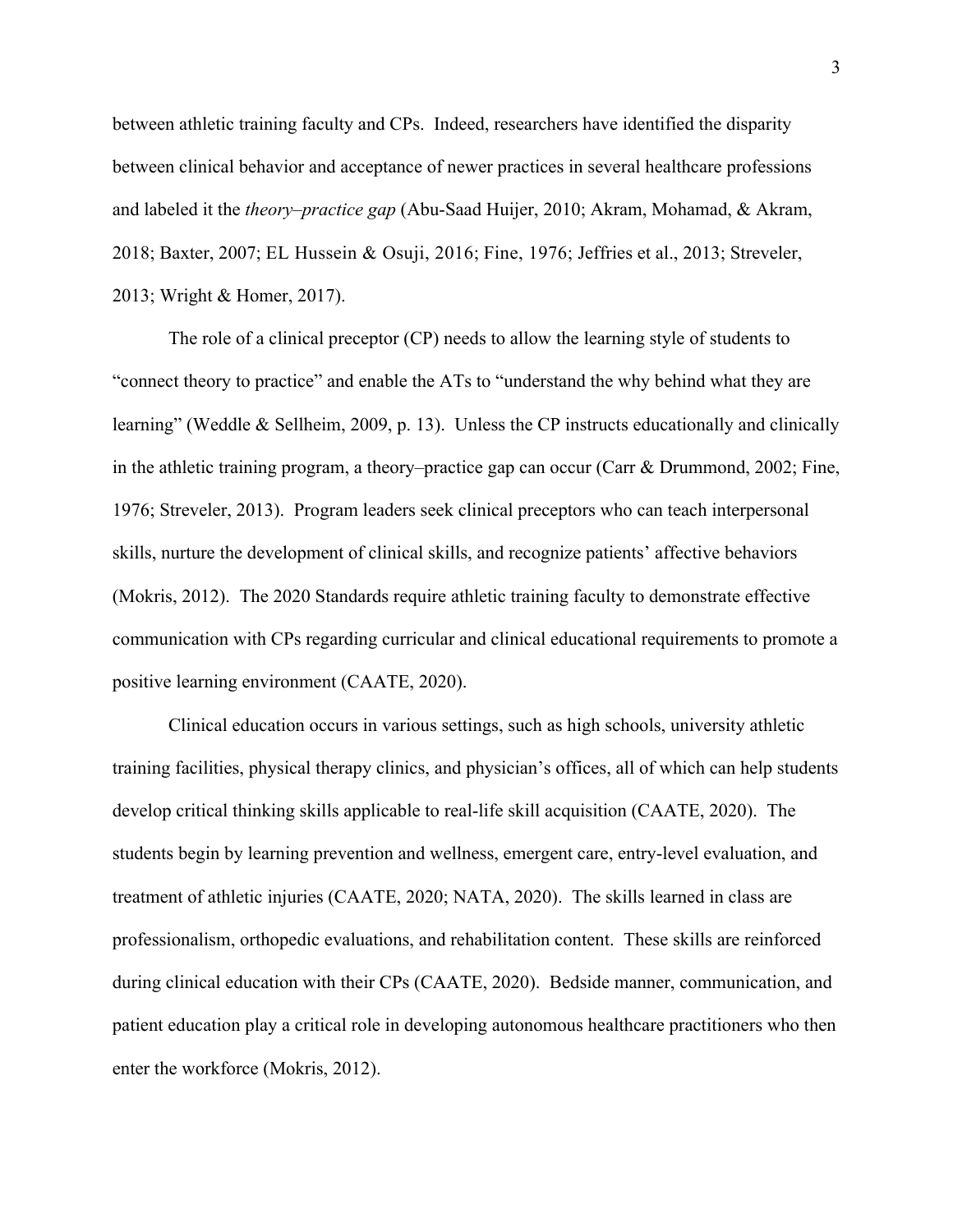Thus, the working relationship between the athletic training faculty and CPs should demonstrate good communication and interpersonal working relationships to bridge the gap between educational content and application of knowledge (Meier, 2017). Athletic training students spend approximately 1,200 clinical hours over two years, 5 to 6 days a week in clinical education under the guidance of a clinical preceptor who is a certified athletic trainer or physician (CAATE, 2020). Standard 10 from the updated 2020 Standards states that students must fulfill all athletic training clinical experience requirements; further, Standards 56 through 94 regarding curricular content in the professional program, as well as all athletic training clinical experiences, must occur throughout the professional phase of the program (CAATE, 2020, 2020 Standards section, p. 2). This mandate highlights the need for good communication among clinical education sites, clinical preceptors, and academic program personnel (Meier, 2017). This dissertation focused on the impact of the 2020 Standards on the working relationships between academic faculty and clinical preceptors in an athletic training program.

#### **Statement of the Problem**

Athletic training degree programs require clinical education experience as a component of the athletic training program (CAATE, 2020). This requirement creates an essential need to find clinical preceptors (CPs) to teach students according to the 2020 Standards set forth by the CAATE (CAATE, 2020). CPs educated prior to 2018 may not be proficient in the additional skills required by the 2020 Standards*.* The disparity in athletic training educational knowledge reveals a theory–practice gap between athletic training students and CPs working in the field (Streveler, 2013). Teaching clinical skills requires a CP to continue with professional development on these new techniques. These changes make it imperative for athletic training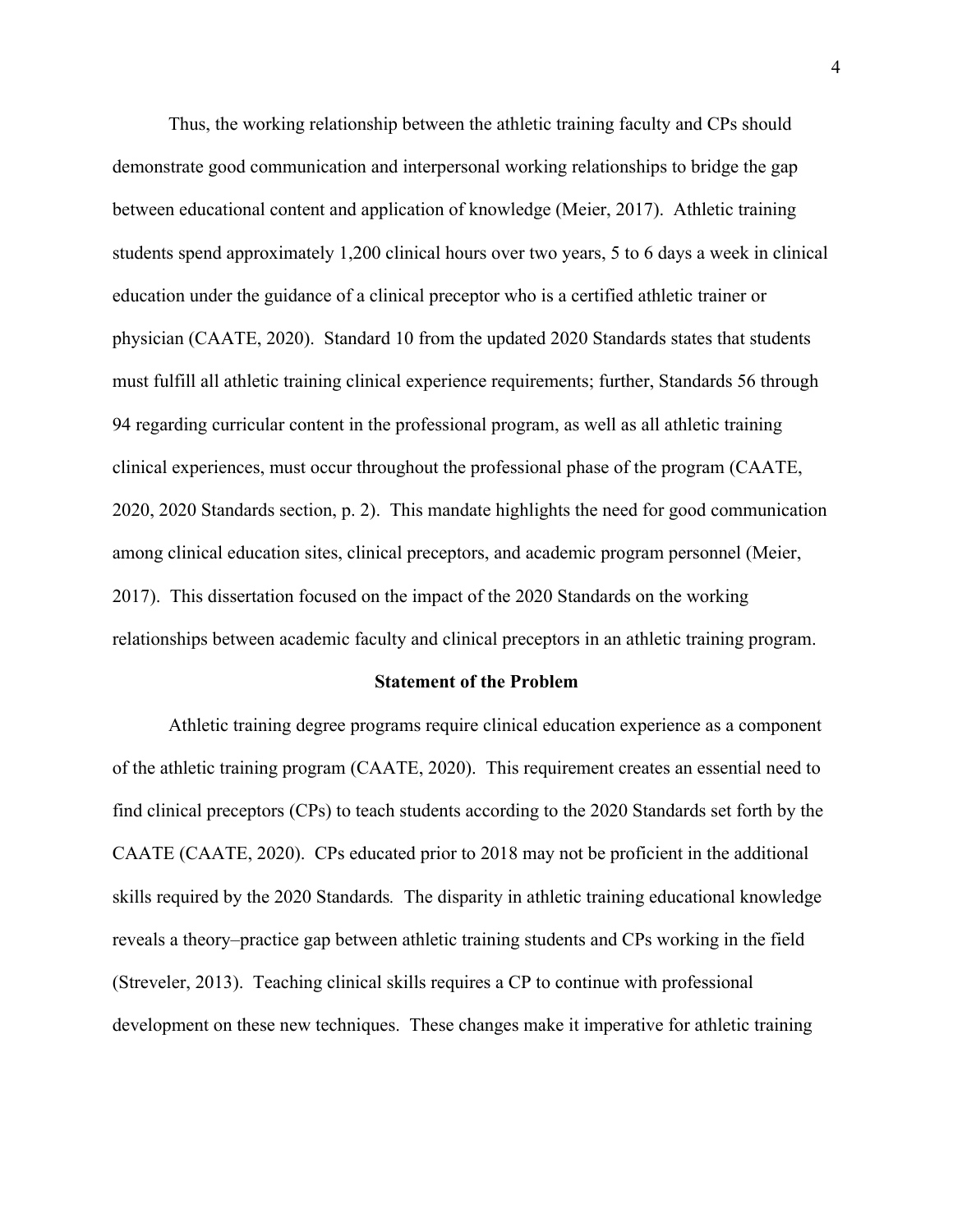faculty to communicate with CPs on educational content and clinical skills to promote student learning at the clinical education site (Meier, 2017).

Providing clinical experiences at institutions with on-campus athletic training programs requires collaboration between academics and athletics. "Anecdotal discussion of this issue was overwhelmingly supportive of the idea that an educational program in which the clinical and classroom instructors do not work together must have a negative effect on the education of the student" (Carr & Drummond, 2002, p. 182). Carr and Drummond addressed the importance of good working relationships and communication between faculty and CPs in a survey of clinical instructors, classroom instructors, and athletic training students. "All three groups agreed that the physical presence, cooperation, and communication between the clinical and classroom instructors have a large effect upon the education of the student" (Carr & Drummond 2002, p. 185). CPs need to understand the newer clinical skills taught to students under the 2020 Standards, along with opportunities for education on these additional techniques.

CAATE 2020 Standard 32 states, "Regular and ongoing communication occurs between the program and each preceptor. This communication includes the program framework, student needs, and assessment procedures" (CAATE, 2020, Guide to 2020 Standards section). Athletic training programs are required to evaluate clinical sites annually and must describe how ongoing communication occurs (CAATE, 2020, Guide to 2020 Standards section). Standard 39 addresses the role of the clinical coordinator's position, which is to oversee clinical education and demonstrate contemporary expertise in athletic training (CAATE, 2020, Guide to 2020 Standards section). In addition, the clinical coordinator in the athletic training program must address Standard 40 to oversee athletic training clinical experiences, create regular communication with CPs, and provide professional development of CP, along with CP selection and evaluation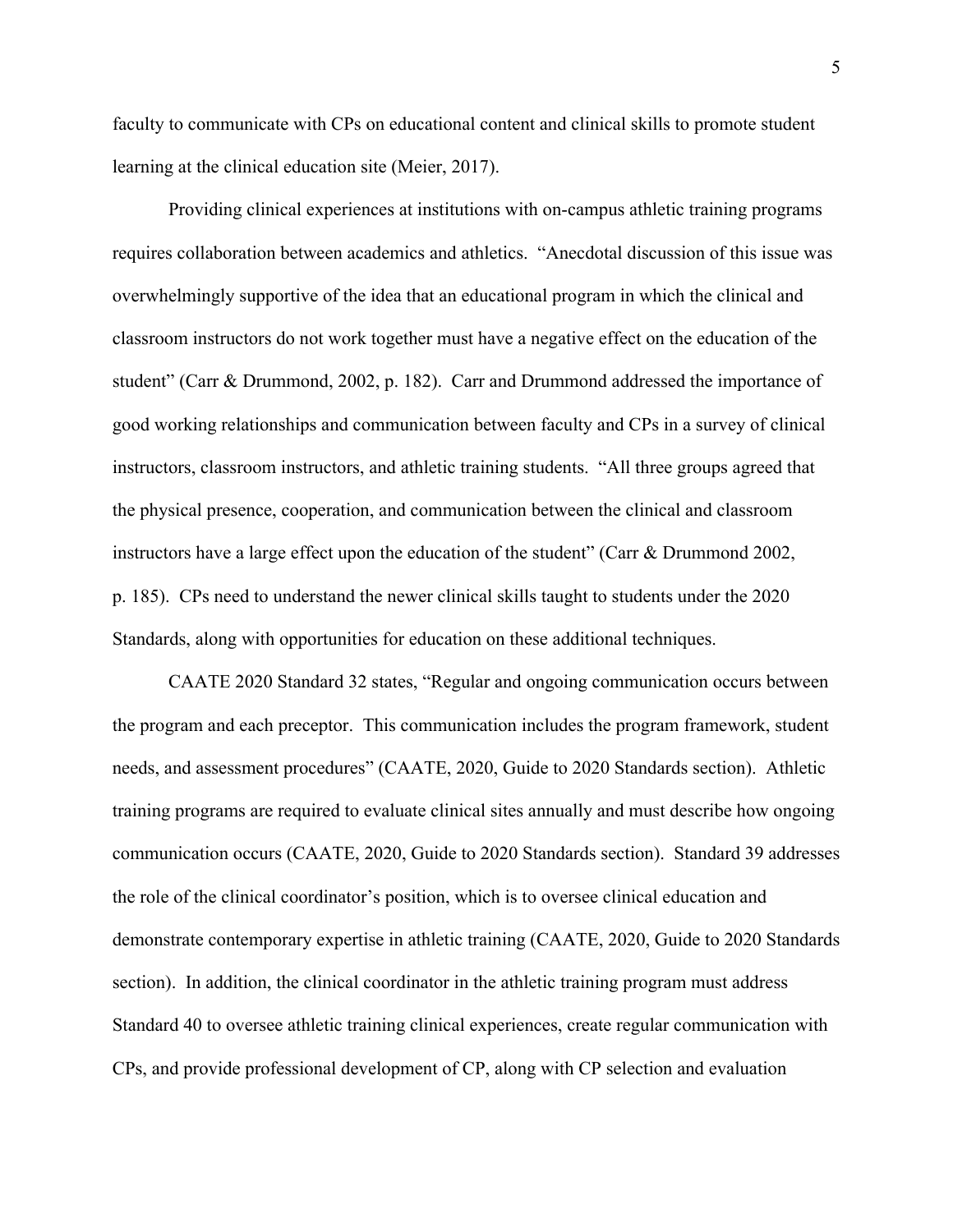(CAATE, 2020, Guide to 2020 Standards section). Clinical athletic trainers need to receive education on preceptorship from academic faculty to improve understanding of program standards and positive student teaching (Nottingham, Barrett, Mazerolle, & Eason, 2016). Fine (1976) found that a symbiotic relationship between educators and preceptorship led to increased student learning and improved patient care, helping substantiate the need for good working relationships between faculty and clinicians. Previous researchers have found a benefit to linking clinical instructors and academic instructors to enhance student learning (Carr & Drummond, 2002; Mokris, 2012). However, notwithstanding the importance of this clinical experience, a gap in knowledge currently exists about the working relationships between academic athletic training faculty and clinical athletic trainers and their influence on an athletic training program.

#### **Purpose of the Study**

As of January 2020, approximately 360 CAATE-accredited programs offered bachelor's or master's degrees in athletic training, the vast majority of which used athletic programs as a main site for clinical education (NATA, 2020). The clinical athletic trainers at university athletic training programs serve an essential role in educating and bridging the gap between theory and practice. Researchers have found "the physical presence, communication, and cooperation of all educators, both in the classroom and in the clinical setting, are crucial to the overall success of the program" (Meier, 2017, p. 69). For example, in 2008, a nursing advisory board was launched to investigate the gap between nursing education and the needs and expectations of employers hiring new graduates; the board found deficiencies in several areas (Jeffries et al., 2013). The board members found new graduates lacked "practice readiness" in several areas, including clinical knowledge, technical skills, critical thinking, communication, professionalism, and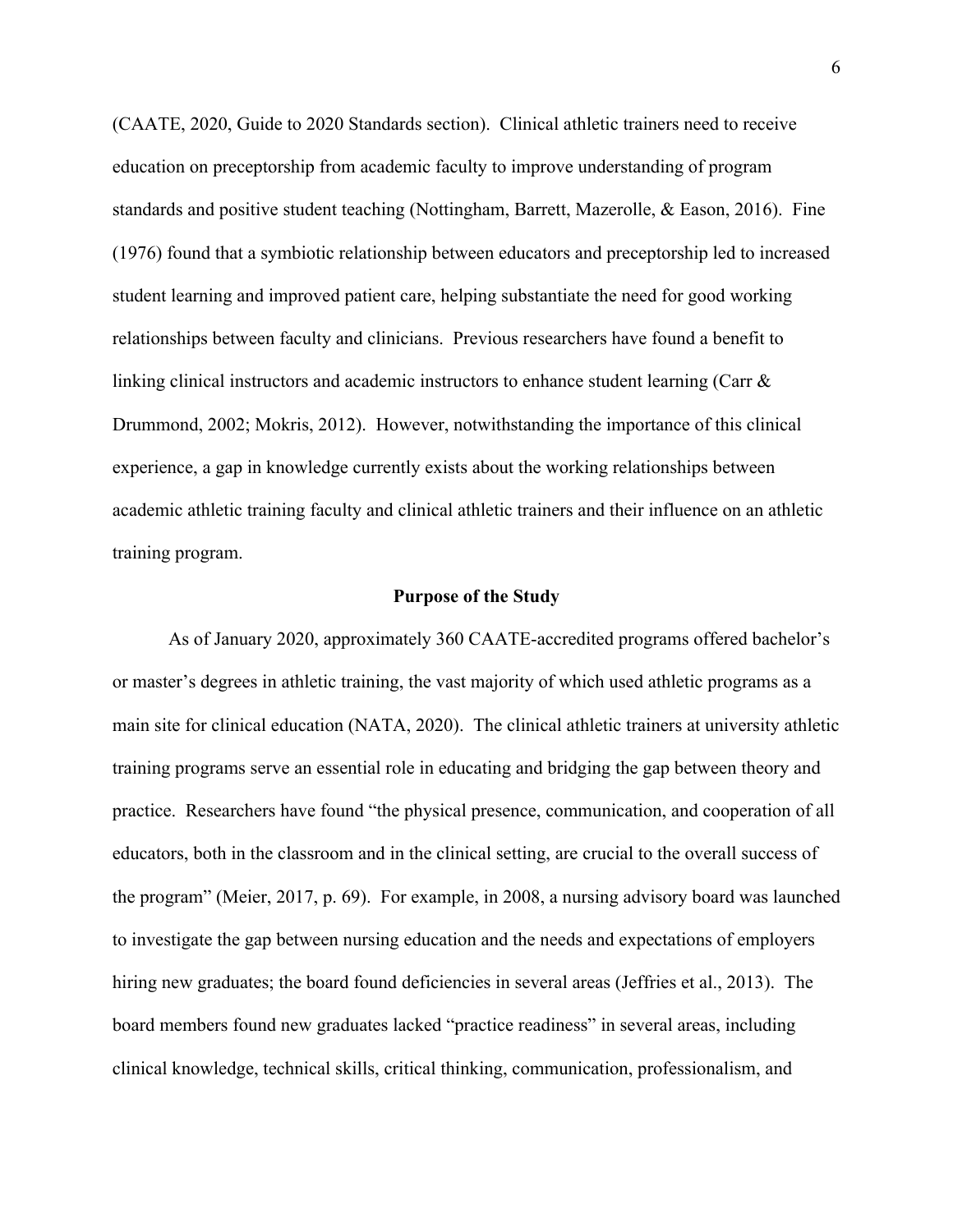management of responsibilities (Jeffries et al., 2013). The previously mentioned researchers discussed students' educational bases and ways to improve on foundational knowledge with clinical experience for student learning and thereby lessen the theory–practice gap (Baxter, 2007; Streveler, 2013). Collaboration is important and relies on the relationships built between the two departments to deliver proficient healthcare education (Carr & Drummond, 2002). The purpose of this study was to identify attitudes and perceptions of the working relationships between athletic training faculty and clinical athletic trainers at CAATE-accredited institutions to understand the theory–practice gap in athletic training programs.

#### **Research Question**

This study's research question was: What are the attitudes and perceptions of working relationships between a select sample of faculty and clinical athletic trainers in CAATEaccredited athletic training programs?

## **Theoretical Framework**

The theoretical framework of this qualitative study was based on the theory of the theory–practice gap. A *theory–practice gap* is a term used to describe the difference between foundational knowledge and the application of that knowledge in real-world experiences (Streveler, 2013). In other words, "the theory–practice gap can be defined as the discrepancy between what students acquire through theoretical classroom lectures and what they experience in the clinical setting" (EL Hussein & Osuji, 2016, p. 20). Healthcare academics have researched the phenomenon of a theory–practice gap and found it can lead to the divergence of educational knowledge and clinical education (Abu-Saad Huijer, 2010; Akram, Mohamad, & Akram, 2018; Baxter, 2007; EL Hussein & Osuji, 2016; Fine, 1976; Jeffries et al., 2013; Streveler, 2013; Wright & Homer, 2017). Based on previous research, the theory of the theory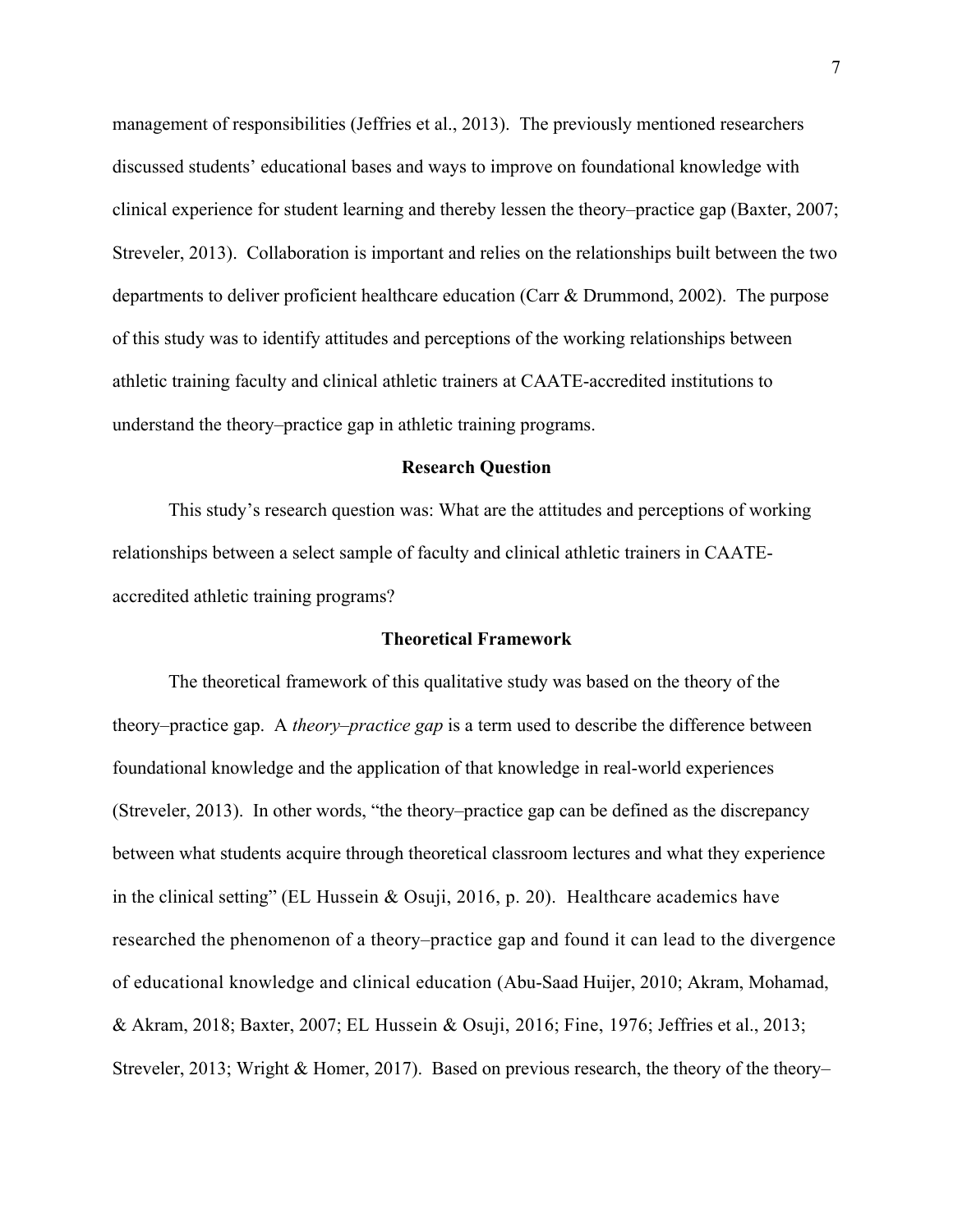practice gap served as the foundation for this study of the relationship between academic faculty and CPs with the aim of enhancing communication and delivery of congruent educational knowledge alongside the clinical application of skills (Akram, Mohamad, & Akram, 2018; Baxter, 2007; EL Hussein & Osuji, 2016; Fine, 1976; Strevler, 2013; Wright & Homer, 2017).

#### **Assumption, Limitations, and Scope**

Assumptions and limitations were present in this study. First, the researcher assumed all participants were honest and truthful in the interview process. Limitations included the possibility of researcher bias because of the researcher's position as a clinical coordinator at a CAATE-accredited athletic training university, which could affect the credibility, transferability, and dependability of the findings. "Bias is defined as any tendency which prevents unprejudiced consideration of a question" (Pannucci & Wilkins, 2010, p. 619). Bias can occur in research design, data collection, and data analysis (Pannucci & Wilkins, 2010). In addition, interviewer bias stemming from a lack of standardized interaction between the interviewer and participant can affect the results (Pannucci & Wilkins, 2010). To mitigate potential limitations, the researcher sought to be objective in tone of voice and questioning to avoid making inferences.

A limitation was the inability to get a pair of faculty and CP from the same institution. To accurately assess the question of working relationships, coworkers from the same institution were needed to obtain an accurate picture of the relationship. Participants interviewed who were not at the same institution as faculty, produced findings, but may not be as directly representative of working relationships. Another limitation was using smaller institutions with student enrollment of 5,000 or less. These institutions, by proxy of their size, have less faculty, clinical ATs, and access to fewer resources.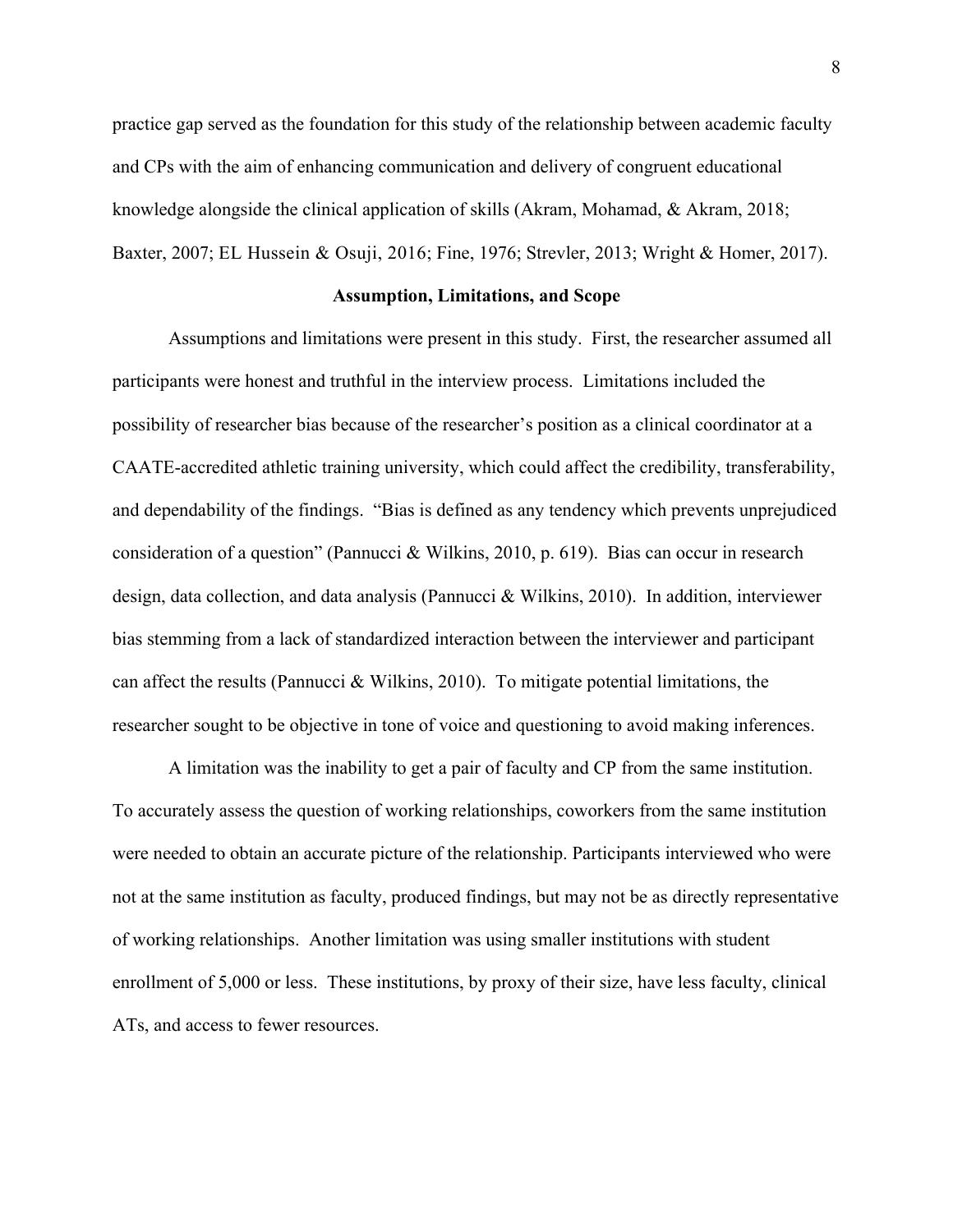#### **Rationale and Significance**

Athletic training programs are changing the educational degree requirements from a bachelor's degree to a two-year, professional master's program based on the CAATE 2020 Standards (CAATE, 2020). The 2020 Standards require athletic training students to learn skills not previously taught in athletic training programs. Clinical athletic trainers may not be able to accurately assess or educate the athletic training student unless they have obtained further professional development to acquire the additional techniques. The working relationship between a university's clinical athletic trainers and athletic training faculty may be important in showing unity, cooperation, and adhesion to best practices for the profession (Carr & Drummond, 2002).

Collaboration could prevent a theory–practice gap; specifically, collaboration between the academic faculty and the clinical athletic trainers could provide congruency for student learning within the didactic and clinical education component of the educational process (Carr & Drummond, 2002). Currently, few researchers have explored the impact of these interpersonal relationships. Further, little research has focused on the effects of the theory–practice gap on learning in the athletic training profession. This study was intended to explore the working relationships between the academic and clinical components of the athletic training profession and provide insights into how these relationships affect student learning.

#### **Definitions of Terms**

In this dissertation several definitions were relevant in this research study.

**Clinical preceptor (CP)**. A CP is a certified athletic trainer or clinical athletic trainer who oversees athletic training students' clinical educational experiences (CAATE, 2020).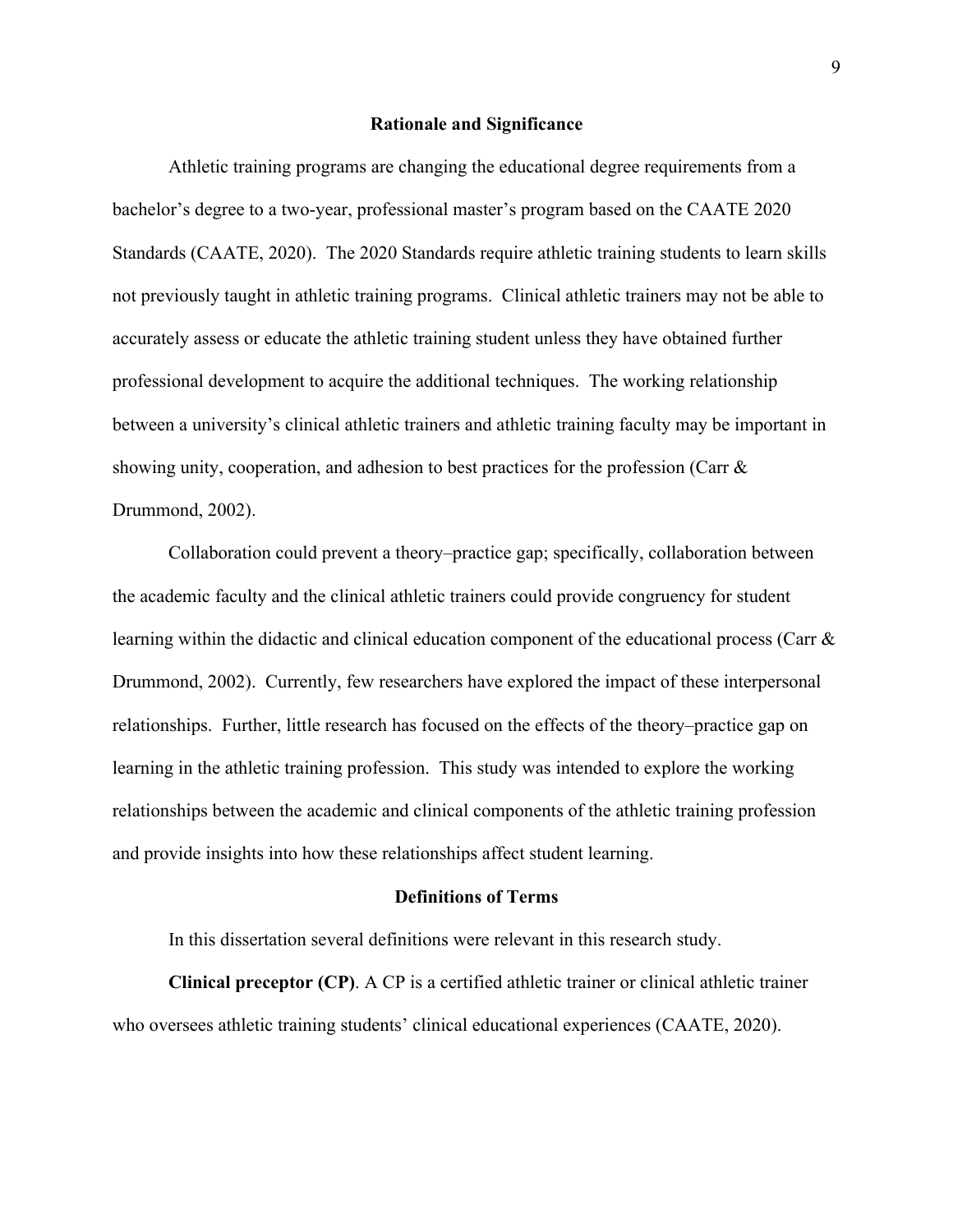**Commission on Accreditation of Athletic Training Education (CAATE)**. This accrediting body oversees athletic training curricular programs (CAATE, 2020).

**Joint appointment athletic trainer**. This term refers to an athletic trainer who works clinically and teaches in an athletic training program.

**Pure athletic training faculty**. These athletic trainers instruct only in accredited athletic training programs and do not practice clinically.

**Working relationships**. This term refers to the physical presence, cooperation, and communication between clinical and classroom instructors (Carr & Drummond, 2002).

## **Conclusion**

This study assessed the working relationships between athletic training faculty and clinical preceptors in CAATE-accredited institutions. The theory–practice gap was used to investigate working relationships and explore the potential implications on student learning. Program leaders strive for "the ability for the athletic training student to recognize situations that require empathy, the development of trust, and the importance of interpersonal relationships requires the clinical instructor to understand the benefits and importance of affective behaviors" (Mokris, 2012, p. 2). Athletic training education must include a didactic and clinical component for student learning to occur and therefore requires both faculty and clinical athletic trainers to deliver this education (CAATE, 2020). The next chapter provides a discussion of literature regarding healthcare and educational programs, as well as themes that emerged from the literature review.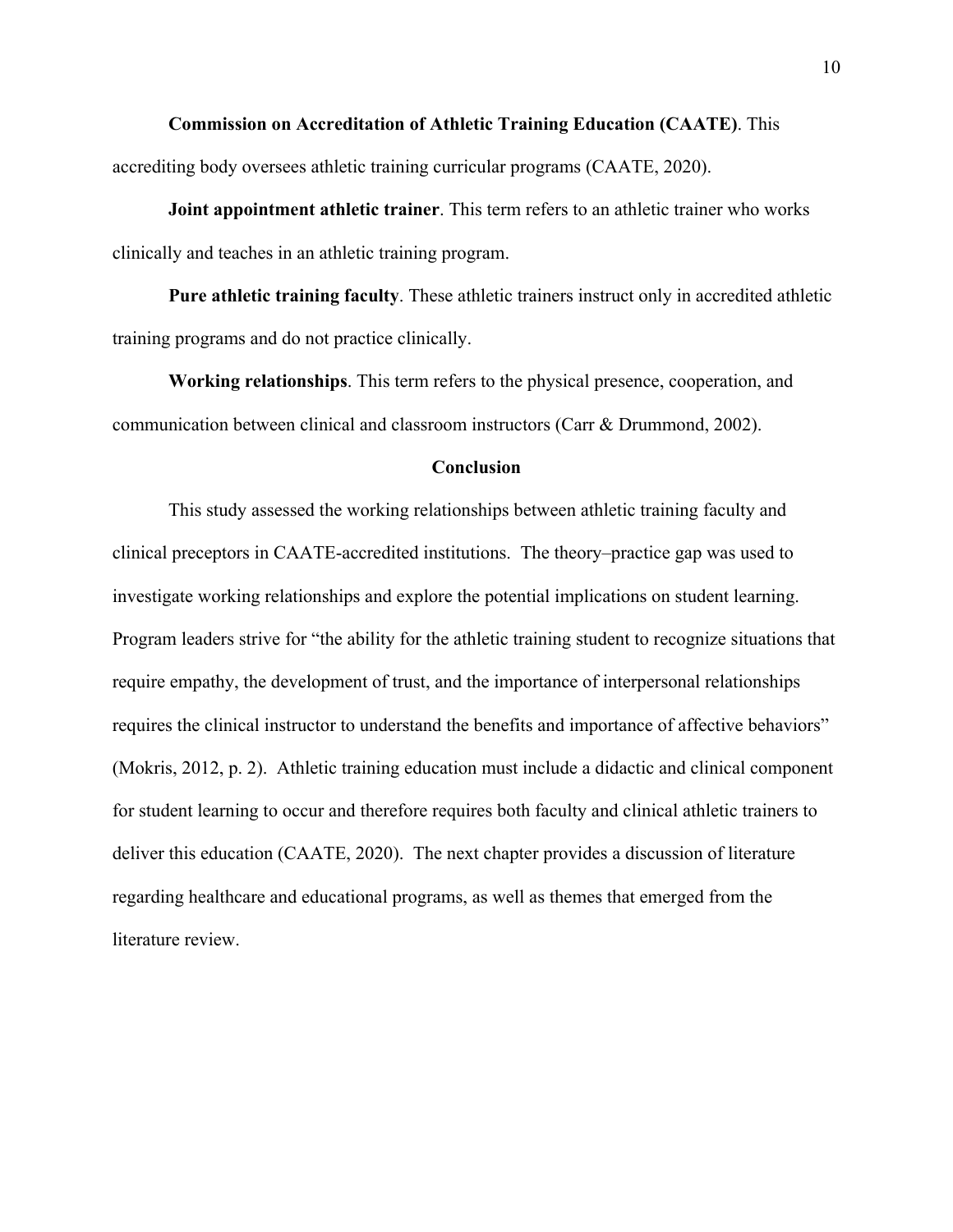### CHAPTER TWO: REVIEW OF THE LITERATURE

In this literature review, the researcher presents theoretical frameworks and research studies that have addressed the working relationships of clinical and academic athletic trainers. The field of athletic training uses clinical preceptors (CPs) to teach students hands-on experiences with regard to treating patients; in contrast, academic athletic trainers (ATs) teach foundational knowledge (CAATE, 2020). The use of CPs is a common practice in healthcare majors such as occupational therapy, nursing, and physical therapy (Abu-Saad Huijer, 2010; Fine, 1976; Jeffries et al., 2013, Streveler, 2013). Researchers have reviewed other healthcare fields to investigate the relationships and attitudes between clinical and academic professionals associated with university programs (Abu-Saad Huijer, 2010; Fine, 1976; Jeffries et al., 2013, Streveler, 2013). This review includes literature that applies to working relationships between clinical and academic athletic trainers in a Commission on Accreditation of Athletic Training Education (CAATE)-accredited athletic training program.

The literature exploration shows most healthcare professions need a connection between the academic and clinical setting for positive student learning (Abu-Saad Huijer, 2010; Fine, 1976; Jeffries et al., 2013). Themes identified during the research process were (a) clinical preceptorship, (b) joint appointments and working relationships between two different departments, (c) theory–practice gap, and (d) collaboration and perceptions of educational programs (Abu-Saad Huijer, 2010; Fine, 1976; Jeffries et al., 2013; Streveler, 2013). Both didactic and clinical coursework are present in athletic training education; thus, it is important to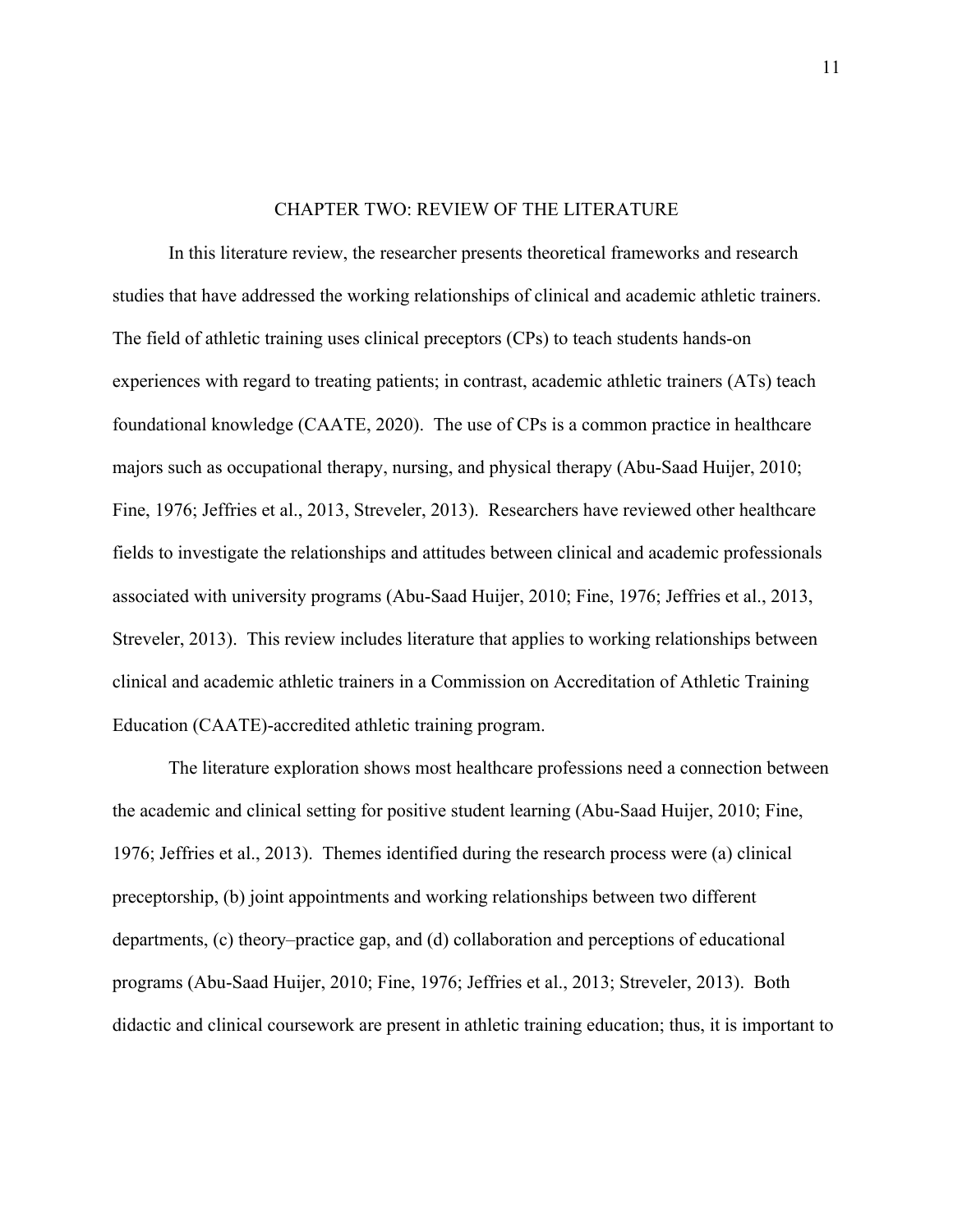review them both for best practices and assessment (CAATE, 2020). A review of the literature provides an understanding of the four themes. Most of the research was found in nursing.

#### **Organization**

To conduct this literature review, the researcher used multiple sources, including PubMed, *Journal of Athletic Training*, EBSCO Host, *Journal of Professional Nursing*, NCBI, and textbooks. The researcher evaluated qualitative and mixed methods approaches. Prominent themes found in the literature are highlighted throughout this chapter. Keywords used for researching articles included *athletic training, clinical educators, joint appointments, theory– practice gap, academics,* and *clinical skills*. This section begins with the theoretical framework, followed by views of the profession of athletic training. Topics include clinical preceptors, joint appointments, working relationships, theory–practice gaps in athletic training, and healthcare. This funnel approach facilitated a natural progression of literature, starting with institutions and moving to an examination of the healthcare professions and theories that affect working relationships.

#### **Theoretical Framework**

Researchers have used the theory–practice gap to explain the disconnect between didactic educational content and clinical application of skills (Baxter, 2007). Often applied to healthcare, theory–practice gaps have been identified for professionals such as physicians, athletic training students, and especially nurses. "The gap between nursing theory and practice is broadly documented and discussed in the literature, that can be defined as the inconsistency between what student nurses acquire through theoretical classroom lectures and what they experience in the clinical setting" (Akram, Mohamad, & Akram, 2018, p. 1). This gap addresses the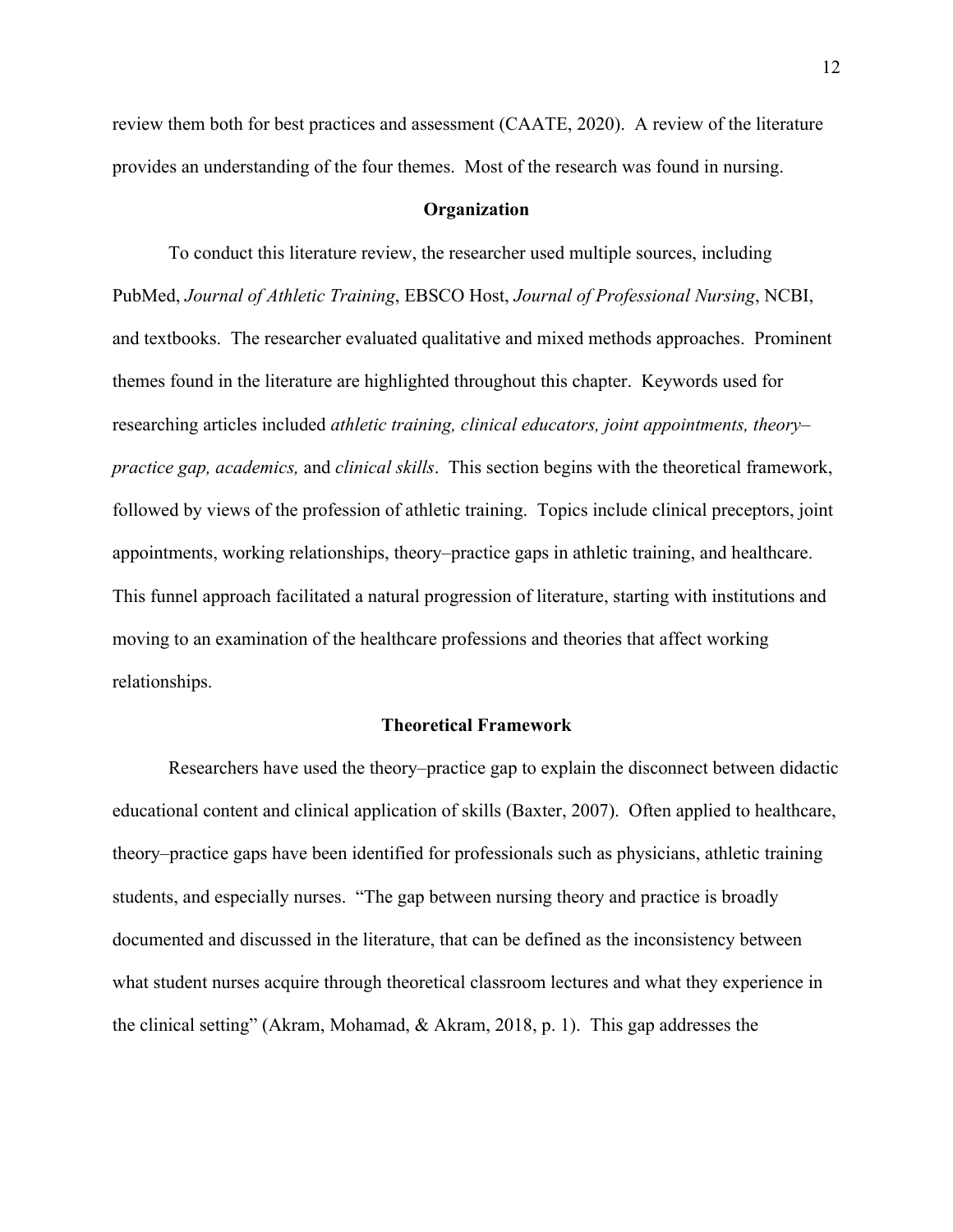contribution between clinical preceptors and students' learning (Akram, Mohamad, & Akram, 2018; Baxter, 2007; Strevler, 2013).

A good clinical experience entails a positive learning environment and role modeling of professional behavior by a CP (Akram, Mohamad, & Akram, 2018; Mokris, 2012). Risjord (2010) claimed the theory–practice gap appears when theory is not translated into action. Streveler (2013) defined the theory related to athletic training as "the lack of congruence between the theory that is taught in the classroom and the practice that students see and engage in during their clinical placements" (Streveler, 2013, p. 18). Researchers developed methods to reduce the theory–practice gap, such as problem-based learning; communication, collaboration, application, reflection, and evaluation (CCARE); and patient situation, application of theory, level of difficulty applying the theory, patient outcomes/feedback (PALPATE) (Baxter, 2007; Gilliland, 2015). In addition, several authors discussed the idea of joint appointments to keep uniformity in clinical education, wherein academic educators are also clinical preceptors (Baxter, 2009; Carr & Drummond, 2002; Fine, 1976; Streveler, 2013). Another avenue researched was to use educators as mentors for clinical preceptorships, which increased student learning. For example, Mazzerole, Bowman, and Dodge (2014) found mentorship aided congruence between an educational program and clinical education (Mazzerole et al., 2014). The requirement for students to incorporate foundational knowledge along with clinical rotations for hands-on practice made the theory of the theory–practice gap applicable to this study.

## **Athletic Training**

Growth in membership is evident in the continued progression of the athletic training profession, to more than 50,000 people in the National Athletic Trainers Association since the 1970s (Palmieri-Smith, 2018; Weidner & Henning, 2002). Members of the profession began the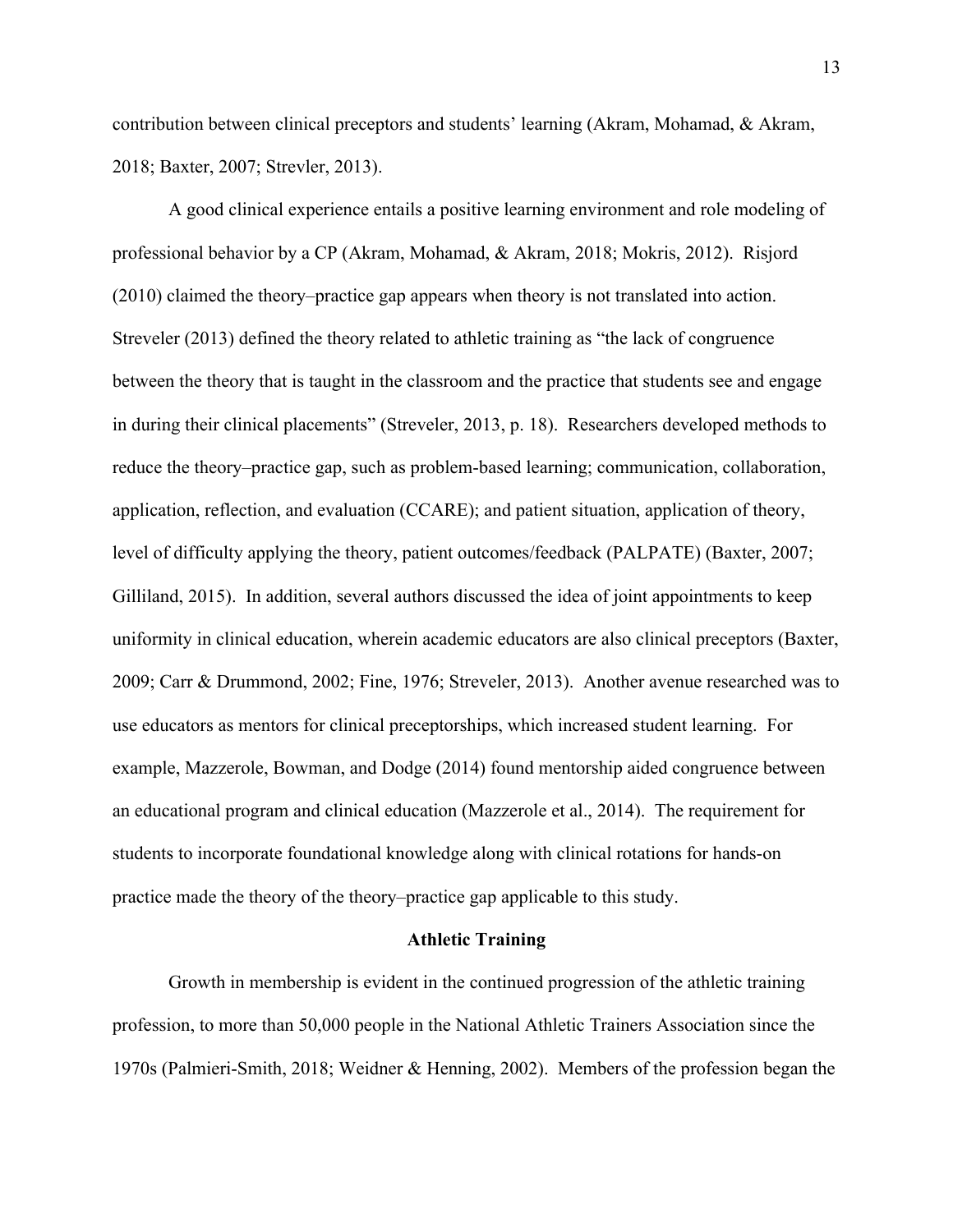discussion to change the degree requirement from a bachelor's degree to a master's degree in 2013, and all institutions will institute this change by 2022 (CAATE, 2020; NATA, 2020; Palmieri-Smith, 2018). This degree change will better reflect clinical practice and interprofessional education and better equip students with skills and knowledge for the athletic training health profession (Palmieri-Smith, 2018). As the field of athletic training continues to gain recognition, it has also increased collaboration among different agencies, such as the National Athletic Trainers Association–Research and Education Foundation (NATA-REF), which focuses on research in the field of athletic training and advancement of the profession (Palmieri-Smith, 2018). The NATA-REF provides research grants to athletic training students and professionals to continue the search for evidence-based practice and support educational outcomes (Palmieri-Smith, 2018). Further, the NATA established the Youth Sport Safety Alliance (YSSA) to promote safe play, injury prevention, and health and wellness among youth athletes (Palmieri-Smith, 2018). The YSSA has over 290 members and hosts seven summits for educational programming for crisis managers, legislators, and journalists to promote youth injury prevention while highlighting athletic trainers and the profession (Palmieri-Smith, 2018). NATA has joined with several organizations, including the American Orthopaedic Society for Sports Medicine (AOSSM), American Medical Society for Sports Medicine (AMSSM), and the Sports Physical Therapy Section (SPTS), which produces a journal called *Sports Health: A Multidisciplinary Approach* providing multidisciplinary research to promote collaboration and knowledge (Palmieri-Smith, 2018). These organizations use research and collaborations to advance the field of athletic training while increasing recognition as an allied healthcare profession (NATA, 2020).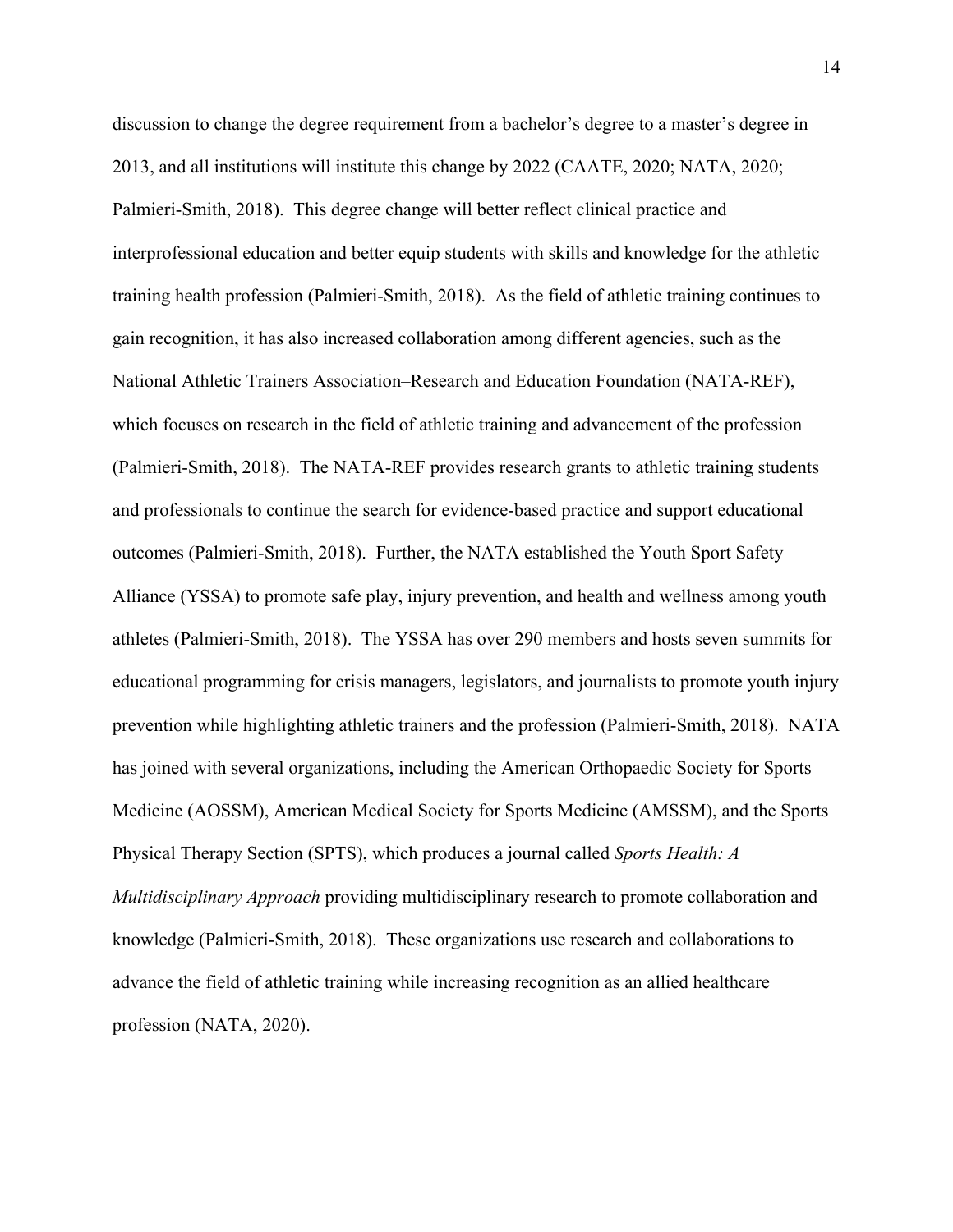The Strategic Alliance Research Agenda Task Force performed a mixed-methods study to identify research precedence related to patient care and advancement in the athletic training profession (Eberman et al., 2019). Eberman et al. discovered a lack of research in the areas of healthcare competencies, athletic training education, technology, and economics. In addition, the study showed a need for research collaboration in clinical healthcare (Eberman et al., 2019). Athletic trainers should continue using evidence-based research for clinical practice to improve patient outcomes (Eberman et al., 2019). Therefore, athletic trainers need to continue research in these areas to improve patient outcomes and advance the profession (Eberman et al., 2019).

Since 1994, access to athletic trainers has grown to 70% in public secondary schools and 58% in private secondary schools employing athletic trainers (Pike, Eason, Stearns, Tosakoon, & Casa, 2019). Yet, the athletic training profession has struggled for recognition and understanding of the job position. Using a cross-sectional study, researchers assessed legislators' perceptions and knowledge of the athletic training profession concerning qualifications and job responsibilities (Pike et al., 2019). Legislators have a limited understanding of the athletic training profession (Pike et al., 2019). In particular, legislators did not recognize several important elements, including injury prevention, the definition of an athletic trainer, and the educational standards needed to obtain an athletic training degree (Pike et al., 2019). However, legislators who knew of the athletic training profession and recognized its responsibilities placed a higher value on the profession (Pike et al., 2019). The conclusion was that increasing legislators' knowledge could enhance the value of the athletic training profession and improve the health and safety of secondary school athletes (Pike et al., 2019). This conclusion leads to the next theme of clinical preceptorship and its relation to standards in athletic training education.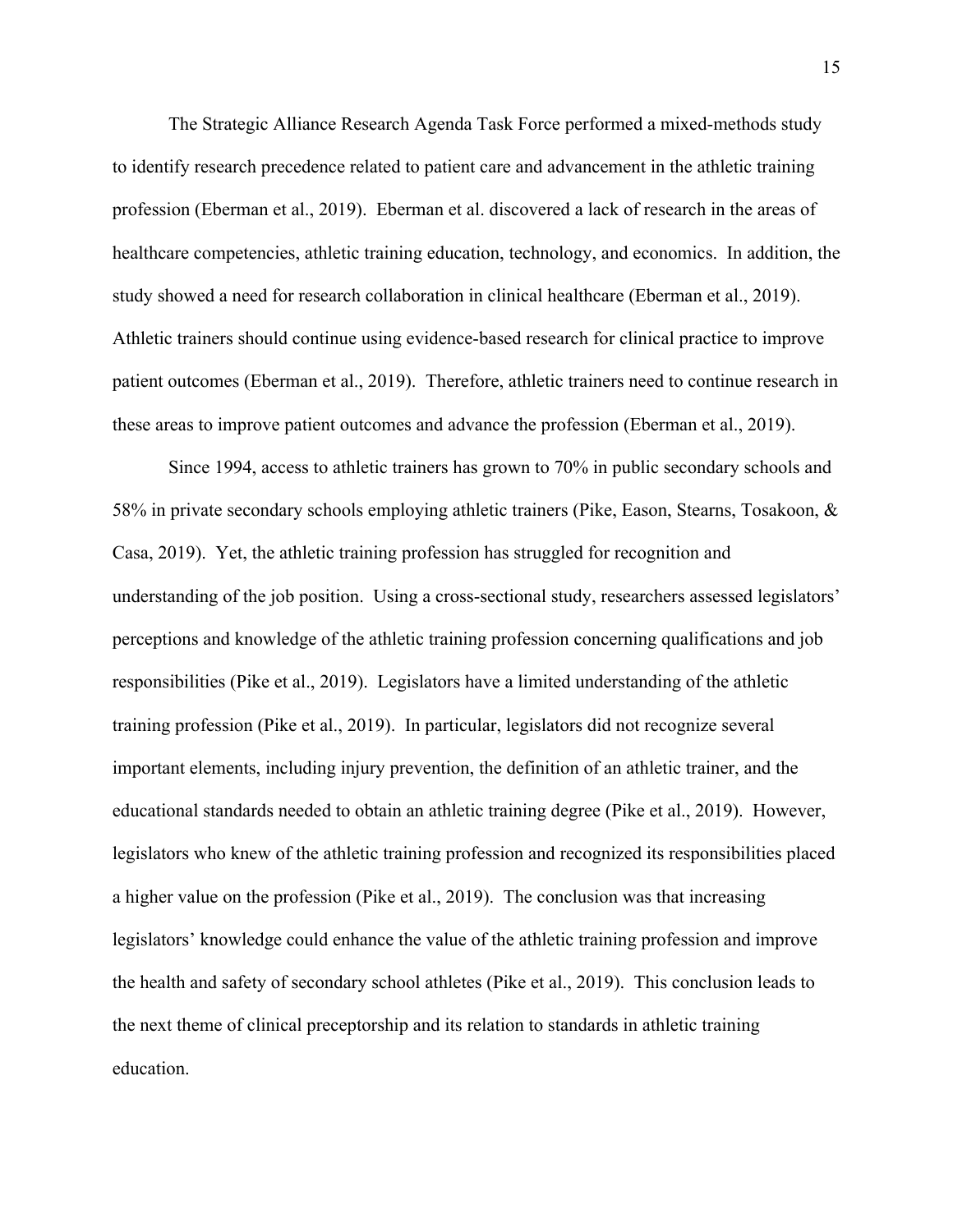#### **Clinical Preceptorship**

Mazzerole et al. (2014) researched the role of a clinical preceptor (CP) in educational programs. The researcher found role development and socialization of CPs occurs through both informal and formal processes (Mazzerole et al., 2014). Formal processes include workshops, professional development, and previous teaching experiences that affected the preceptor role (Mazerolle et al., 2014). Useful resources for preceptor development are constructive student feedback, formal preceptor training, and mentorship from other preceptors (Mazerolle et al., 2014). In addition, formal processes encompass preceptor training or preceptor development in educational procedures that help with CP role development. In contrast, informal processes include personal experiences, previous role models, and self-reflection that guides or develops athletic trainers' clinical preceptor role (Mazerolle et al., 2014). Similarly, Laurent and Weidner (2001) noted the importance of sharing information, communication, and training between educational and clinical sites for the best student and patient outcomes.

#### **Clinical Preceptor in Education**

Clinical preceptors (CPs) in the healthcare professions play a significant role in student learning, application of clinical skills, professionalism, and interprofessional development (CAATE, 2020; Meir, 2017; Nottingham et al., 2016). The foundational behaviors and values demonstrated by a CP teach athletic training students how to practice ethically when dilemmas arise (Rosauer, 2014). Athletic training students spend significant hours at their clinical rotations; an effective, confident, communicative preceptor can enhance students' learning experiences (Mokris, 2012; NATA, 2020). In fact, a CP often takes on the role of mentor for athletic training students.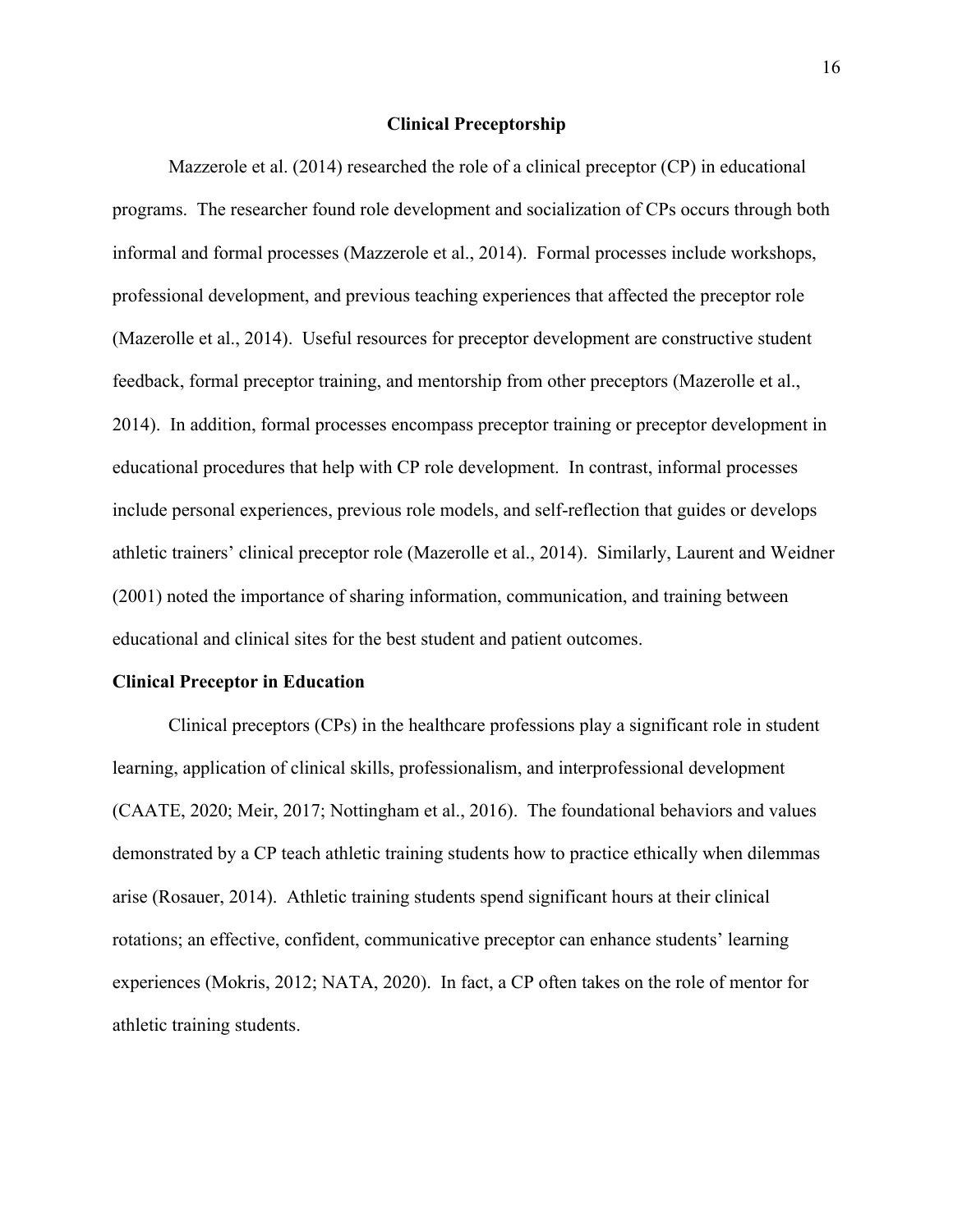Nottingham et al. (2016) found that younger clinical preceptors viewed mentoring in clinical preceptorships favorably. The preceptors in that study wanted to increase their preceptor skills if the person they were learning from was trustworthy, committed, and effective (Nottingham et al., 2016). Matching experienced preceptors with new preceptors works well (Nottingham et al., 2016). For example, clinical preceptors in Commission of Accreditation on Athletic Training Education (CAATE) accredited programs can serve as mentors and match preceptors with newer ones to emulate. Learning by watching proper practices and receiving training about the educational needs of students seems the best combination for producing effective clinical preceptors (Nottingham et al., 2016). However, the need remains for educators and practitioners to work jointly or collaboratively between educational programs and clinical sites (Nottingham et al., 2016). New preceptors who work in settings by themselves have little opportunity to imitate positive preceptor traits from other athletic trainers; however, building strong relationships with educational program leaders can support preceptor development (Nottingham et al., 2016).

# **Clinical Preceptor in Athletic Training**

New preceptors might tend to imitate behaviors learned from poor or unprofessional mentors, thus continuing these detrimental practices. Conversely, pairing experienced preceptors with new preceptors was well received by both mentors and mentees (Nottingham et al., 2016). Nottingham et al. found mentoring, ongoing personal development, and connecting with other preceptors were positive experiences. Watching others practicing or being mentored to become a preceptor helps new athletic training preceptors effectively teach theory and hands-on skills (Nottingham et al., 2016). Most often, preceptors mirror their previous relationships with their CPs in college (Nottingham et al., 2016).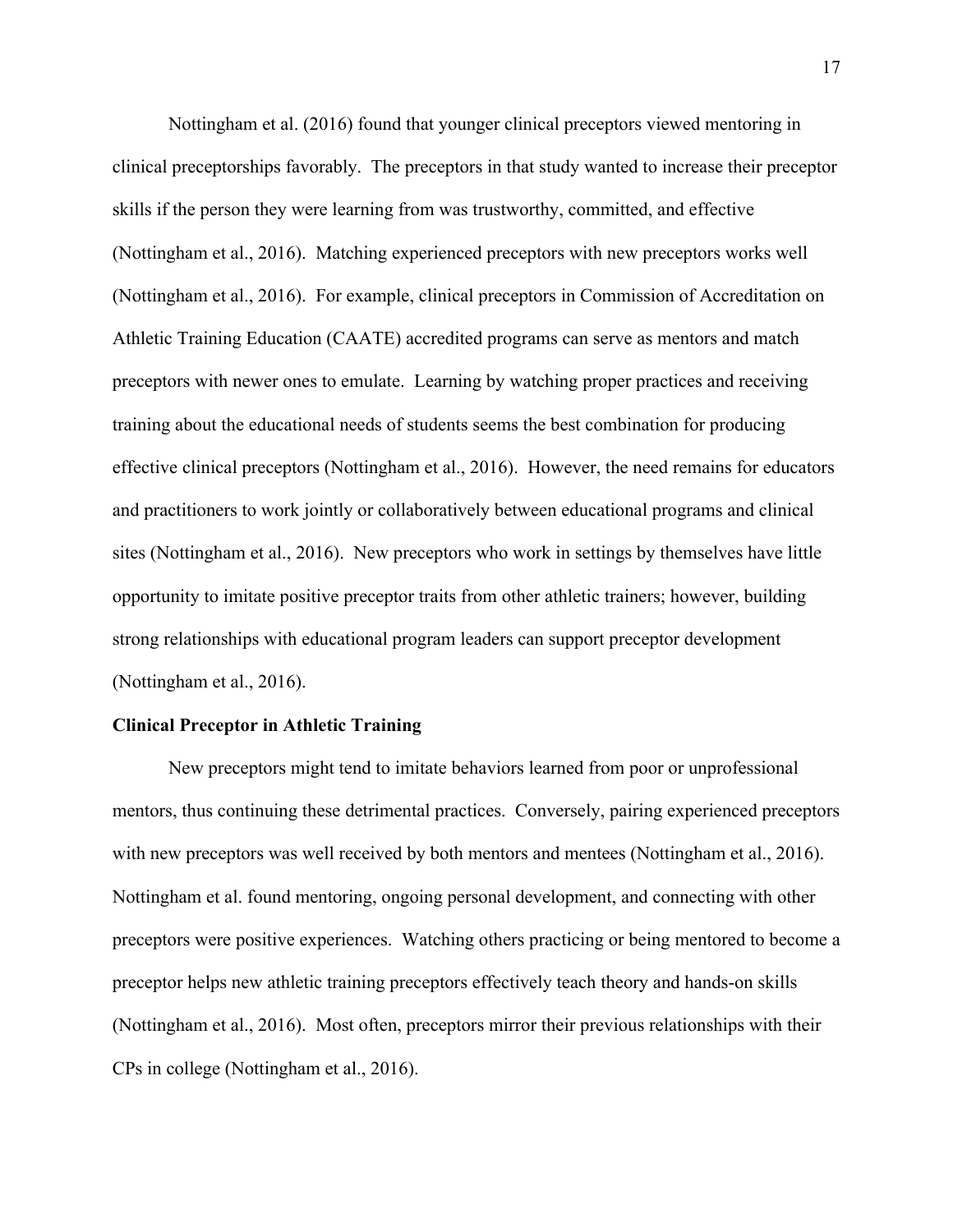Mazerolle and Eason (2018) studied organizational climate and athletic trainers' worklife balance. The findings showed that a family-friendly climate, supervisor support, congeniality with coaches and staff, and work autonomy had positive impacts on the practicing athletic trainers and their perceptions of work-life balance (Mazerolle & Eason, 2018). The positive organizational climate empowered athletic trainers to be communicative and educational (Mazerolle & Eason, 2018). Athletic trainers who were overworked and lacking work-life balance received negative ratings from students regarding the trainers' educational experience and patient care (Mazerolle & Eason, 2018). Thus, organizational climate and trainer satisfaction can breed either negativity or positivity, affecting everyone in the athletic training facility. Researchers should further investigate organizational climate and collaboration with other departments to assess if positivity produces better clinical outcomes.

#### **Joint Appointments and Working Relationships**

#### **Joint Appointments**

*Joint appointment* is a term used to represent a person working both clinically and academically in a healthcare setting (Fine, 1976). "Joint appointments are described in the literature as inherently collaborative. Success in collaboration requires mutual respect, sharing, trust, communication, and an environment conducive to working in harmony" (Ogilvie et al., 2004, p. 111). Several researchers have studied the relationships between two departments or two institutions in terms of the best combination of theory and clinical practice (Abu-Saad Huijer, 2010; Fine, 1976; Ogilvie, 2004; Rundio & Warner, 1992). Positive relationships between two departments provided a good environment for student learning (Abu-Saad Huijer, 2010; Fine, 1976; Ogilvie, 2004; Rundio & Warner, 1992).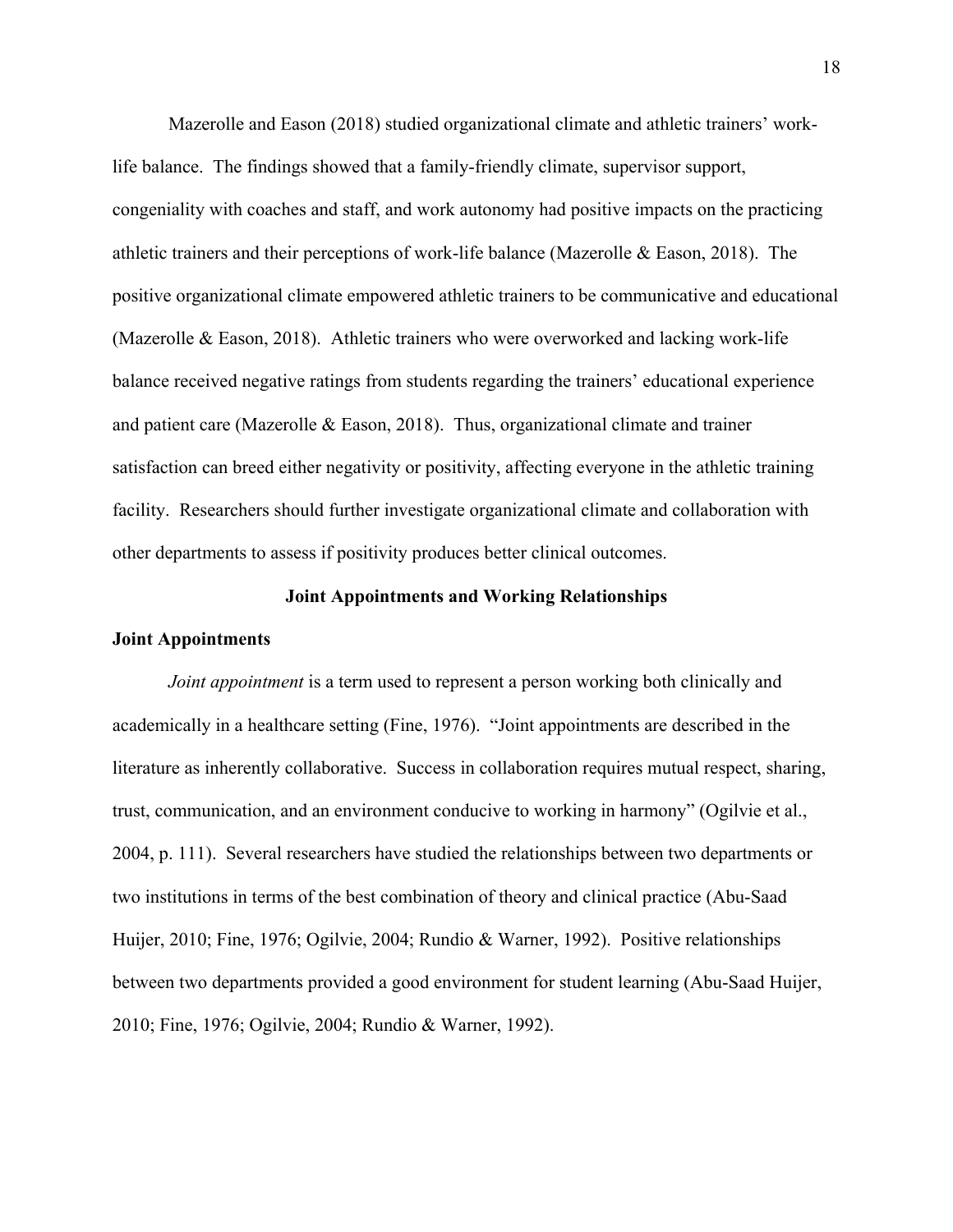Joint appointments were first used in the 1960s, based on collaborative models encompassing five common goals: (a) improving care through research and clinical leadership, (b) incorporating a learning environment and opportunities, (c) promoting research, (d) increasing opportunities for interprofessional development between students and doctors, and (e) using resources cost-effectively for both education and clinical practice (Ogilvie et al., 2004, p. 111). Ogilvie et al. further noted that increased exposure to students, education, evaluations, and clinical workings of a unit, as well as shared responsibilities for the increased workload of preceptorship, were favorable for both clinical and faculty nurses (Ogilvie et al., 2004). The benefits of joint appointments and collaboration in a nursing setting were evident (Ogilvie et al., 2004).

Additionally, Ogilvie (2004) found that joint appointments between academics and clinical settings were most often the first to be dismissed in times of financial hardship, misunderstandings, or changes in circumstances in one or both institutions. This uncertainty can lead to unstable environments and failures of joint appointments. Meier (2017) stated, "Skills, behaviors, and attitudes of the clinical preceptors, along with the physical presence, cooperation, and communication of the program director, can positively enhance the learning environment of athletic training students" (p. 57).

Carr and Drummond (2002) found joint appointments (as both clinician and educator) were best for student learning. To optimize all areas of the educational process, collaboration was needed between clinical instructors and classroom instructors (Carr & Drummond, 2002). Athletic training students need exposure to the inner workings of their educational programs for a better understanding and appreciation of how theory and application tie together (Carr & Drummond, 2002). Often, when people encompass multiple roles, their attitudes and perceptions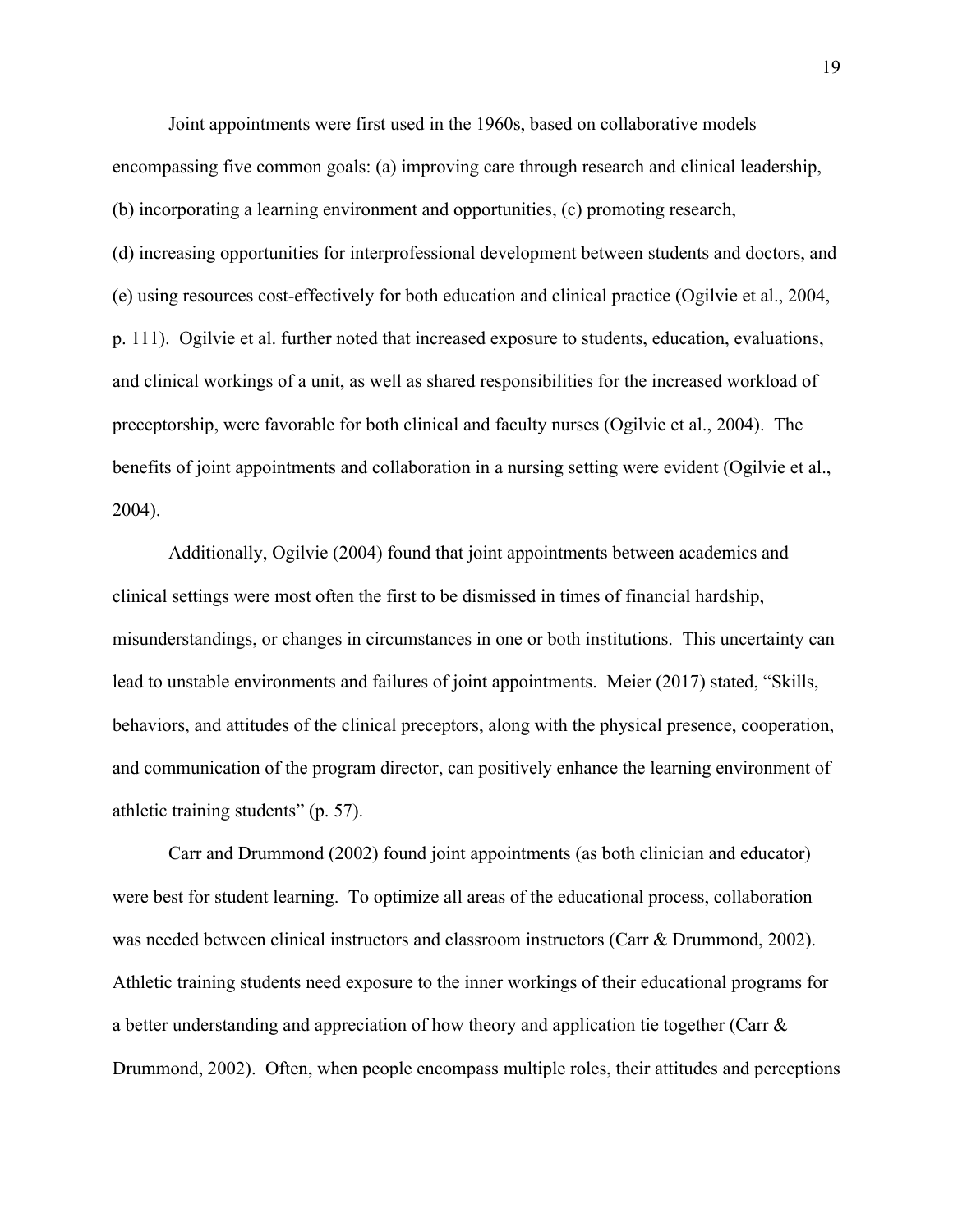toward student competencies are favorable, thereby enhancing students' learning (Carr  $\&$ Drummond, 2002).

#### **Working Relationships**

The responsibility of educating students is shared between healthcare preceptors and academic program faculty at one institution or between two different institutions—this sharing represents a *working relationship*. Educating students to provide excellent patient care through joint appointment is achievable; researchers have found the synergistic relationship between clinical preceptorship and educating nursing students was most successful (Akram, Mohamad, & Akram, 2018; Baxter, 2007; EL Hussein & Osuji, 2016; Fine, 1976; Strevler, 2013). EL Hussein and Osuji addressed the importance of communication and collaboration between nurse practitioners and nurse educators to lessen the gap between educational knowledge and clinical practice. The joint role or collaboration between two different departments provides a bridge between two institutions, thereby optimizing efficient use of resources and demonstrating the importance of theory-to-practice application of knowledge (EL Hussein & Osuji, 2016; Rundio & Warner, 1992). This collaboration between two different settings demonstrates a positive aspect of joint appointments for the betterment of student learning.

Abu-Saad Huijer (2010) discussed combining resources, unifying partnerships, and strengthening relationships between the educational setting and the workplace. The collaborative efforts of practitioners teaching in the nursing program while also practicing at the hospital led to streamlined learning and practice of theory and application (Abu-Saad Huijer, 2010). The American Association of Colleges of Nursing identified several benefits: (a) goal setting and influence over both programs and practice; (b) increased awareness of policyholders, educators, and administrators; (c) efficiently using combined benefits and resources; (d) opportunity to stay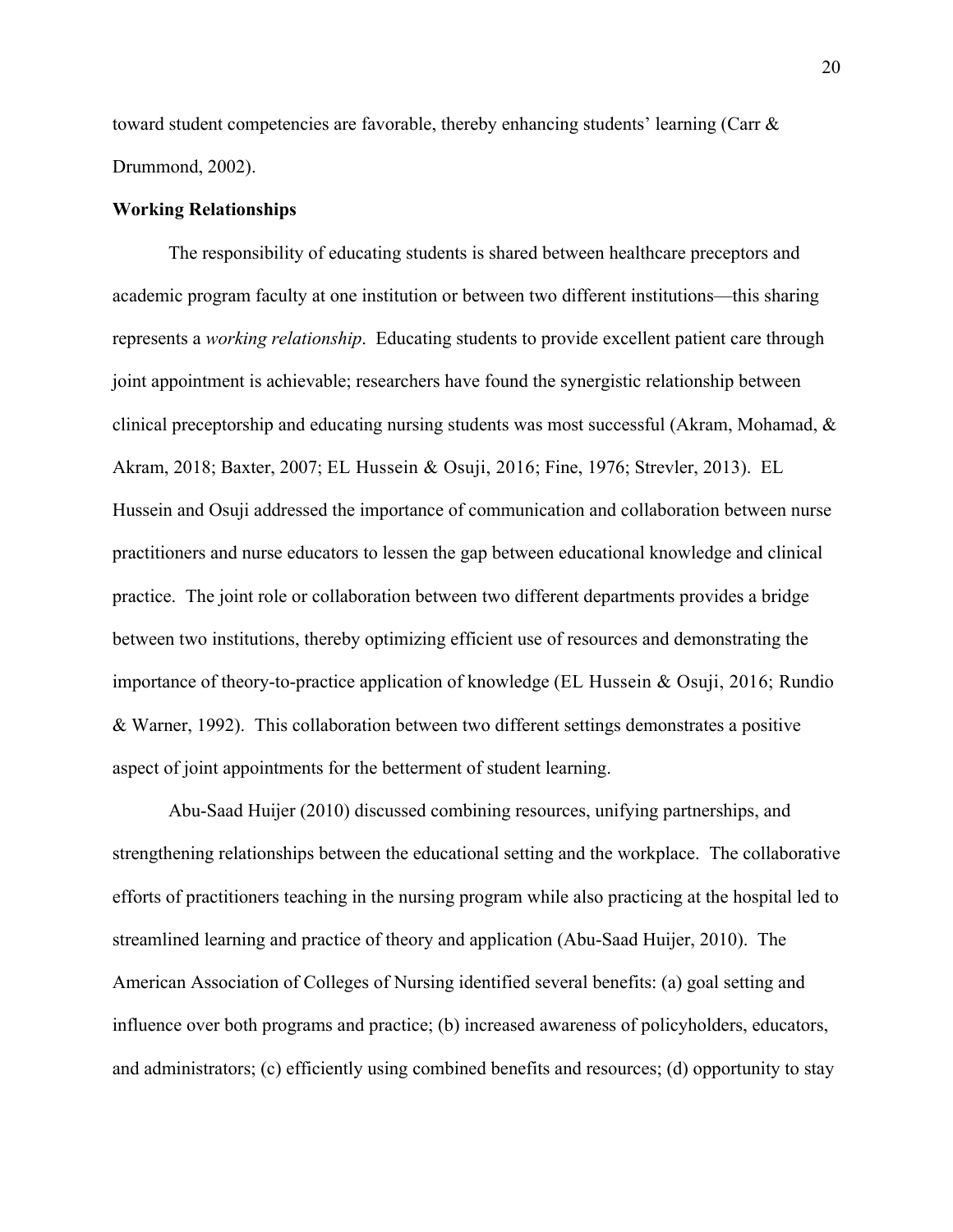clinically relevant; (e) cost-effectiveness for both hospitals and schools; (f) increased observation skills; and (g) increased clinical excellence with questioning and examination (Abu-Saad Huijer, 2010). Much support exists for collaboration or joint appointments between healthcare sites and educational settings (Abu-Saad Huijer, 2010).

## **Theory–Practice Gap**

The discrepancy between educational knowledge taught in the classroom and the experience in a clinical setting comprises the theory–practice gap (Abu-Saad Huijer, 2010; Akram, Mohamad, & Akram, 2018; Baxter, 2007; EL Hussein & Osuji, 2016; Fine, 1976; Jeffries et al., 2013; Streveler, 2013; Wright & Homer, 2017). The disconnect between academics and newer clinical techniques creates a "gap" when not translated to the working arena (Baxter, 2007). In the next section, several articles are discussed to give concrete examples of this research gap, thereby justifying the benefit of collaboration between academic and clinical sites.

#### **Theory–Practice Gap in Healthcare**

Researchers from the professions of nursing, occupational therapy, and medicine have examined the theory–practice gap and the impact on student learning (Beane et al., 2017; Botma, Van Rensburg, Heyns, & Coetzee, 2013; Welch & Dawson, 2006). These healthcare professionals have discussed strategies to minimize this gap between educational knowledge and clinical competency, including peer-based courses, collaborative learning, and evidence-based practice in clinical education (Beane et al., 2017; Botma et al., 2013; Welch & Dawson, 2006).

Ousey and Gallagher (2010) compared nursing educators and clinical nurses in terms of clinical credibility. Nursing educators were considered not clinically relevant because they were liaisons in the hospital setting and not employees of the clinical site where students learned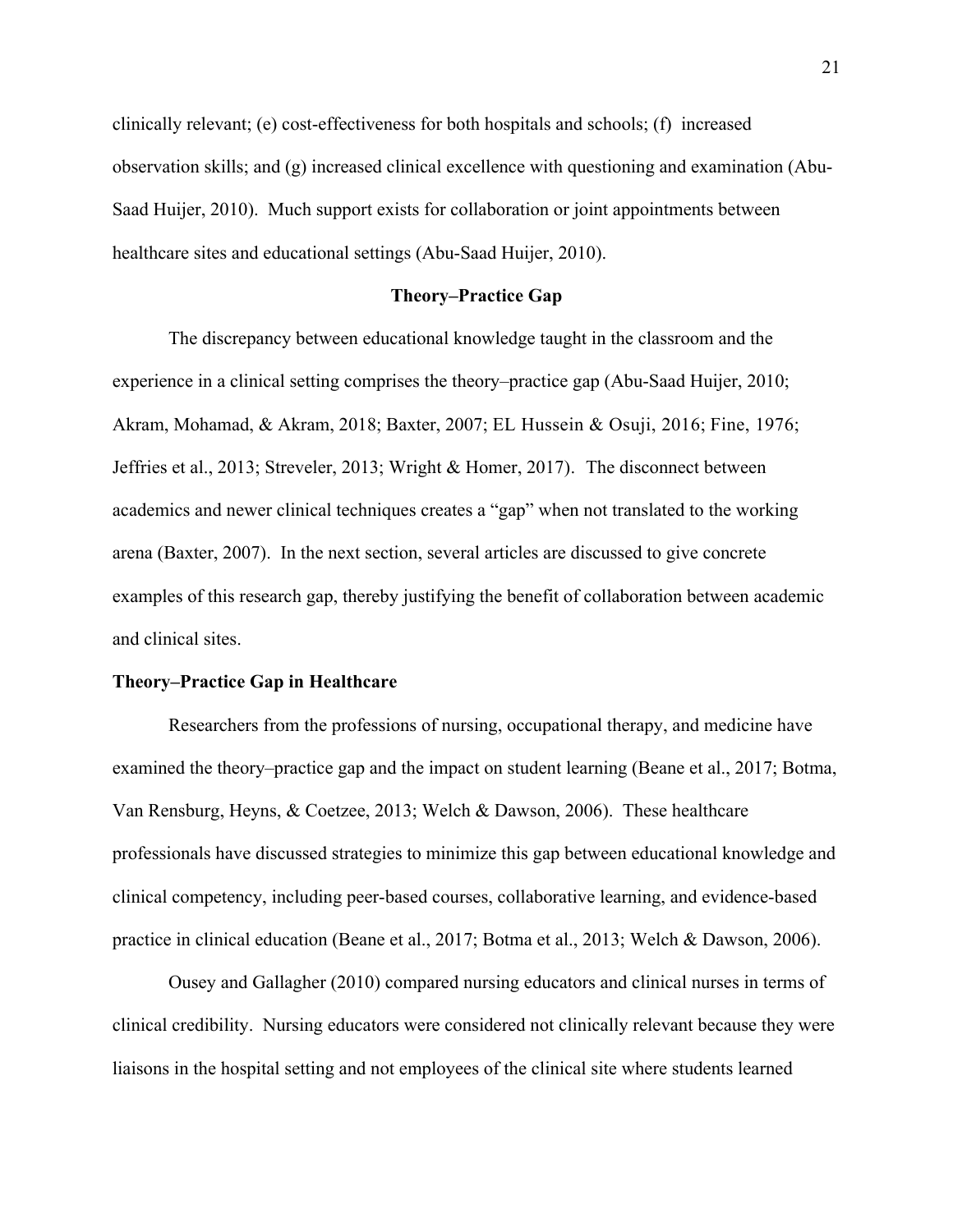(Ousey & Gallagher, 2010). These nurse educators were able to teach theory and discuss skills in a hospital setting; however, the clinical mentors were the long-term advisors of students when working with patients (Ousey & Gallagher, 2010). In contrast, the clinical nurses were not expected to be as proficient at teaching theory and were not held to the same standards to which lecturers were held (Ousey & Gallagher, 2010). The clinical mentors focused on teaching patient care and demonstrating hands-on nursing skills for practice (Ousey & Gallagher, 2010). In sum, faculty and clinical instructors who possessed expertise and maintained strong partnerships and collaboration between schools and hospital settings were considered more important than were those with clinical credibility (Ousey & Gallagher, 2010).

If practitioners at the clinical sites and educational institutions have good communication and their main objective is student learning, the program will be a success (Streveler, 2013). Although most previous researchers have supported the importance of clinical experience (Jeffries, 2013; Meier, 2017; Mokris, 2012; Streveler, 2013), Ousey and Gallagher (2010) found educators did not need to work clinically to educate a student properly in their field.

Beane et al. (2017) researched the use of an Acute Care Skills Training (ACST) course to bridge the gap between theory and practice of common medical and surgical procedures. New graduates and interprofessional faculty developed the course with a pre- and posttest Likert scale to evaluate knowledge, confidence, and clinical skills (Beane et al., 2017). The course, delivered by peers, significantly improved medical students' recognition and management of surgical techniques (Beane et al., 2017). Thus, the ACST course was effective in bridging the gap between classroom knowledge and application of clinical skills (Beane et al., 2017).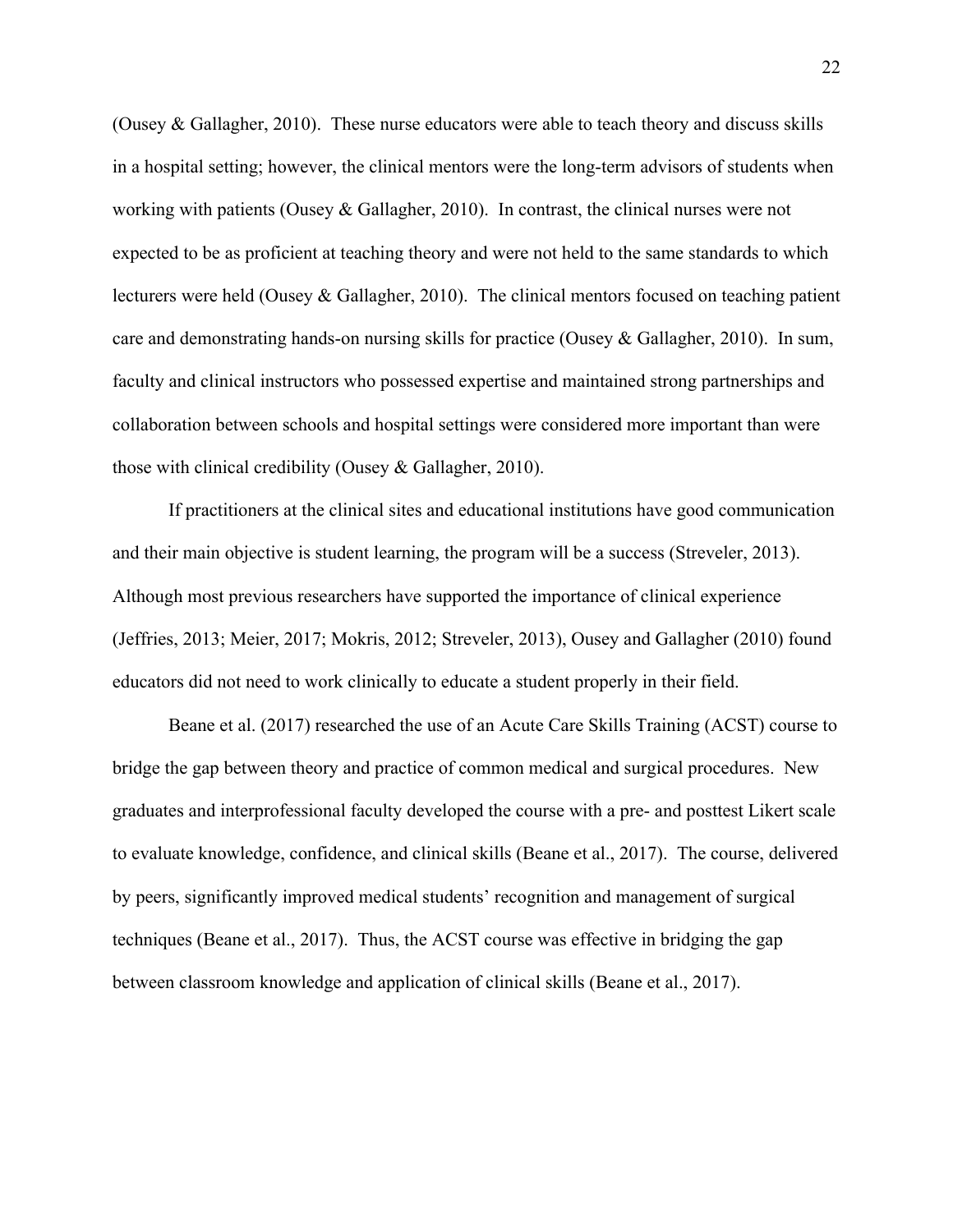# **Theory–Practice Gap in Athletic Training**

Gililland (2015) researched the theory–practice gap in athletic training between therapeutics education and therapeutics clinical application. Specifically, the mixed-methods study used problem-based learning (PBL) to explore the gap between didactic and clinical application of therapy and treatment of athletic injuries (Gililland, 2015). This gap occurs when a breakdown happens between the didactic side and the clinical side of rehabilitation (Gililland, 2015). Quantitatively significant findings showed PBL helped increase students' knowledge and application (Gililland, 2015). Qualitatively, a theory–practice gap was found to be a major hindrance in the athletic training educational program (Gililland, 2015). Gililland (2015) noted the need for future research on the theory–practice gap in athletic training.

In the field of athletic training, the theory–practice gap has not been heavily researched; however, Streveler (2013) examined students' perceptions of a theory–practice gap in athletic training education. Suggested solutions for bridging the theory–practice gap ranged from joint appointments for the continuum of learning experiences to research projects in which both clinicians and instructors worked together on projects using reflective techniques (Streveler, 2013). Streveler investigated the idea of bridging the gap using joint appointments to collaborate on curricular planning and research.

Baxter's (2007) PALPATE technique is an applied method of reflection named for its multiple elements: patient situation, application of theory, level of difficulty applying the theory, patient outcomes and feedback, analysis of positive and negative characteristics of the theory, theory appropriateness, and evaluation of the ability to apply this theory in practice. Effective reflective techniques have included journaling or assessing patient situations and evaluating how theory applies to the clinical scenario (Baxter, 2007). Another model commonly used to bridge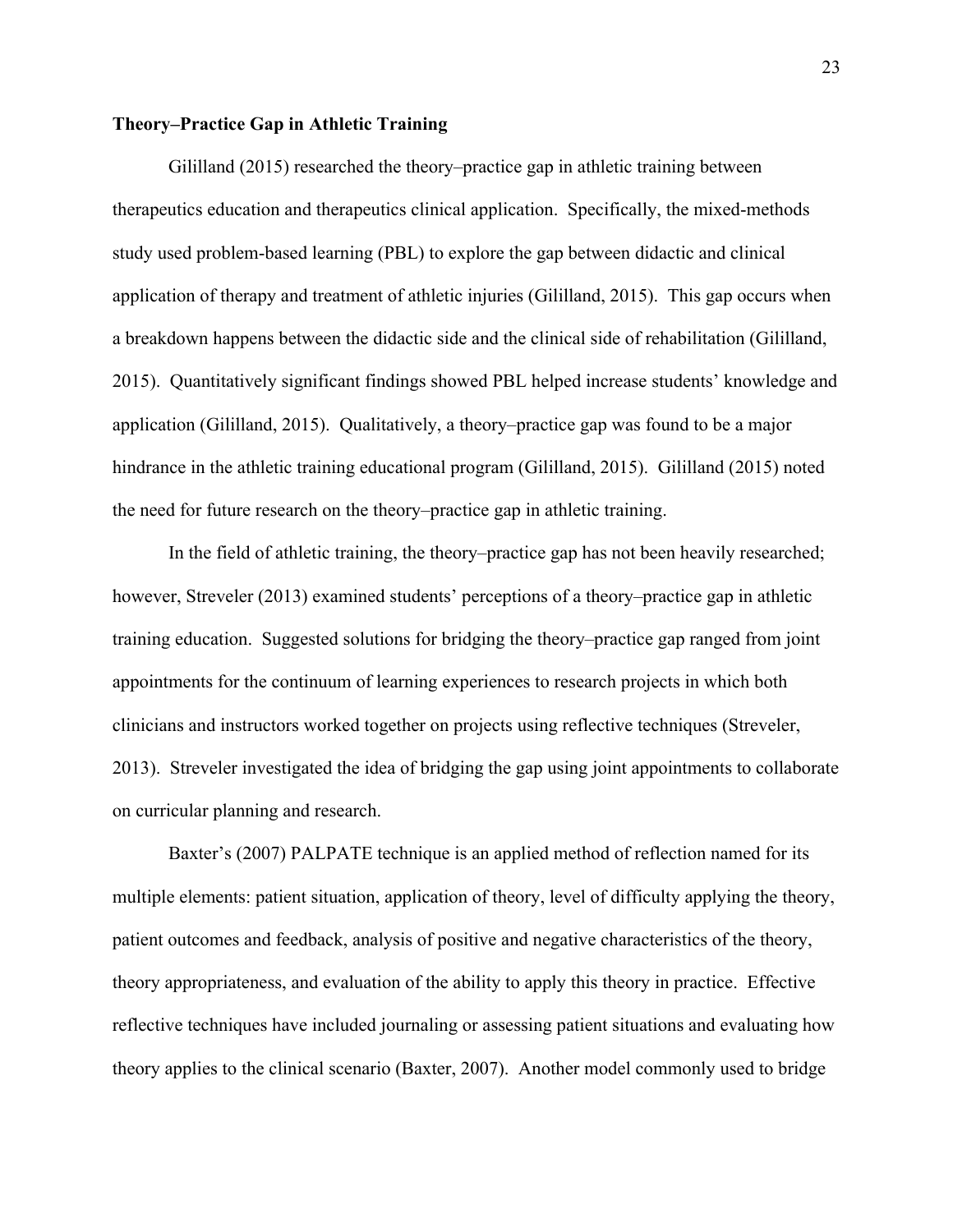the gap between clinical and academic is a clinical supervision model known as CCARE (communication, collaboration, application, reflection, and evaluation; Baxter, 2007). Baxter's research helped identify ways to bridge the gap while considering students' perceptions of the learning process.

## **Conclusion**

Most of the researchers reviewed for this study discussed the profession of athletic training, educational standards, and clinical preceptorship within the field. The researchers discussed the theory–practice gap, acknowledging the deficits in several healthcare professions and offering ways to reduce it. Further research into the theory–practice gap in athletic training needs to be conducted to measure the impact on student learning. The literature indicated the need for support and mentorship of clinical preceptors, faculty, and students to obtain optimal learning environments. Working relationships explored in the literature addressed the need for strengthened relationships between clinical practice and academia as well as a positive work environment (Carr & Drummond, 1992; Fine, 1976; Mazerolle, 2018; Nottingham et al., 2016; Ogilvie, 2004). Further research is needed relating to CAATE-accredited athletic training programs and instruments to assess working relationships, perceptions, collaboration, and the theory–practice gap.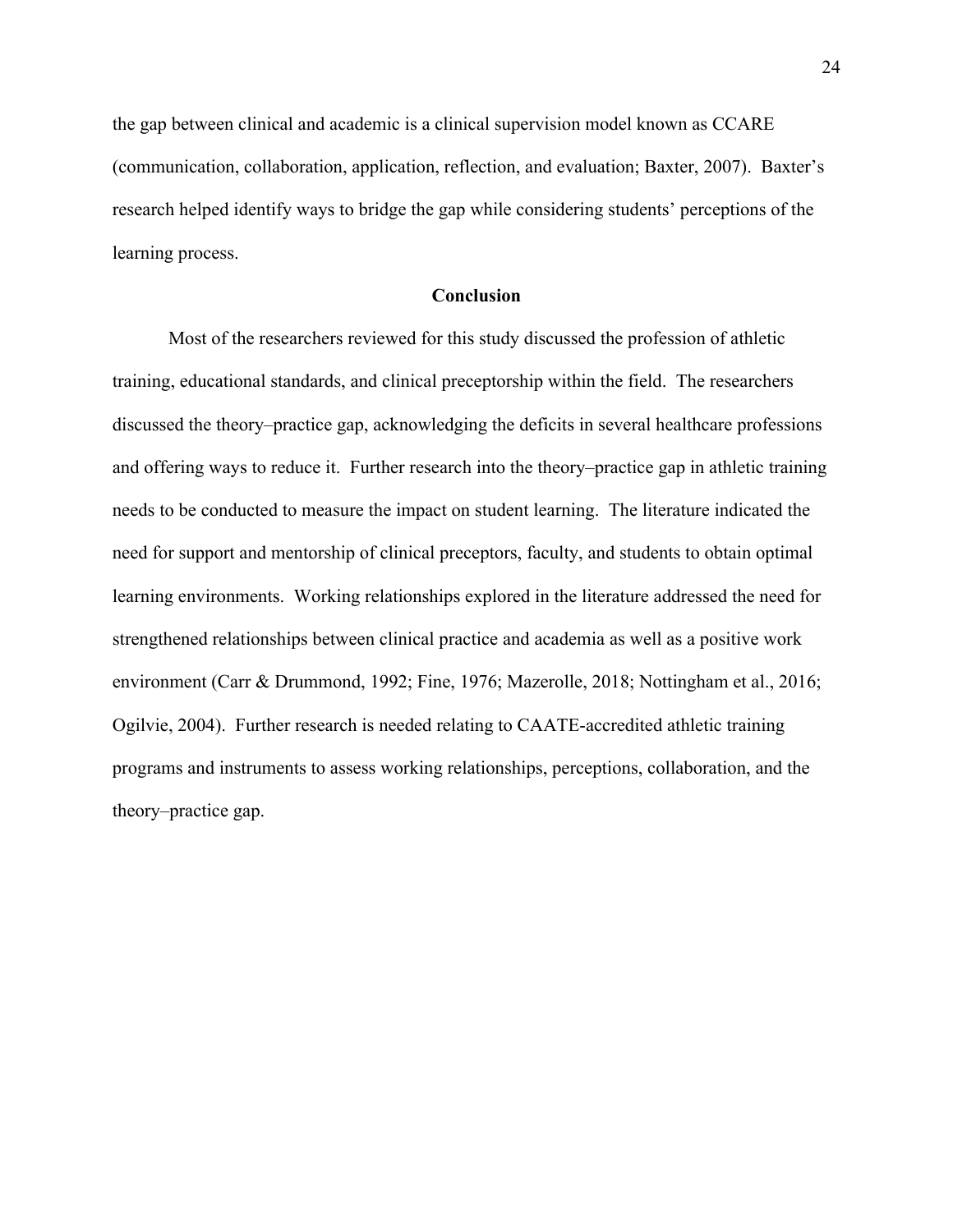## CHAPTER THREE: METHODOLOGY

Athletic training research has centered on clinical preceptorship and its role in clinical education in athletic training. Research in this area has focused on relationships between CPs and student athletic trainers, behaviors of students by clinical preceptors, and professional behaviors exhibited by clinical preceptors (Lauber, Toth, Leary, Martin, & Killian, 2003; Mazzerole et al., 2014; Stiltner & Kutz, 2018). "Clinical education serves as more than a complement to the classroom studies but as a way to practice and experience hands-on activities that link theory taught in the classroom to the application in the clinic" (Mokris, 2012, p. 46). This integral part of a comprehensive education relies on the collaboration between clinical sites and the academic institution.

#### **Purpose of the Study**

The purpose of this study was to identify attitudes and perceptions of the working relationships between academic and clinical athletic trainers at CAATE-accredited institutions using an interpretive phenomenological approach. The interpretive phenomenological analyst examines a "lived experience" and explores people's emotions or sense-making of the topic (Smith & Osborn, 2015). "Qualitative method is used to understand people's beliefs, experiences, attitudes, behavior, and interactions" (Pathak, Jena, & Kalra, 2013, p. 192).

# **Research Question and Design**

The study used a qualitative interpretive phenomenological research methodology to gain insight into the working relationships between academic athletic trainers and clinical athletic trainers. This study addressed the following research question: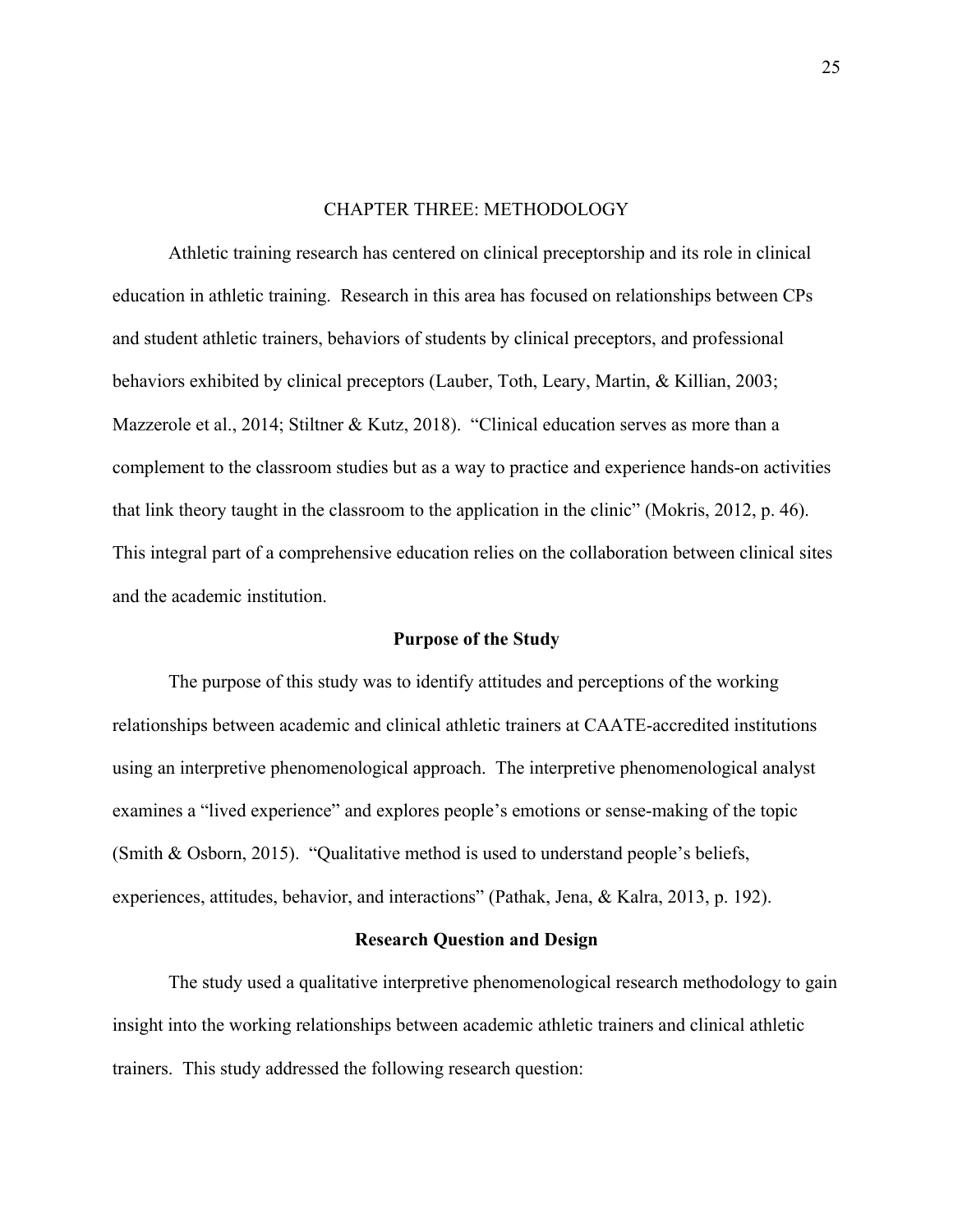What are the attitudes and perceptions of working relationships between a select sample of faculty and clinical athletic trainers in CAATE-accredited athletic training programs?

To conduct this exploratory study, the researcher interviewed faculty and clinical athletic trainers at CAATE-accredited athletic training programs. The researcher asked semistructured questions to gain a deeper understanding related to perceptions of working relationships, communication, and workplace environment. This qualitative study explored measures to provide a better understanding of the research problem (Creswell, 2003).

#### **Site Information and Population**

The researcher identified colleges with a CAATE-accredited athletic training program offering bachelor's degrees or professional master's degrees. Research sites were intentionally selected to foster understanding of the research phenomenon (Creswell, 2015). Based on data from the U.S. Integrated Postsecondary Education Data System (IPEDS) and CAATE website, Pennsylvania institutions of higher education with a total student enrollment of 5,000 or less and with a CAATE-accredited athletic training program were chosen for this study (CAATE, 2020; IPEDS, 2020). Sites of this size are more generalizable to one another and have similar numbers of clinical athletic trainers. Verification of student enrollment was confirmed through the National Center for Education Statistics (NCES). CAATE's website provided a public record of all accredited athletic training programs in the country, which listed contact information for all program directors and clinical education coordinators. The researcher sought to interview four athletic training faculty and four clinical preceptors (CPs) who worked in CAATE-accredited programs. A further requirement of the faculty and clinical athletic trainers was to have worked at their institutions for a minimum of one year within the CAATE-accredited program.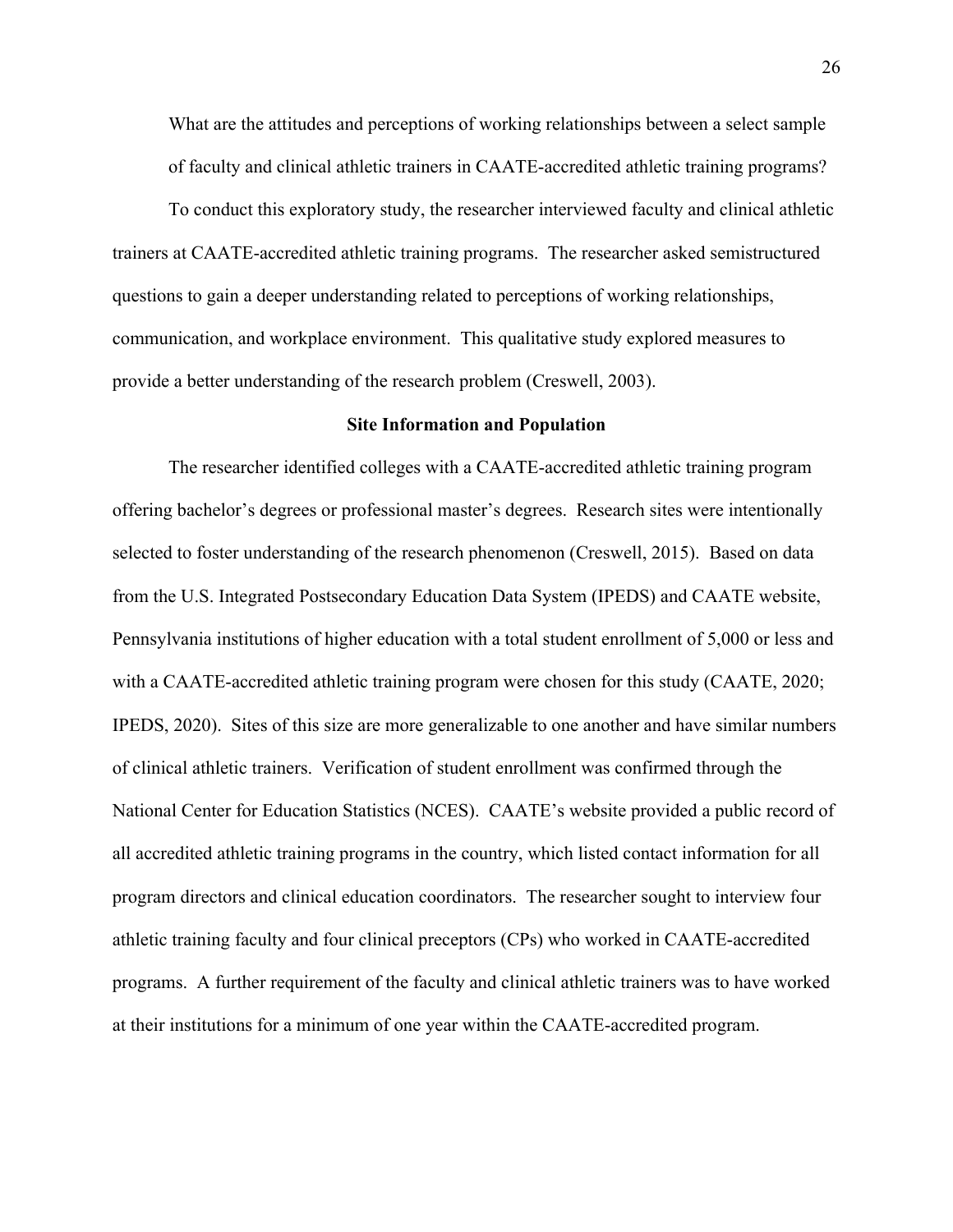#### **Sampling Method**

This study used purposeful sampling and snowballing to recruit participants. First, the researcher reviewed the public CAATE website, identified institutions in good standing with the accrediting body, and emailed invitations to the program directors and clinical education coordinators who met the enrollment and location criteria for the study. The invitation email outlined the purpose of the study and invited athletic trainers to participate (Appendix A). The researcher purposely invited clinical athletic trainers using emails found on colleges' public websites. A second follow-up request for participation in the study was sent out one week after the initial email invitation (Appendix B).

Demographic questions were asked in the interview to confirm job position, years of service, and other factors relevant to the data analysis. This demographic section was intended to rule out people who had not been acting as clinical athletic trainers or faculty members for at least a year or who did not use their institutions' athletic training facilities as a practice site. Next, the researcher reviewed all athletic trainers who consented to an interview for pairings of faculty and clinical athletic trainers who worked at the same institution. The researcher contacted the willing participants by email first, and then phoned to schedule interview sessions. All email addresses were publicly accessible and therefore did not require institutional approval; however, an IRB application for exemption from the University of New England was filed prior to data collection. Eight people participated in this study, and all interviews took place during a 3-week period.

Snowballing occurred when two participants who responded to the email invitation were not on the original list of participants solicited. Snowballing is a purposeful sampling method in which a researcher asks participants to ask other individuals to participate in a study (Creswell,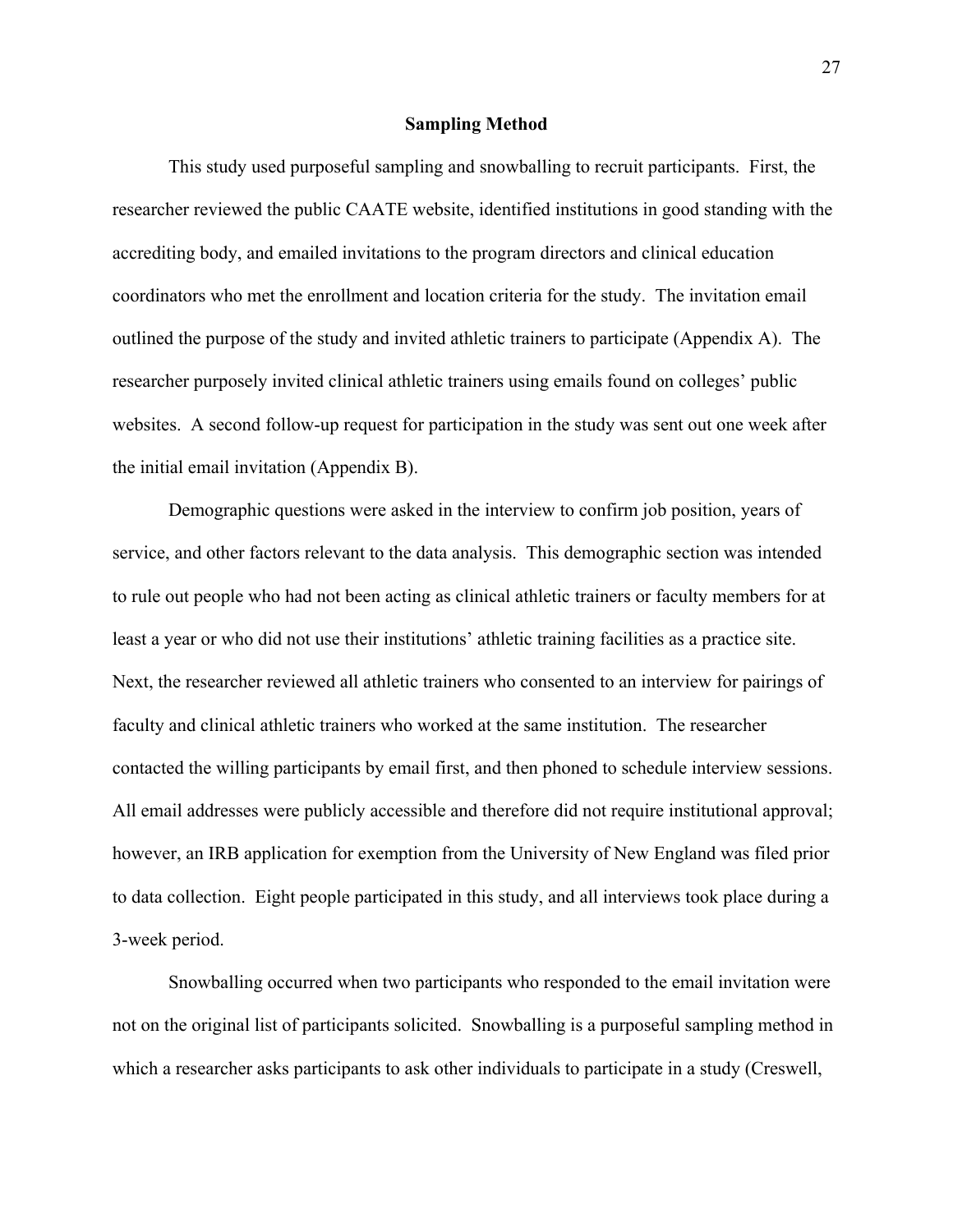2015). These two participants worked as clinical ATs and served as CPs to a CAATE-accredited program solicited for this study. Both participants had worked with the athletic training program for more than a year and thus aligned with the IRB protocol. The study included only one true pairing of clinical and faculty ATs from the same institution. The two participants worked at the same institution but had dual roles teaching and working clinically for a CAATE-accredited athletic training program. Finally, a clinical AT who served as a CP for a CAATE-accredited athletic training program participated in the study, but the researcher was unsuccessful in recruiting a faculty AT member from that same institution.

#### **Instrumentation and Data Collection Procedures**

This interpretative phenomenological study used semistructured interviews to collect data for broader exploration. During the interviews, the researcher asked probing questions to explore participants' workplace relationships (Appendix C). Using an interview method was the best way to comprehend participants' complex social systems and explore themes through data analysis (Creswell, 2015).

The researcher set up meetings through email. During the interviews, the researcher recorded participants over the phone with an audio-recording device to document each interview, which ranged from 15 to 30 minutes in length. The researcher transcribed the recordings using Rev.com, compared the transcriptions to the recordings, and further revised the transcriptions for accuracy. The interview and demographic data were stored on a password-protected computer and encrypted with storage software. A backup data-storage device accessible only to the researcher was used to protect all participant information. After completion of the dissertation, all documents, audio recordings, and notes will be deleted from the database, and paper copies will be shredded.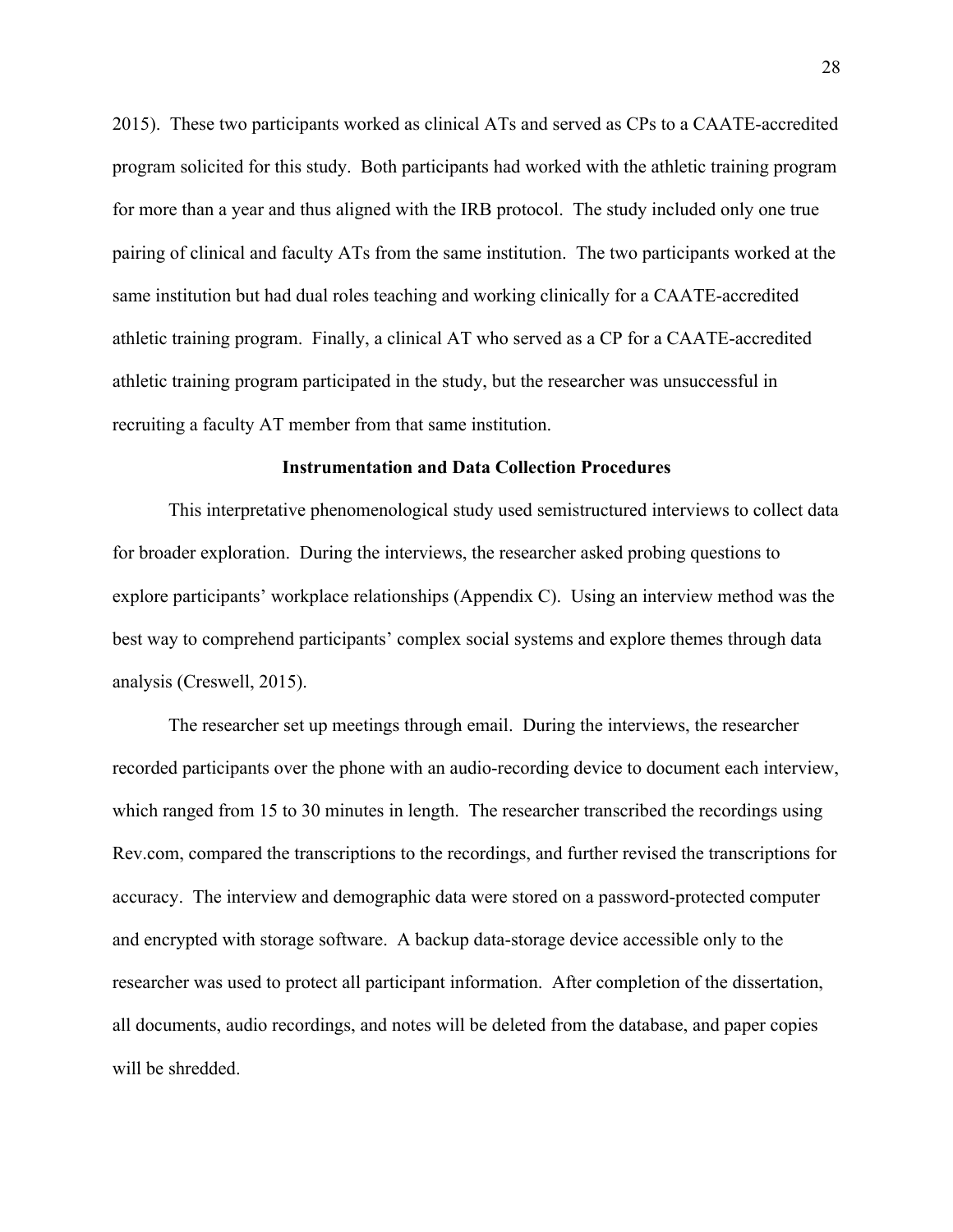#### **Data Analysis**

First, the researcher took notes on a paper copy of the interview questions during the audio recordings. Next, the researcher reviewed the transcripts against the recordings for accuracy and then manually marked and divided the transcripts into parts (Creswell, 2015). After marking up the transcripts, the researcher did a preliminary exploratory analysis of the data and documented memos, short phrases, or concepts (Creswell, 2015). Second, a coding process was employed consisting of labeling segmented data with up to 20 codes (Creswell, 2015). The researcher used the same codes for every participant and documented the text segments related to the corresponding code. After reduction and collapsing into commonalities, the researcher identified two themes and four subthemes (Creswell, 2015). A demographics chart was developed for reference to the qualitative data, and the findings are reported in a narrative format in the next chapter (Creswell, 2015).

#### **Limitations of the Research Design**

The researcher identified a few limitations of the study. First, only one true pairing of a clinical AT and academic AT occurred from the same institution. Related to this limitation was the fact that the clinical ATs interviewed did not work at the same institution as the faculty ATs, which implies the possibility of participants having different working relationships. Another limitation related to the researcher's position as a faculty athletic trainer, which may have created bias or a perception of conflict of interest in interpreting the results of this study (Creswell, 2015). However, to mitigate bias, the researcher employed reflexive journaling while coding text segments during data analysis.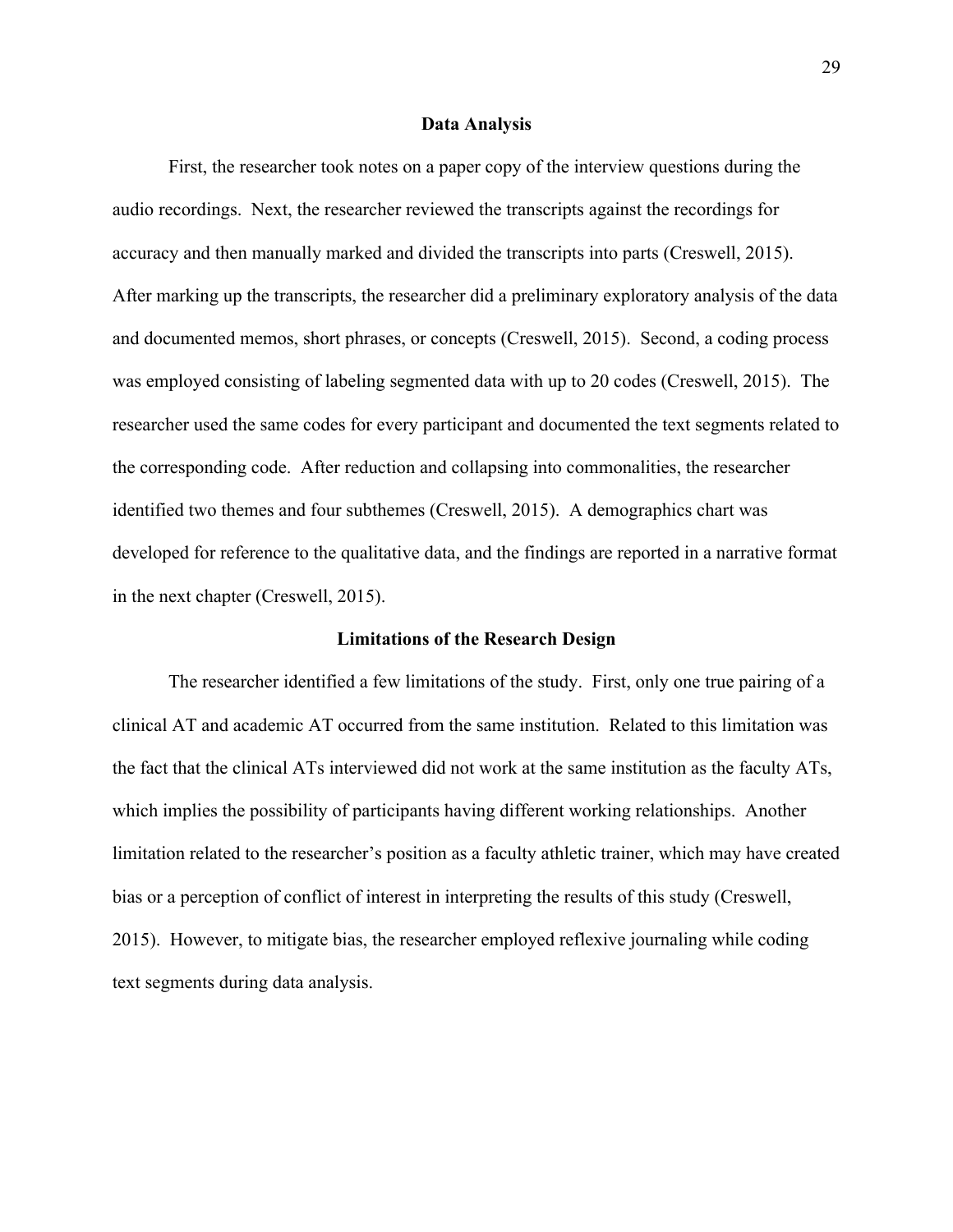# **Credibility**

To ensure internal validity, researchers should be competent, trustworthy, and objective during the entire research process (Creswell, 2015; Patton, 1999). Thus, in this study, the researcher sought to draw generalizations objectively along with employing rigorous techniques of collecting and analyzing data (Patton, 1999).

# **Transferability**

Transferability refers to the findings may be possible even with a small sample size because CAATE programs typically have two to three main faculty members who are always program director, clinical coordinator, and instructor. Only CAATE-accredited programs were evaluated in this study, and almost every university uses clinical athletic trainers in their athletics training programs. The descriptive data could allow other practitioners and researchers to assess whether the findings are transferable. In addition, athletic training programs are similar across the United States—most employ Board of Certification-certified athletic trainers who are held to the standards of the National Athletic Trainers Association, and most programs require clinical athletic trainers as preceptors. This similarity fosters transferability of this research study's findings to a larger demographic if all other factors are similar (Creswell, 2013). In addition, the demographic data collected could aid in relating the findings to the instrument and themes identified.

# **Dependability**

Dependability refers to enhanced research findings if another researcher uses the same methodological approach (Creswell, 2015). For example, another researcher could repeat the semistructured questions (Creswell, 2015). Additionally, a researcher could ask an outside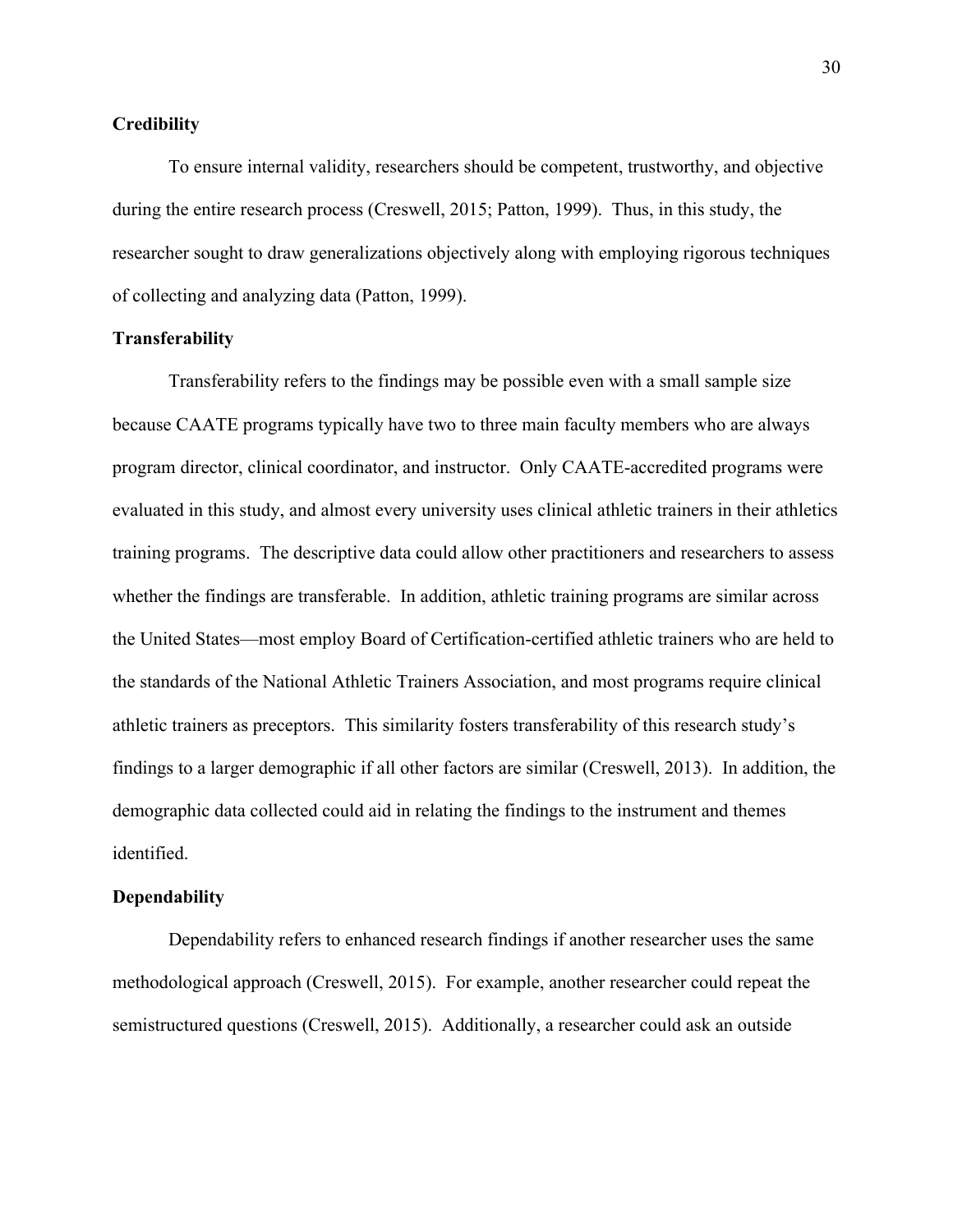person to analyze the data in an external audit and submit an evaluation of the study (Creswell, 2015; Patton, 1999).

# **Confirmability**

Confirmability refers to the researcher reflexivity and maintaining a journal (Creswell, 2013). Reflexivity means a researcher reflects on their own biases, values, and assumptions (Creswell, 2013). Applying these techniques during data collection and analysis could decrease researcher bias (Creswell, 2013). In addition, journaling and instrument data could help the researcher focus on emergent themes in the data (Creswell, 2013. A journal and notes were recorded on each respondent and reevaluated numerous times to look for common themes expressed by all 8 respondents. Revisiting the transcripts for context and clarity was needed to understand the main concepts relayed by all the participants.

# **Ethical Issues**

As part of maintaining the integrity of the study, the researcher clearly described the recruitment process in the email sent to participants. First, an invitation was emailed outlining the study, including the purpose of an IRB form, the problem statement, the participants who would be in the study, and the significance of the research (Appendices A, B, & D). Next, when a participant responded with contact information, the researcher emailed the informed consent form. The recipient agreed to participate by signing the informed consent form, and an interview time was scheduled. In the email, the researcher explained the intention to recruit clinical athletic trainers serving as preceptors and athletic trainers teaching in CAATE-accredited programs.

No risks were associated with participating in this study. The only possible benefit to participation was identifying traits and attitudes that affect working relationships. Further, there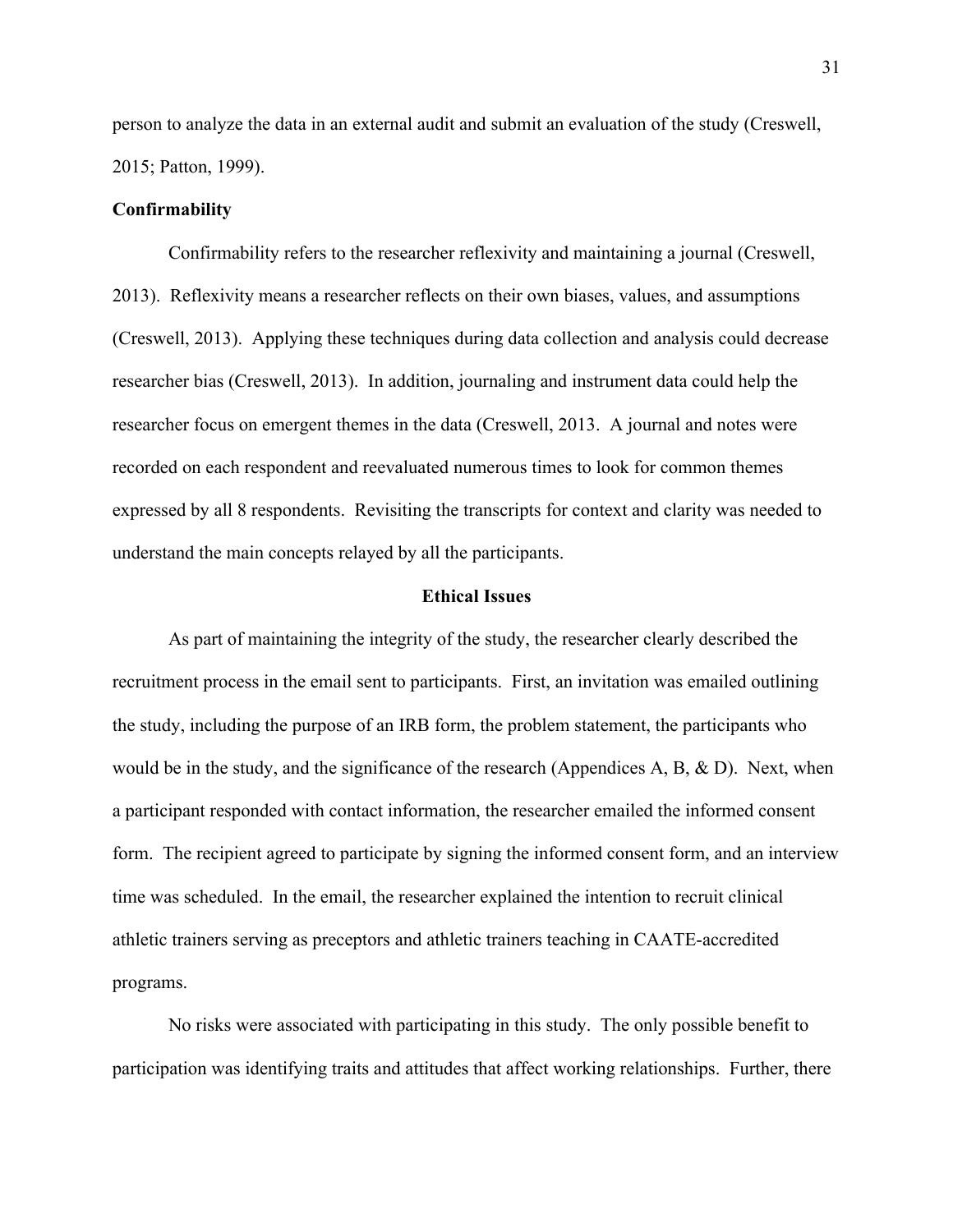was no cost associated with this research study except for participants' time during the interviews. The research materials were kept confidential, and only the researcher had access to participants' identifying information. Every effort was made to protect participant confidentiality by using password-protected, encrypted computers for data storage and pseudonyms for interview participants (e.g., Participant 1). Potential risks included loss of confidential information because of a data breach; although demographic data were collected, no such breach occurred. A backup data-storage device accessible only by the researcher was used to protect participant information. All participants were directed to consent over email and understood their right to contact the researcher or the University of New England Institutional Review Board. In addition, the participants had the opportunity to opt-out at any time. Finally, the participants were told how to submit questions and how to print a copy of the consent form (Appendix D).

#### **Conclusion**

The main purpose of this study was to assess the working relationships between athletic training faculty and clinical preceptors. The qualitative research consisted of semistructured interviews conducted with eight participants. The interview questions were designed to elicit information about workplace interactions between these two professional groups. The scope of the study was limited to a sample of eight participants. Several themes emerged from the data, discussed in the next chapter.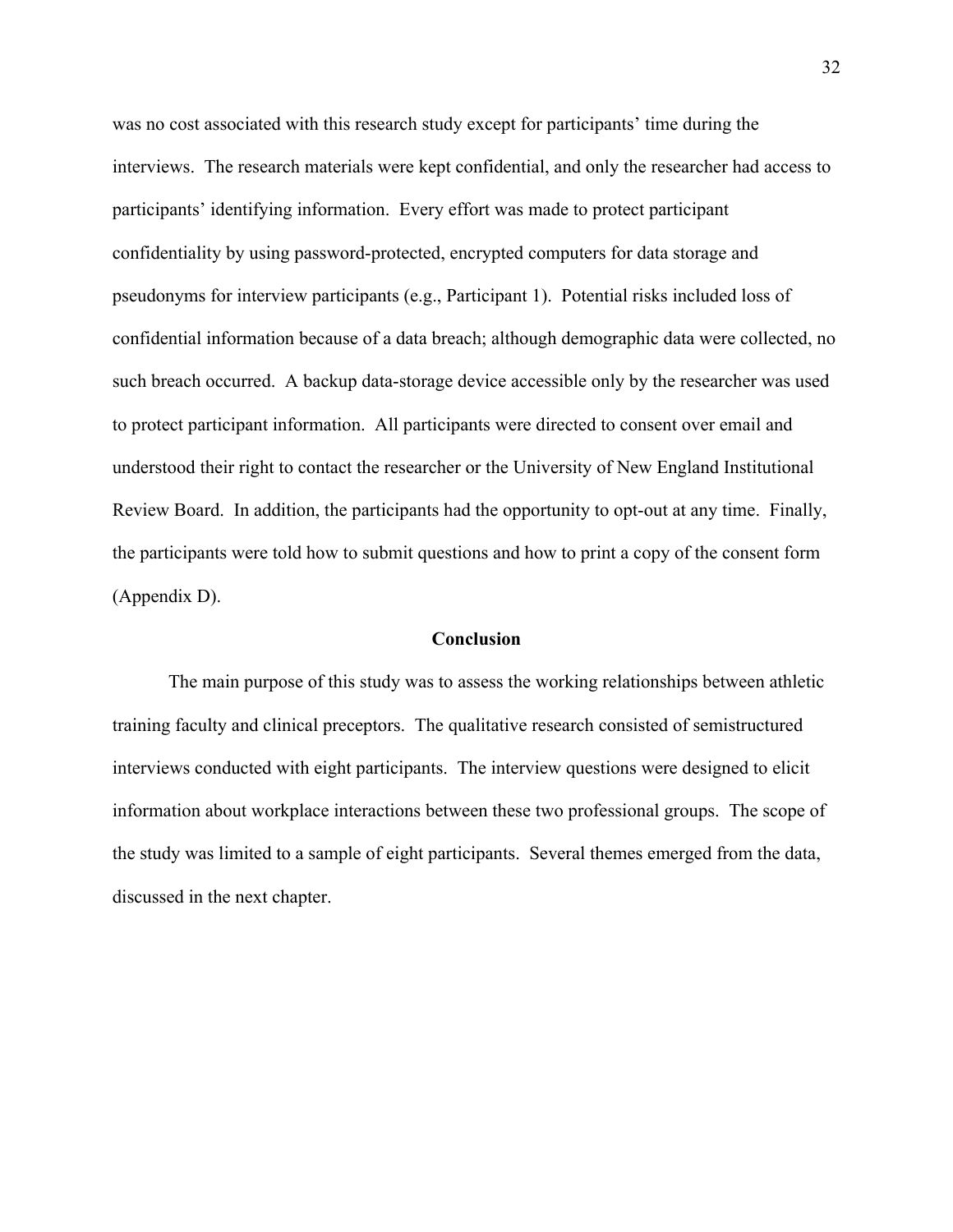# CHAPTER FOUR: RESULTS

The purpose of this qualitative study was to explore and identify attitudes and perceptions of the working relationships between academic and clinical athletic trainers at CAATEaccredited institutions. This study used an interpretive phenomenological approach to analyze the following research question:

What are the attitudes and perceptions of working relationships between a select sample of faculty and clinical athletic trainers in CAATE-accredited athletic training programs?

## **Participants**

The eight participants held several athletic training job positions in CAATE-accredited programs. Table 1 shows participants' demographic data, including length of time as a certified athletic trainer (AT), number of years they taught or were a clinical preceptor (CP), highest degree earned, job contracts, and reporting lines within an athletic training program. The researcher interviewed eight participants, consisting of three clinical ATs, two purely academic ATs, and three ATs considered to be jointly appointed with both clinical and teaching responsibilities as part of their contract. The original sample design objective was to pair clinical athletic trainers and faculty athletic trainers at the same institution. The participants were represented as follows: three were from the same institution and represented both faculty and clinical ATs at the same institution, two were CPs for the same institution, two had joint appointments and worked at the same institution, and one clinical AT was interviewed with no pairing of faculty at the same institution.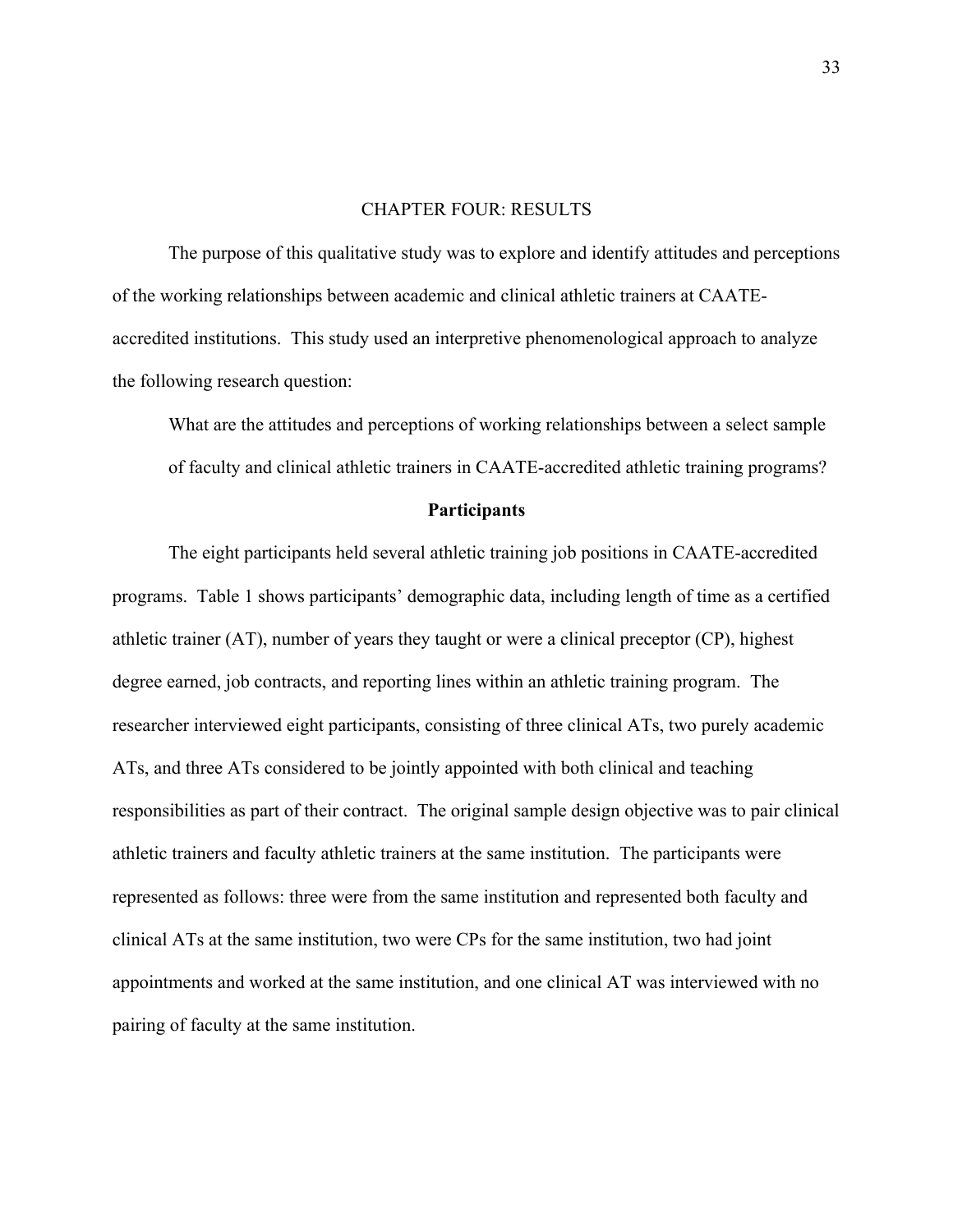# Table 1.

# *Participant Demographics*

| Participant<br>Pseudonym | Gender | Job Title                                                                  | Years<br>Certified<br>AT<br>Experience | Teaching<br>or CP<br>Experience      | Highest<br>Degree<br>Earned                | Employment<br>Contracts                                                                  | <b>Reporting Lines</b>                                                                         |
|--------------------------|--------|----------------------------------------------------------------------------|----------------------------------------|--------------------------------------|--------------------------------------------|------------------------------------------------------------------------------------------|------------------------------------------------------------------------------------------------|
| Participant<br>1         | Male   | Athletic<br>Trainer                                                        | 20                                     | 7 years<br>as $CP$ $\&$<br>teaching  | Masters                                    | Clinical AT<br>hospital clinic<br>setting                                                | Hospital<br>administrator                                                                      |
| Participant<br>2         | Female | CCE &<br>Instructor of<br>Athletic<br>Training                             | 13                                     | 9.5 years<br>as CP &<br>teaching     | Masters                                    | Purely<br>academic                                                                       | Department<br>chair $\rightarrow$<br>Academic dean                                             |
| Participant<br>3         | Female | Assistant<br>Athletic<br>Trainer                                           | 6                                      | 5 years<br>as CP                     | <b>Masters</b>                             | Clinical AT                                                                              | Department<br>chair $\rightarrow$<br>Academic dean                                             |
| Participant<br>4         | Male   | Athletic<br>Trainer &<br>Adjunct<br>Faculty<br>Member                      | 13.5                                   | 7 years<br>as $CP$ &<br>teaching     | Masters                                    | 75% clinical<br>AT vs 25%<br>teaching (joint<br>appointment)                             | Assistant AD for<br>student health &<br>wellness<br>PD/CEC for<br>academic<br>responsibilities |
| Participant<br>5         | Male   | Clinical<br>Professor &<br>Athletic<br>Trainer                             | 17                                     | 15 as CP<br>&<br>teaching            | Doctor of<br>Athletic<br>Training<br>(DAT) | Faculty<br>contract with<br>release time for<br>clinical work<br>(joint<br>appointment)  | Academic dean<br>Director of AT<br>services for<br>clinical work                               |
| Participant<br>6         | Male   | Clinical<br>Professor &<br>Director of<br>Athletic<br>Training<br>Services | 18                                     | 14 years<br>as $CP$ $\&$<br>teaching | Masters                                    | Faculty<br>contract with<br>release time for<br>clinical work<br>(joint)<br>appointment) | Academic dean<br>Director of AT<br>services for<br>clinical work                               |

(continued)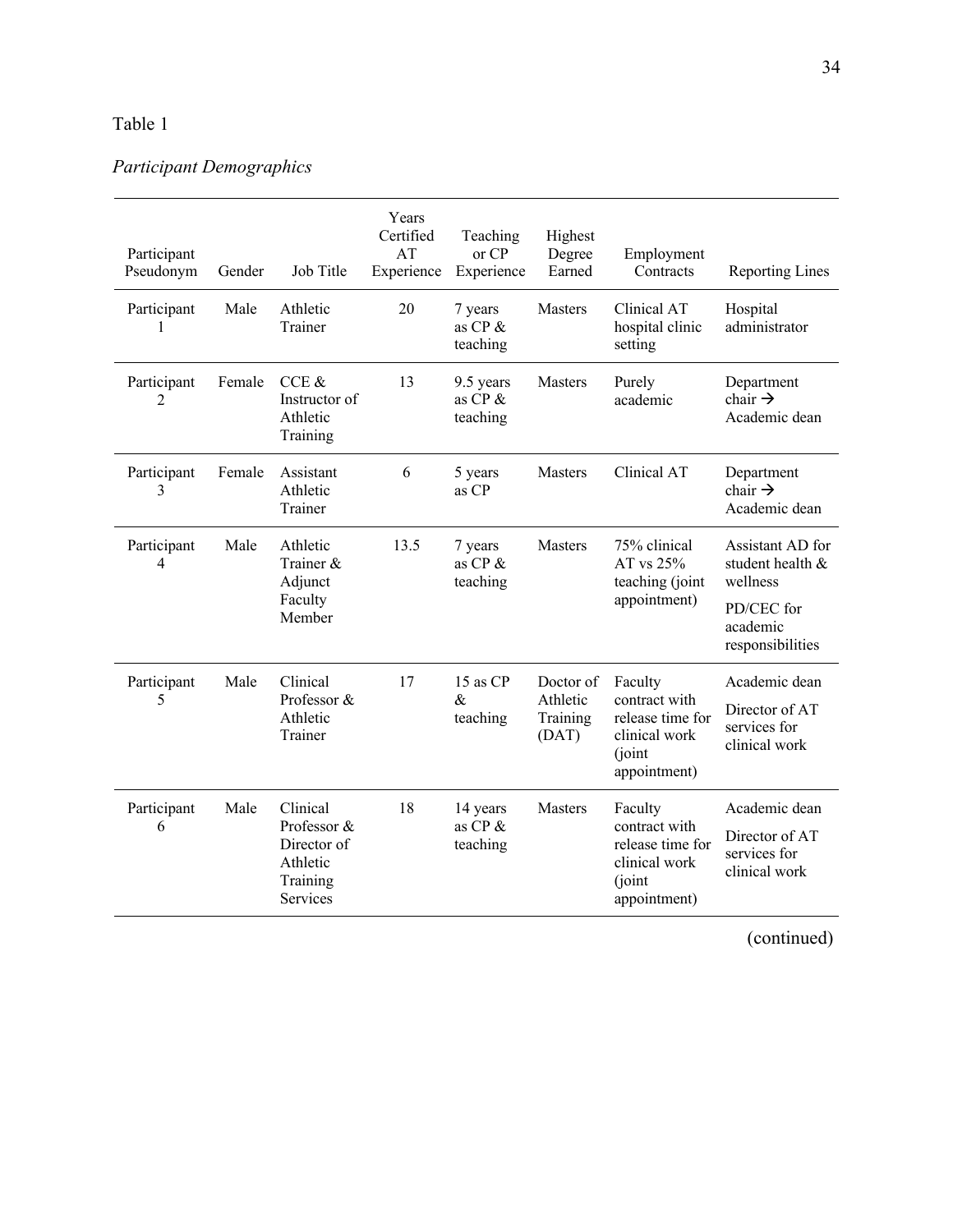| Participant<br>Pseudonym | Gender | Job Title                                                             | Years<br>Certified<br>AT<br>Experience | Teaching<br>or CP<br>Experience           | Highest<br>Degree<br>Earned                | Employment<br>Contracts                                                                                                              | Reporting Lines                                                                                      |
|--------------------------|--------|-----------------------------------------------------------------------|----------------------------------------|-------------------------------------------|--------------------------------------------|--------------------------------------------------------------------------------------------------------------------------------------|------------------------------------------------------------------------------------------------------|
| Participant              | Female | Secondary<br>School<br>Outreach<br>$AT & Part-$<br>time<br>Instructor | 6                                      | 5 years<br>as CP or<br>adjunct<br>teacher | Doctor of<br>Athletic<br>Training<br>(DAT) | Clinical AT for<br>hospital<br>Adjunct & CP<br>for AT program<br>(two different<br>contracts not<br>considered joint<br>appointment) | Hospital<br>administrator<br>Department<br>chair for<br>teaching & CEC<br>for clinical<br>precepting |
| Participant<br>8         | Male   | PD &<br>Instructor<br>of Athletic<br>Training                         | 14                                     | 11 years<br>as $CP \&$<br>teacher         | <b>Masters</b>                             | Purely<br>Academic                                                                                                                   | Department<br>chair $\rightarrow$<br>Academic dean                                                   |

#### Table 1 (continued)

*Note.* PD = Program Director; CCE = Coordinator of Clinical Education; AT = Athletic Trainer; CP = Clinical Preceptor AD = Athletic Director.

Five AT participants worked at two different institutions. Snowball sampling occurred with two of the participants in which the coordinator of clinical education (CCE) or program director (PD) forwarded the invitation email to a CP for their program. Two of the participants were off-campus CPs not employed by the same institution as the faculty ATs. Based on criteria listed, these participants were CPs for a CAATE-accredited athletic training program and provided rich data on working relationships.

Two to three interviews per week took place over three weeks in the early spring of the 2020 academic year. Each participant was willing to answer all the questions without hesitation. In fact, the participants were eager to be interviewed and spoke candidly about their work environment, job positions, and relationships with colleagues.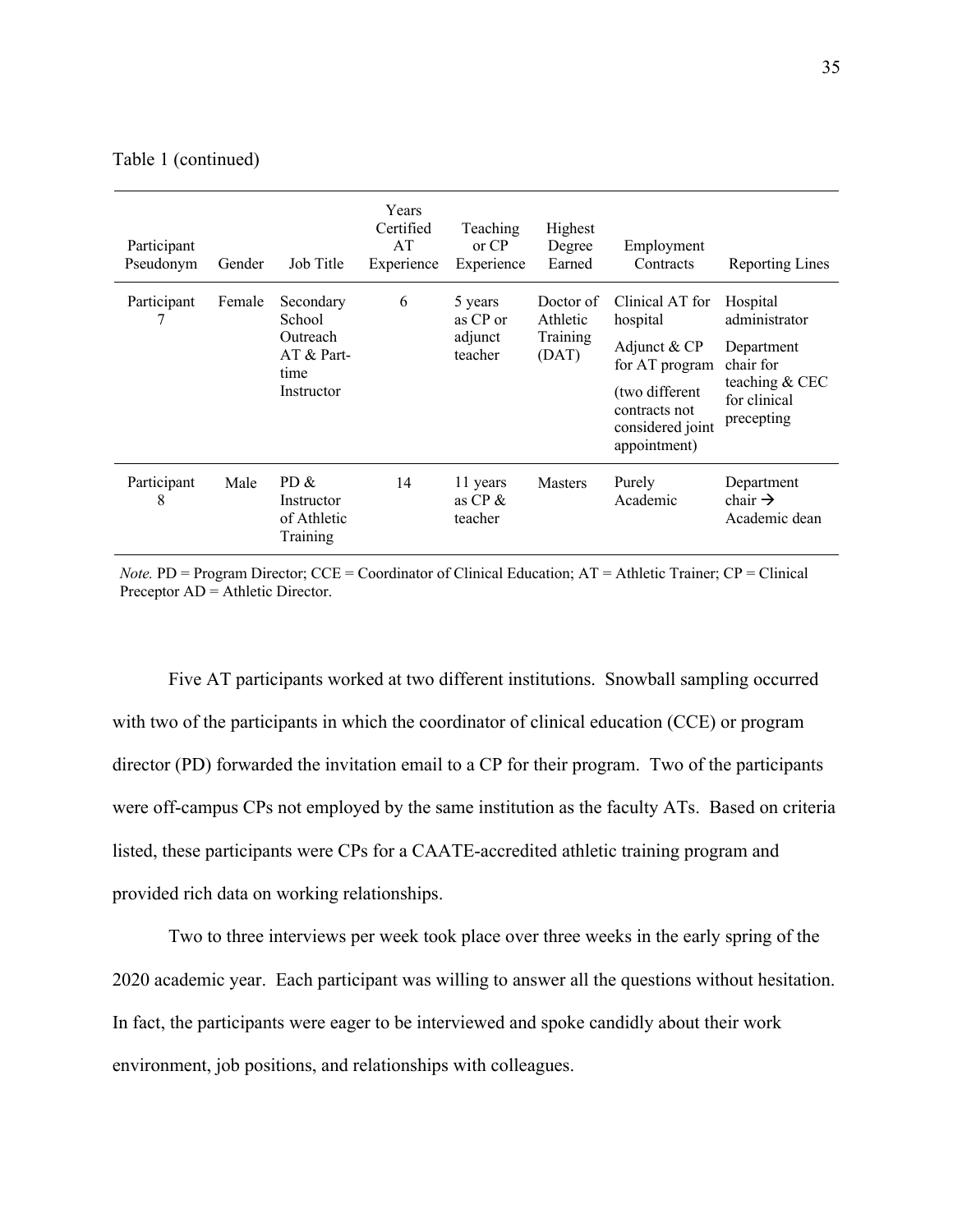#### **Analysis Method**

The interviews were audio-recorded, transcribed by Rev.com, reviewed for accuracy by the researcher, and coded for theme deduction. Purposeful sampling was used to identify institutions of total student enrollment of 5,000 or less with CAATE-accredited athletic training programs. The researcher analyzed the eight transcribed interviews several times, highlighting text segments for coding and themes (Creswell, 2015). The researcher identified codes for each interview and wrote in-text segments and quotes related to each one. Segments identified led to 10 different codes, which led to two major themes and four subthemes.

# **Results**

Creswell (2015) recommended identifying 20 codes; the researcher found 10 codes common to all participants. First the presentation of 6 themes was considered but with further analysis the results could fit into two major themes. Out of the original themes 4 subthemes were able to relate to the two major themes. Table 2 illustrates the process of coding patterns and emergent themes. The themes and subthemes discussed in this study will overlap because of the interconnected nature of human interactions relying on communication. Communication and support cover large areas of consideration when looking at the codes. Almost all the codes and themes are relatable when dealing with human interactions.

Communication and support were the two major themes relayed by the participants as important. The communication styles mentioned most often by the participants were weekly meetings, emails, discussions, or daily interactions in workplace relationships. Participant 2, Participant 4, and Participant 8 worked at the same institution and had the most frequent interactions. Participants 3, 4, 5, and 6 held both clinical and academic roles and referred to bridging educational knowledge with clinical practice for the athletic training students.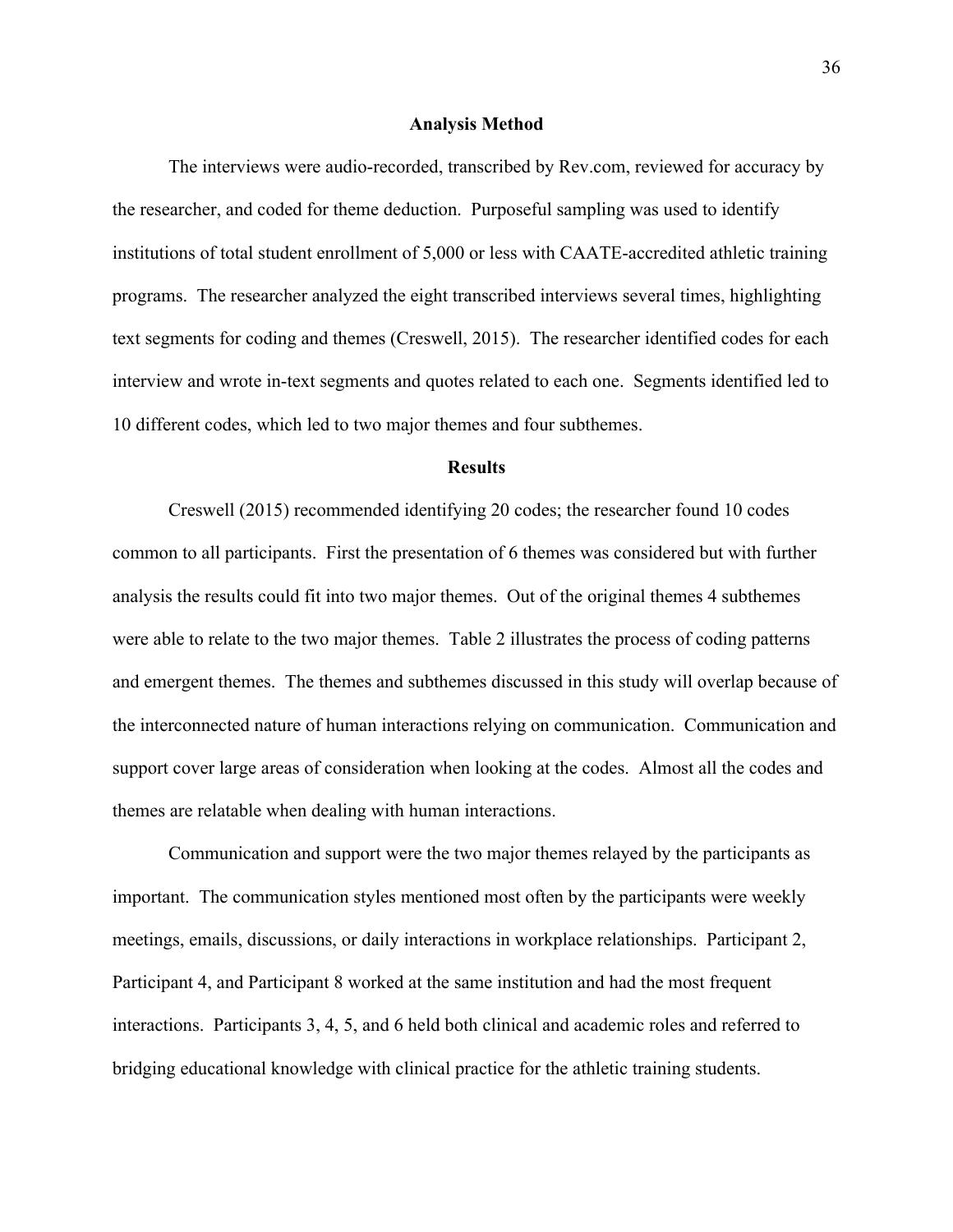# Table 2.

*Themes and Subthemes*

| Themes & Subthemes                         | Codes                                                                                                     |  |  |
|--------------------------------------------|-----------------------------------------------------------------------------------------------------------|--|--|
| Theme 1: Communication                     | Collaboration<br>Communication<br>Clinical preceptorship                                                  |  |  |
| Subtheme 1: Communication around Standards | Communication<br>Resistance to change<br>Clinical preceptorship                                           |  |  |
| Theme 2: Support                           | Feedback<br>Valued or respected<br>Communication                                                          |  |  |
| Subtheme 2: Job position                   | Valued or respected<br>Experience<br>Attitude<br>Working relationship                                     |  |  |
| Subtheme 3: Positive working relationships | Working relationship<br>Environment/culture<br>Resistance to change<br>Clinical preceptorship<br>Attitude |  |  |
| Subtheme 4: Value                          | Attitude<br>Clinical preceptorship<br>Working relationship                                                |  |  |

# **Theme 1: Communication**

All eight participants stated communication occurred between faculty and clinical ATs a minimum of once a month. Seven of the participants communicated with faculty ATs or clinical ATs once a week about student learning, education, and clinical needs. Participant 1 spoke with his faculty once a month; the other participants mentioned communicating more frequently. Participants 2, 4, and 8, who worked at the same institution, were located in the same building. This proximity between the athletic training facility and academic classrooms made daily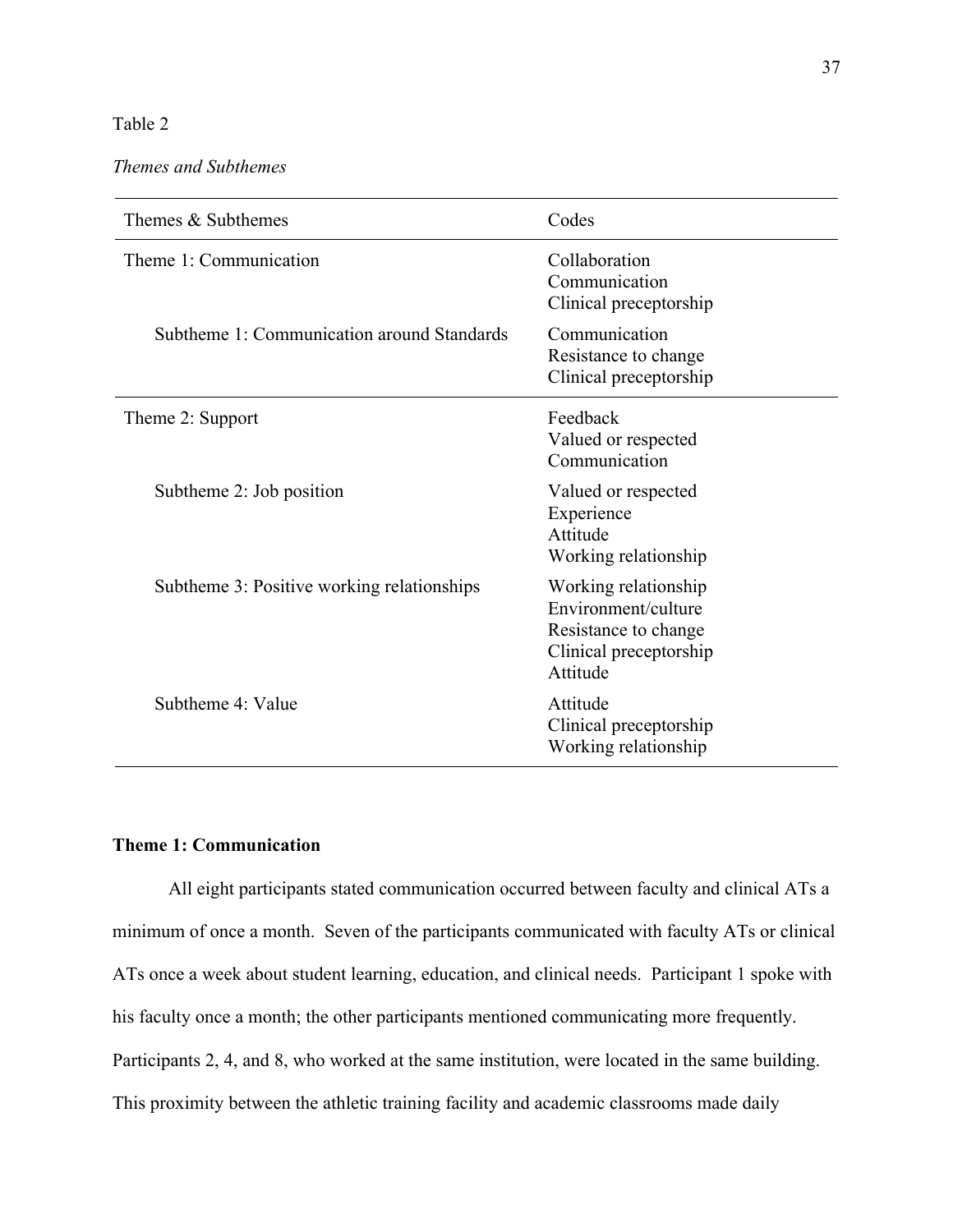communication possible. Communication occurred through conversations, emails, phone, and meetings. Participant 4 stated, "There are nine of us that serve as preceptors on campus here, and we see them daily." Participant 8 said, "I see them [CPs] probably three or four times a week and have communication with them probably most [of] the five days a week."

Two of the participants worked at off-campus locations but served as CPs for an athletic training program. Participant 7 worked as an outreach AT for a high school and was a CP for a local athletic training program; she received weekly emails from the coordinator of clinical education (CCE) about the students' educational progress. Participant 7 stated, "We also get weekly emails from the clinical coordinator that says, 'this is what we're learning in class, this week,' and this lines up with the competencies." This frequent communication to an off-campus clinical AT informed her about student needs when she oversaw their students. Participants 1 and 7 appreciated the direction and clarity of expectations provided by the CCE for student learning. Timely and frequent communication was a common idea expressed by all participants. Off-campus ATs considered communication once a month or weekly as timely and sufficient. On-campus ATs who worked with the athletic training program described communicating more frequently, such as holding daily to weekly conversations or meetings to address workplace issues and student learning.

**Subtheme 1: Communication regarding 2020 Standards***.* All the participants said the 2020 Standards created a knowledge gap. All eight participants mentioned they or other AT colleagues had felt a resistance, hesitancy, or uneasiness about the 2020 Standards. A concern about learning content not previously taught was discussed. All respondents mentioned a need for increased communication about the standards and learning opportunities. This finding relates to the theory–practice gap discussed further in Chapter 5.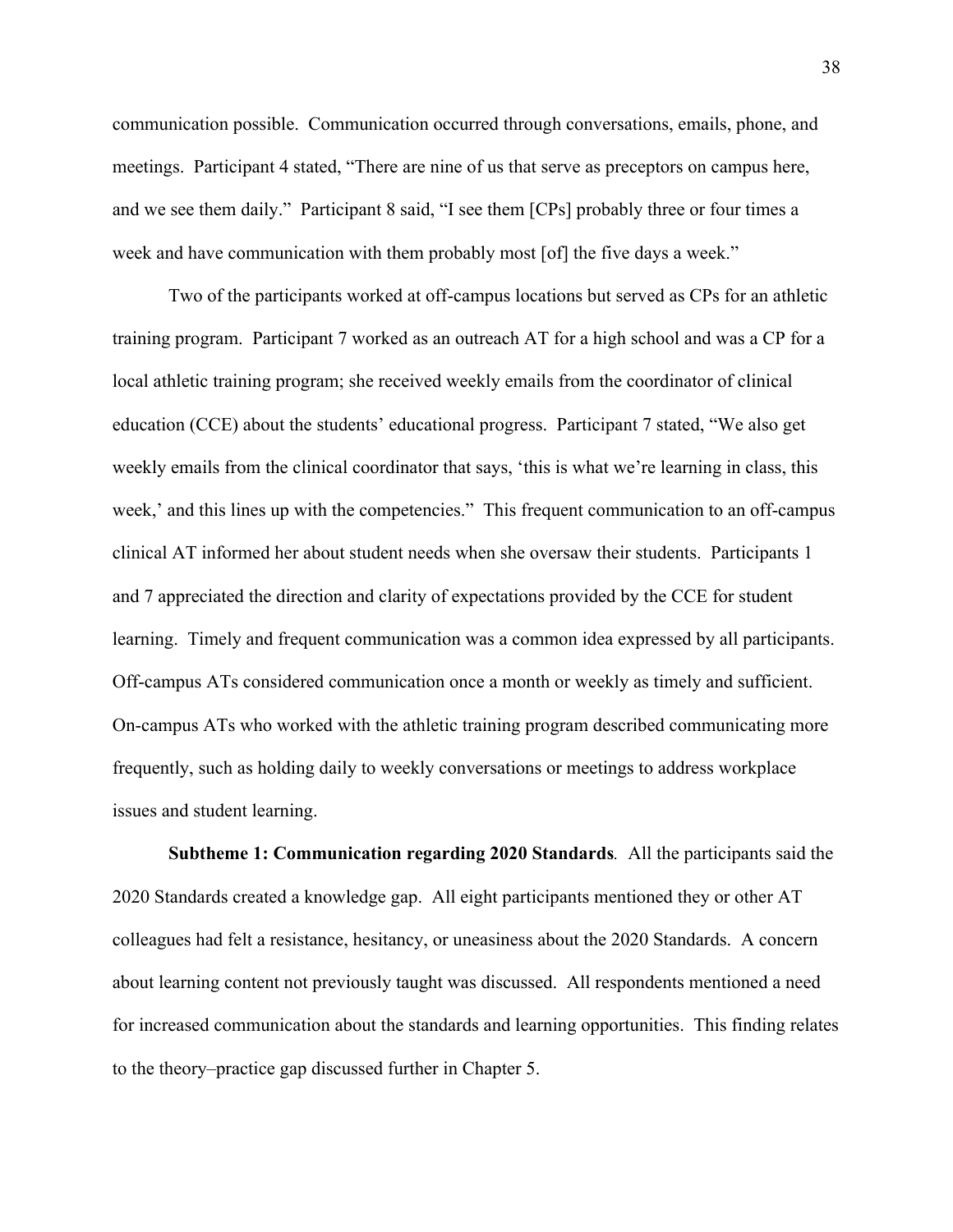The common theme expressed by all participants was that the 2020 Standards and degree change was going to create challenges in educating the athletic training students. All participants reported being concerned about the additional skills required of an AT and the knowledge gap among ATs certified before 2018. The commonality among all the participants was a sense of resistance or "strong feelings" from ATs about these newer skills.

All the participants noted the challenges the new standards presented, but with a sense of optimism in knowing they would adapt. The degree changes would present a challenge for everyone involved with a CAATE-accredited program, but six participants stated they liked the challenge and viewed it positively. Participant 5 noted, "You know, challenges, I think, motivate everybody, they particularly motivate me. I'm feeling up to the task.. . . I'm supremely optimistic that we can have a great program here and continue to do so. So, I'm good to go." This is an example of a positive attitude at work. All the participants were aware of the 2020 Standards and believed more communication and training would be needed to address these changes. The faculty ATs wanted to increase communication to all CPs and host workshops or professional learning opportunities for those ATs who were not trained in the 2020 Standard skills.

All participants reported a "gap" with the new skills described in the 2020 Standards and currently working ATs' knowledge base. All expressed concern about how ATs trained before 2018 would learn these new skills and how they would fit into an athletic training program. Participant 2 asked her department chair, "How about older athletic trainers—are we going to be taught these new things to meet the new standards? How are we going to make these changes so I'm up to par with the students?" Participant 4 was required to teach the 2020 Standards and had to be trained by an emergency medical technician (EMT) to learn the skill of using airway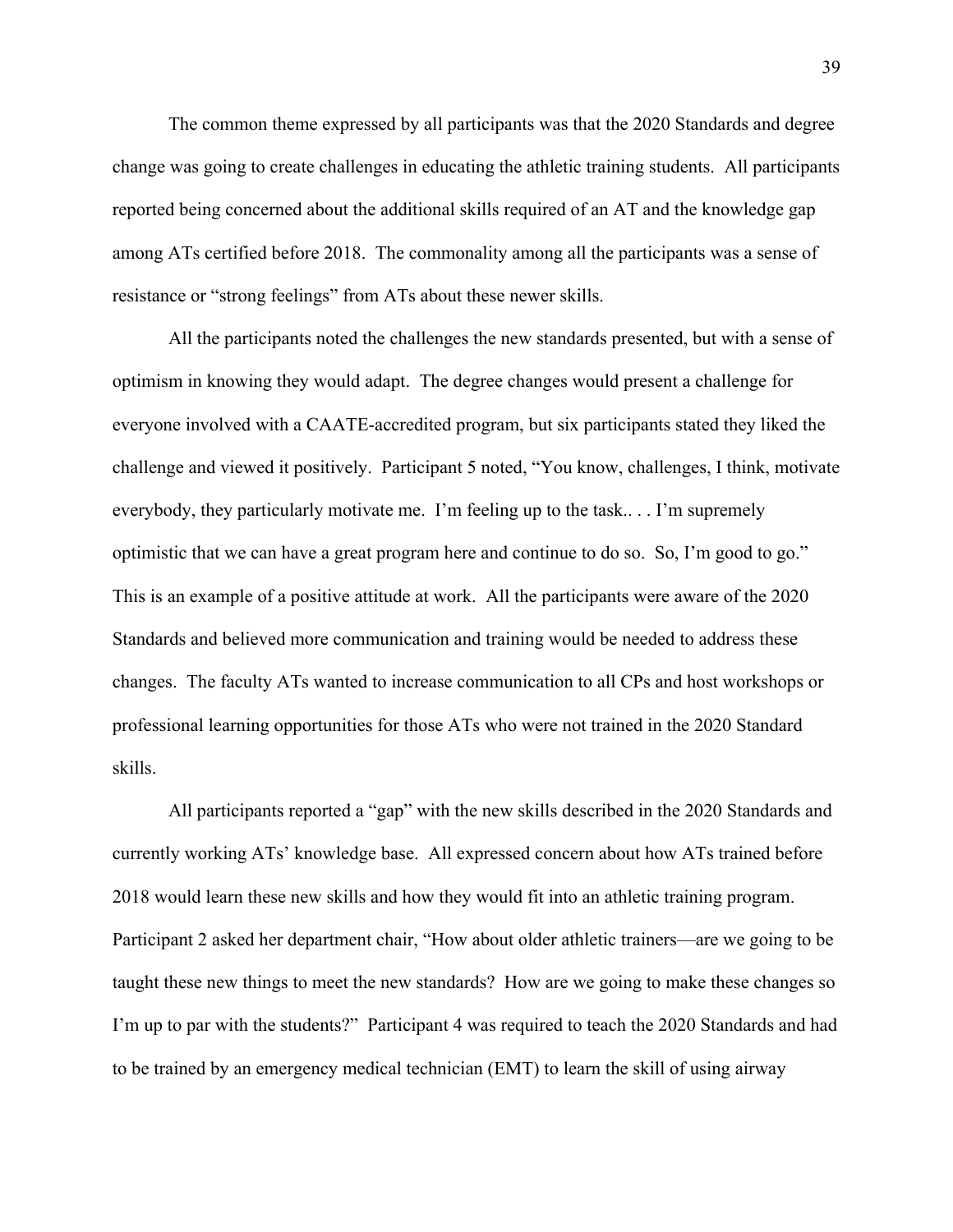adjuncts. Participant 4 repeatedly noted, "I've never been taught that and yet I got to teach these kids this?" In addition, he was concerned that the new standards could push out experienced ATs who were not willing to change or learn the new skills. All participants except Participant 1 were concerned about the gap between what they had learned in school versus the new skills on which students would be evaluated. Every participant mentioned a need for increased communication with the athletic training program regarding how the ATs would learn or evaluate the athletic training students on the new skills required under the 2020 Standards.

#### **Theme 2: Support**

All the CPs expressed the sentiment that every job has challenges, but they "love their job" and enjoyed their place of employment. Seven of the participants used the term "supported," and the remaining participant used the phrase "valued and positive" to describe his or her work environment, employer, and working relationships. The respondents all felt they had administrative support. The six participants who worked at universities felt supported by administrators, coaches, athletes, or colleagues. Participants 1 and 7 described a good environment and working relationships with hospital administrators and physicians. Participants 1 and 7 worked clinically through a hospital, and both stressed that support was necessary to continue obtaining professional development by the administration.

All participants described receiving support from their institutions, hospitals, supervisors, or colleagues. Participant 7 stated, "The hospital I work for is actually, like, incredibly supportive." She was at a clinical site by herself but had regular communication with her colleagues and spoke with her direct supervisor regularly. The supervisor's key phrase was "whatever you need." Participant 7 had full support from administrators to focus on clinical excellence.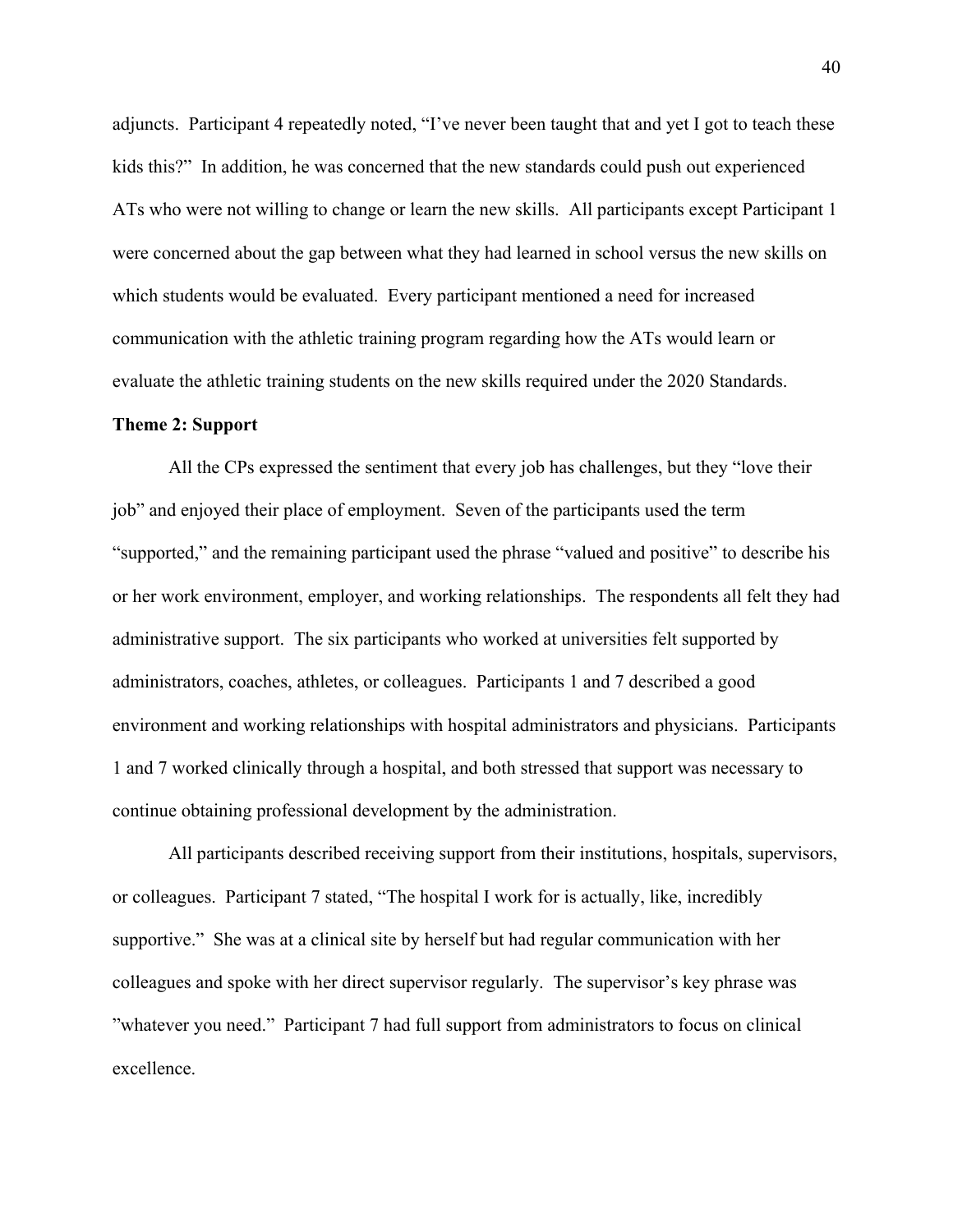The purely faculty ATs in the sample received support from administrators and colleagues and felt the department was "focused and happy." Participant 2 noted some seasoned faculty members were discouraged in some respects and burned out but overall felt it was a positive environment. Participant 2 stated, "I can honestly say, the entire department gets along very well, and we work well together." Participant 4, who worked with Participant 2, noted a positive overall work environment with normal daily challenges, but everyone appeared to like their jobs. Most of the staff, including the faculty, were alumni of the institution, and thus understood it and felt like it was "home." Participant 4 stated he liked his job very much and was not looking to go anywhere else. This participant mentioned the normal workplace annoyances but enjoyed his colleagues and environment.

Participants 1 and 7 both expressed feeling supported and enjoyed their environments. Participants 5 and 6, who worked together, expressed the challenges of daily work life but said they "get after it" and "love teaching clinically," respectively. Their institution was in the midst of changing over from a bachelor's to master's degree in the athletic training degree program and aligning to the 2020 Standards. This change had caused strife and worry among the staff; however, they remained optimistic with the new changes.

**Subtheme 2: Job position**. Participants 1 and 7 were hospital-based employees who acted as off-campus CPs for an athletic training program and felt their job positions provided a niche or important role in athletic training students' clinical education. They both described specific skill sets uncommon in the field that benefited an athletic training program. Participant 7 received a doctorate in athletic training and took classes in education; she said as an educator, she should show vulnerability, highlight ways to improve, and hold others and herself accountable. Participant 1 discussed being "pretty diverse and [having] different areas I've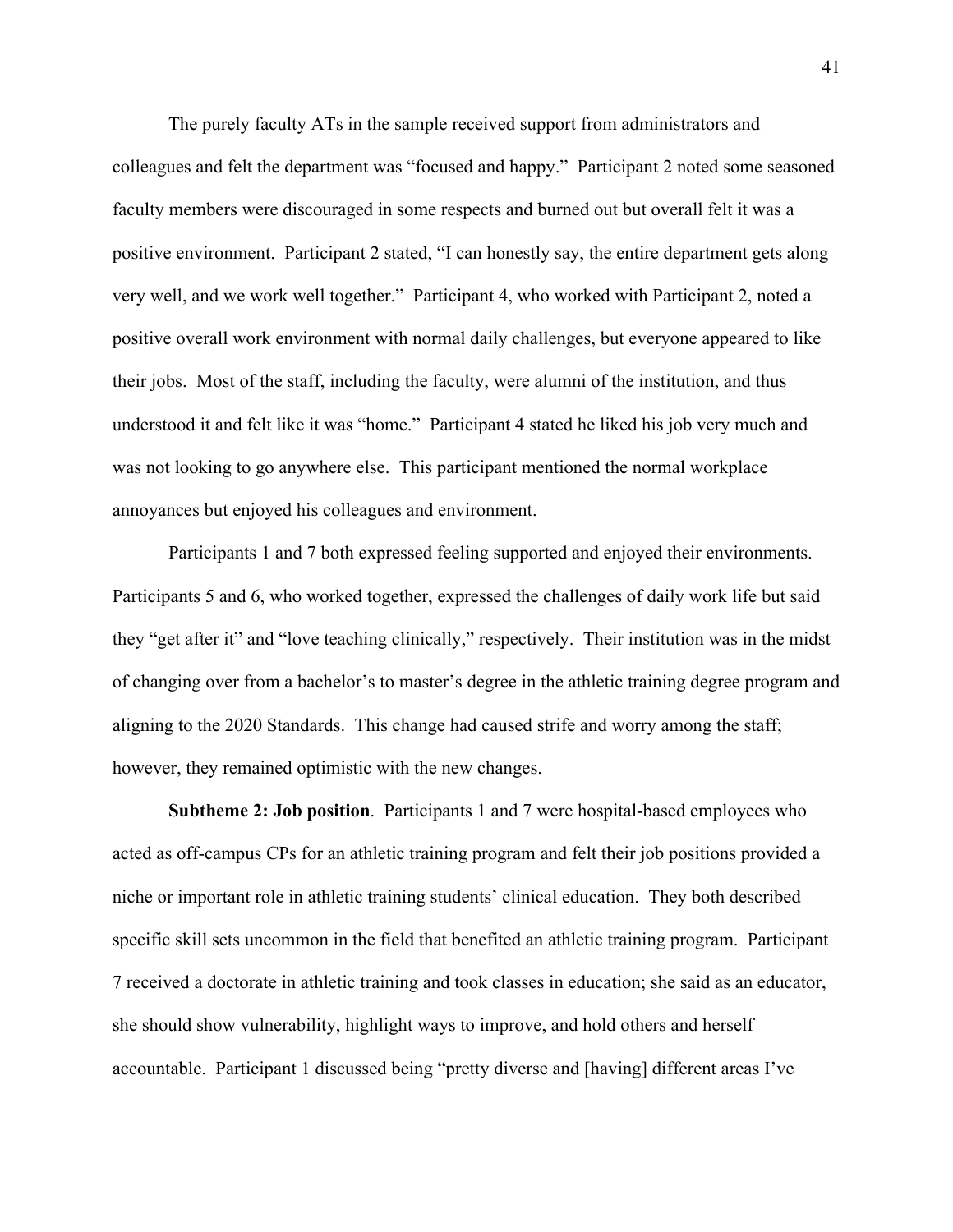worked in, different populations and different settings, so I think people appreciate it." The varied athletic training experiences of Participant 1, including working in a nontraditional setting for an AT position, was unique and important for an athletic training student to experience.

Three of the participants had dual roles wherein they taught and worked clinically as CPs within their athletic training programs. Participants 5 and 6 worked at one institution and had joint appointments. These two participants mentioned topics such as feeling valued and clinical preceptorship. Participant 5 stated,

My perception is that we provide a pretty high value. . . . As we kind of work through being good preceptors, I think that often times, in academic programs right now, hopefully it'll change, that precepting is just kind of taken for granted, and there hasn't been a lot of support offered on how to be really good preceptors, not a lot of support offered as far as what is the value of a preceptor, and you know, what kind of expectation should I have for students when they come to me already. . . . I kind of have the best of both worlds because I teach them in the classroom, so I know what to expect from them when they go [to clinical].

Participant 5 mentioned that off-campus preceptors who were not supported by the athletic training program might not fully appreciate students' educational objectives. Appropriate training by academic AT faculty was needed to address students' learning objectives. Participants 5 and 6 both believed CPs needed to be valued and their importance to the program demonstrated. Participant 6 stated he knew his value as a preceptor and the vital importance of clinical education.

Losing connection with the clinical setting could cause faculty to lose touch with what was happening in an athletic training facility. Participant 6 noted the sentiment of dual role ATs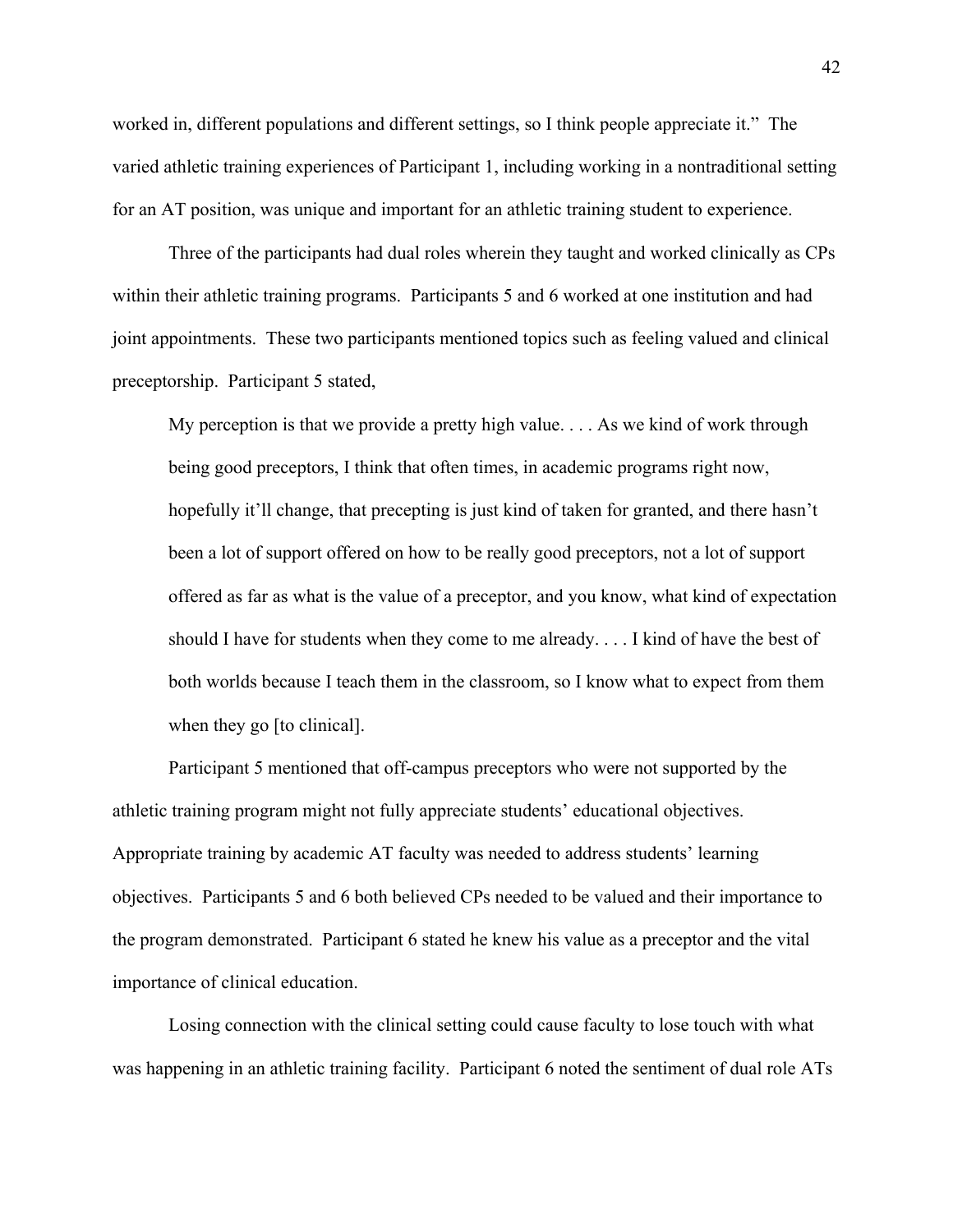was that students need to see all "stakeholders" involved in both clinical work and academics. Participant 6 posed these questions while pondering the question asked: "Is it important for them [students] to see that their preceptors are also their teacher in class? That their CEC and PD are doing hands-on clinical stuff and seeing student interact?" Three of the participants believed there should be some clinical practice by faculty ATs.

Participants 2 and 8 were purely AT faculty members with no clinical responsibilities but were located in the building where the on-campus CPs worked. This proximity and use of the CPs to adjunct in the athletic training program helped develop a close working relationship between the two departments. Participant 3 worked as a clinical AT, had an academic contract, and worked alongside other faculty ATs with dual responsibilities to work clinically and teach. This interconnectedness in job positions at Participant 3's workplace fostered feelings of support and helped create a positive working relationship with the faculty ATs.

**Subtheme 3: Positive working relationships**. Every participant reported positive working relationships. The strictly clinical ATs felt supported by their coworkers and faculty ATs. Participant 3 stated, "Yes, 100% I have a very good relationship with my co-workers and other athletic training faculty. I feel they are very, um, understanding of the work-life balance problem that is going on in the profession." She felt so supported she was not looking to work anywhere else. Participant 1 felt supported by both his coworkers and doctor. He enjoyed the job setting and stated, "So, I have a pretty good relationship with them [ATs] and the doctors I work with because I'm kind of the contact liaison person for the schools. The practice manager appreciates it." He reported appreciation from coworkers and a positive relationship.

Participants 2, 4 and 8 worked at the same institution and represented the only true pairing of a faculty AT and clinical AT in the sample. All three participants stated they had a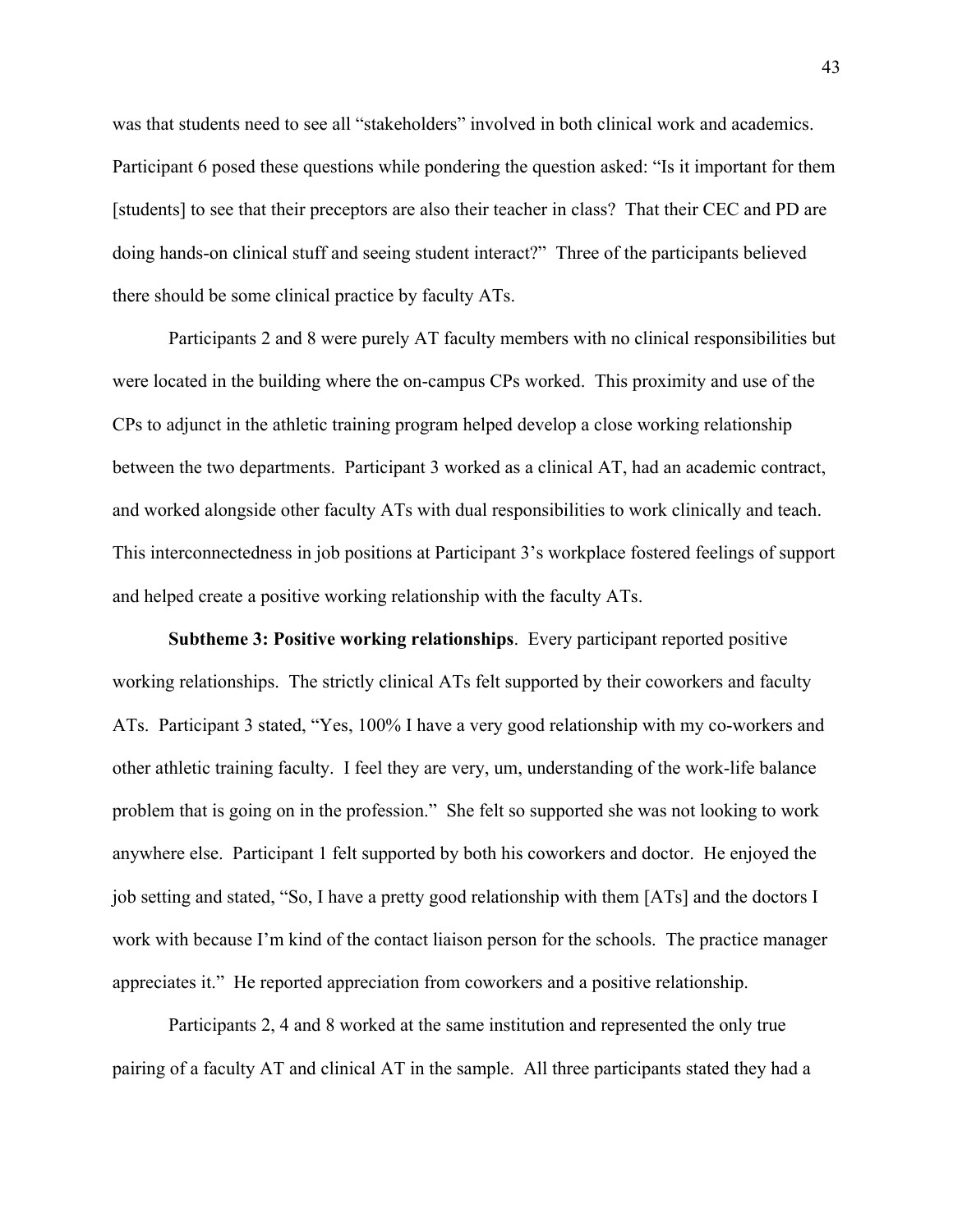good working relationship with their coworkers. Participants 4 and 8 stated the same concept about learning and growing together while going through change at work. Participant 4 stated,

Since we're similar in age, I think that kind of helps us bond, and I think we're closer than other staff where sometimes if you have a younger staff versus an older staff you can get . . . a generational gap. We're learning together, we're learning in our own way at our own pace based off us being close, and I think that helps for being close outside of work. . . . it's nice that we can support each other because we're all about the same age.

One participant expressed the sentiment that coworkers who were close outside of work and about the same age were able to communicate and learn together. Participants 2 and 8 were married to each other and had a good working relationship with each other and their coworkers. All three participants mentioned "incredibly positive" relationships and a collaborative approach to daily work life. Participant 8 stated, "We tend to foster…a more collaborative type approach and . . . focus on the strengths of preceptors . . . introducing different ideas." In terms of communication with coworkers and the coming degree change, Participant 8 mentioned the same concept as the clinical AT he worked with: "I'm thinking that in many cases it'll [communication] actually improve that because we're all kind of coming from a situation where we're all kind of having to learn some of this stuff together." Increasing communication and being "on the same page" was important for the faculty at this institution, and this idea was echoed by the clinical AT.

Participants 5 and 6 with dual appointments mentioned similar coworker issues but said they felt supported by one another. They discussed the good working relationships. They communicated often in once-a-week staff meetings and weekly faculty meetings and worked as a team. One of the participants mentioned feeling more supported or having a better relationship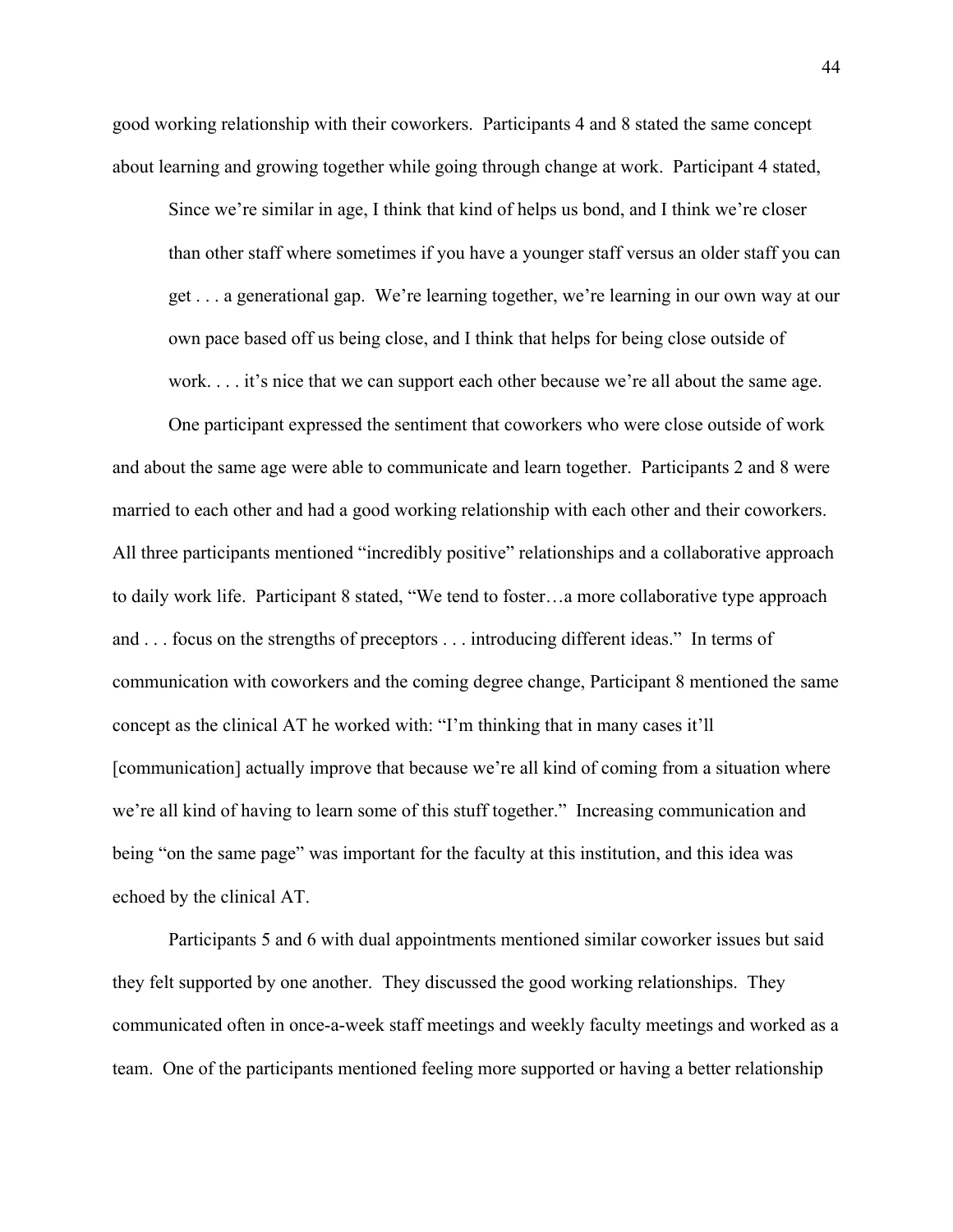with faculty who had a dual role compared to faculty who only taught with no clinical responsibilities. No participant discussed negative working relationships; all spoke positively about coworkers except for the normal workplace annoyances.

The researcher asked the participants about a time they had received feedback and how they handled it. All participants appreciated, valued, and wanted feedback, whether it was positive or negative. Two participants mentioned not getting timely feedback from evaluations but said that problem had been resolved through a personnel change. Every participant appreciated the evaluations; all expressed wanting to change and improve to become better faculty, clinical ATs, and clinical preceptors.

**Subtheme 4: Value**. All the participants responded positively to the value interview question. The respondents felt their opinions as faculty ATs or CPs in the athletic training program were valuable. The participants expressed feeling valued in different ways—for example, for providing a specific niche or for being asked to contribute to the athletic training program. Participant 1 who worked for an orthopedic doctor in a hospital-based clinic setting provided a valuable opportunity for athletic training students to observe a clinic setting. All the participants described feeling valued by instances such as being asked to teach adjunct, guestlecture, or regularly teach in the athletic training program.

The participants referenced the idea of CPs not having enough clarity or expectations about what was needed to be good clinical preceptors. These CPs provided a bulk of the clinical education, summed up by Participant 8, who stated, "We know that our program is really only ever going to be as strong as our preceptors are going to be." Participant 8 worked as purely faculty but valued the clinical staff and had an "incredibly positive [experience that] .... foster[ed] a collaborative type approach." Participant 8 had frequent conversations to show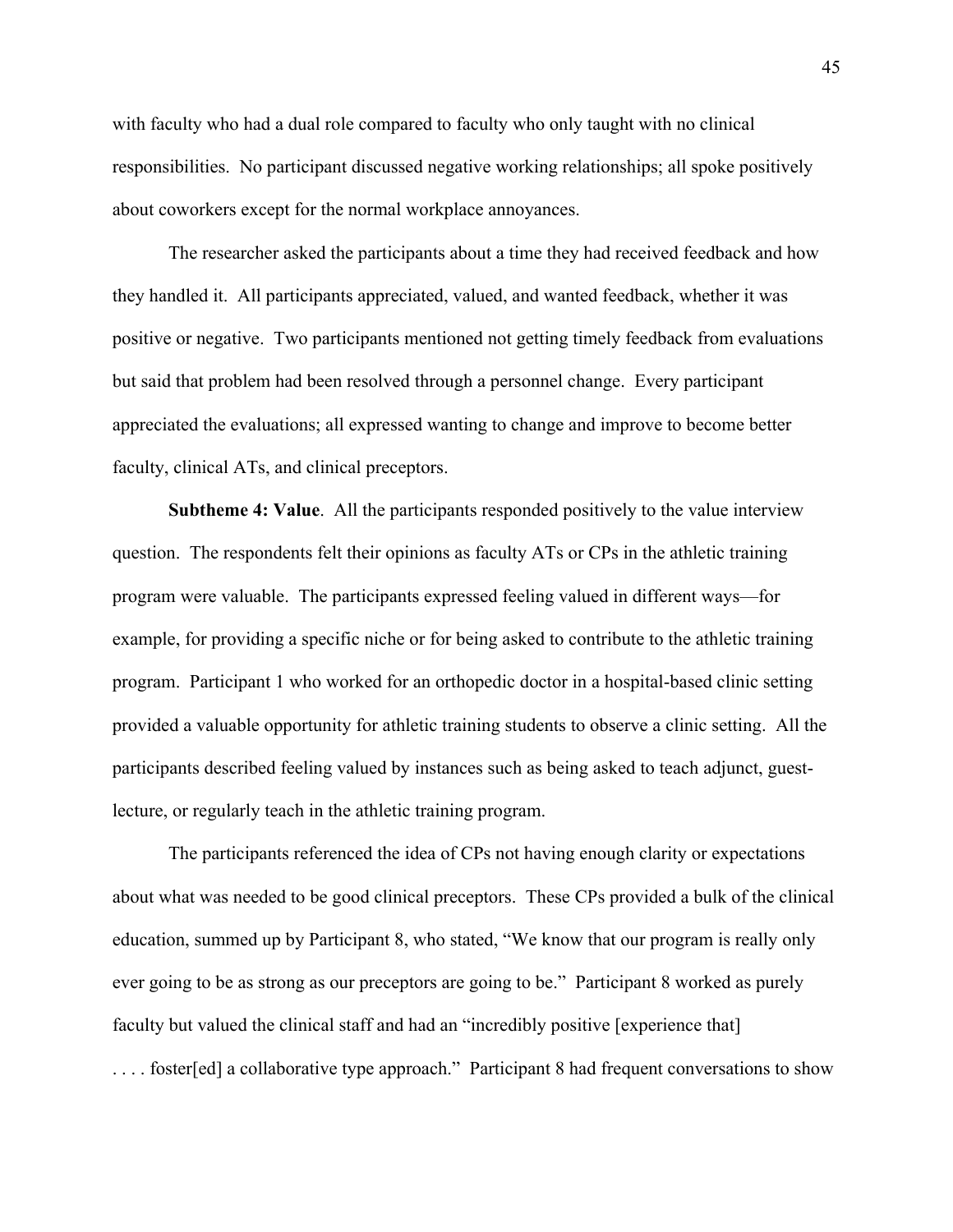the CPs they had valuable input and focused on the strengths of the preceptors. Participant 1 felt valued knowing the athletic training program needed his site to fill certain CAATE requirements. He had a unique role that included teaching AT students' different skills not commonly found in traditional settings.

# **Summary of the Findings**

The two major themes discussed were communication and support. Four subthemes reflected concerns about accreditation standards, job position, working relationships, and value. These emerged from the data analysis of participants' attitudes and perceptions. The main finding was that all participants expressed similar sentiments related to appreciating communication, welcoming support, and feeling valued within their athletic training programs. In Chapter 5, the researcher delves further into how the themes interconnect and apply to the theory–practice gap used in this research.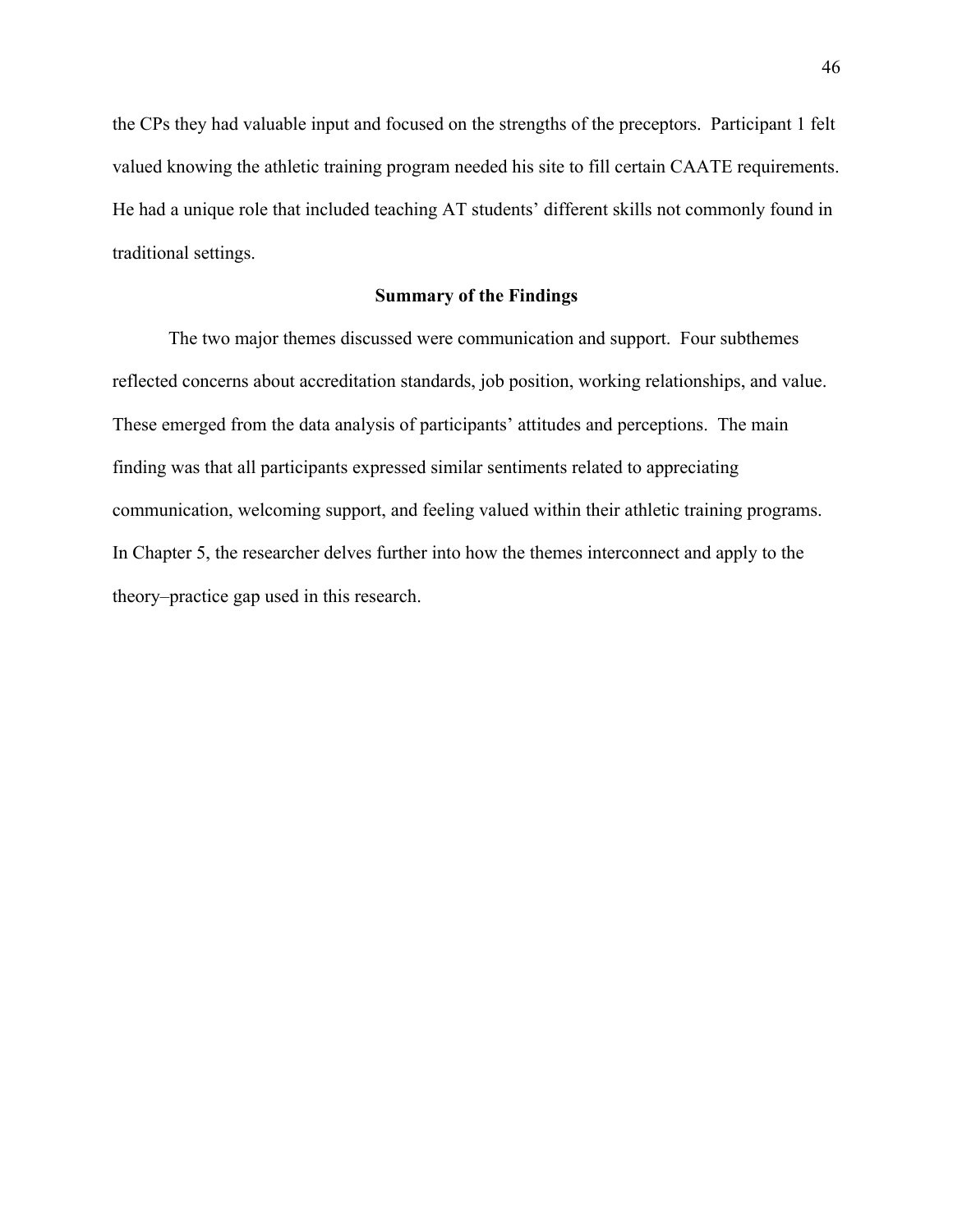#### CHAPTER FIVE: CONCLUSION

Clinical education in healthcare professions is an integral component of students' education. Athletic training programs integrate didactic and hands-on skills to ready students for clinical practice after graduation (CAATE, 2020). This partnership requires academic athletic training faculty and clinical athletic trainers, who act as clinical preceptors (CPs) for the athletic training program, to work together for the benefit of the athletic training students (Meier, 2017; Mokris, 2012). In this study, the researcher interviewed clinical ATs who were associated with an athletic training program as well as faculty ATs to explore and clarify their working relationships. This chapter contains a review of the research question and responses followed by the interpretation of the findings, implications, and recommendations for action.

# **Review of Research Question and Summary of Responses**

The principal research question for this study was: What are the attitudes and perceptions of working relationships between a select sample of faculty and clinical athletic trainers in CAATE-accredited athletic training programs? The interview questions encompassed ATs' attitudes and perceptions regarding their working relationships and their sense of felt value at work. The unexpected standards and degree change implemented by the Commission on Accreditation of Athletic Training Education (CAATE) occurring during this study produced invaluable data. The qualitative analysis resulted in recurring codes, which led to two major themes and four subthemes: Theme 1 was communication; the first subtheme identified was communication around the 2020 Standards. Theme 2 was support. The three subthemes related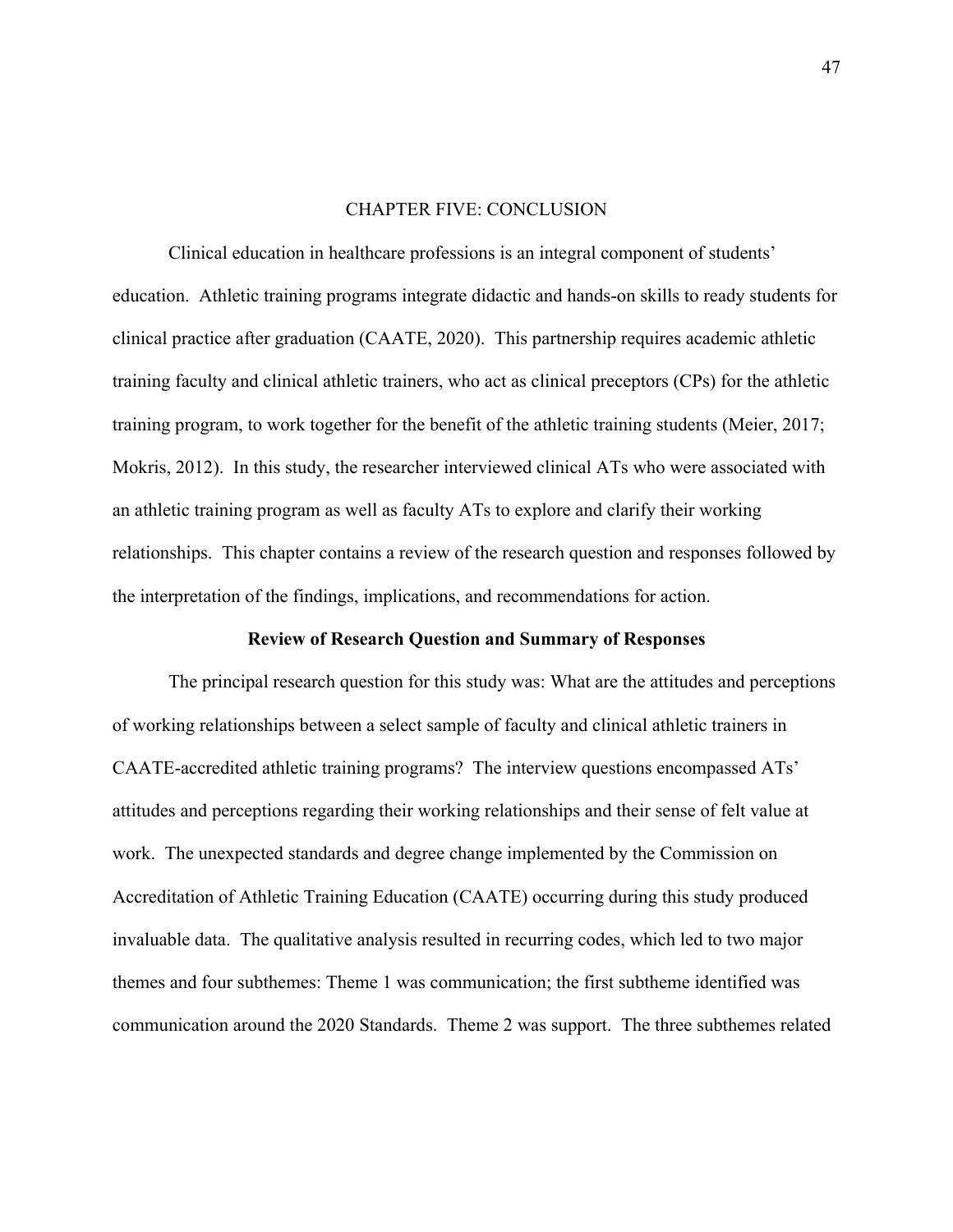to support were job position, working relationships, and value. The themes are discussed further in the interpretation of findings. The themes often overlapped and intertwined with each other.

# **Interpretation and Alignment of Findings with Literature**

# **Theme 1: Communication**

Communication was an overarching theme throughout the participants' data. Meier (2017) found communication and cooperation of educators both in the classroom and at the clinical site is crucial to the overall success of a program. Similarly, Carr and Drummond (2002) stressed the importance of good working relationships and communication between faculty and clinical preceptors—communication affects student learning. Participants were asked to comment on communication style and frequency and discuss facets of human interaction such as working relationships and relaying information to colleagues and students. This theme is supported by research in athletic training and CAATE as the accrediting body (CAATE, 2020; Carr & Drummond, 2002; Streveler, 2013).

CAATE 2020 Standard 32 states a program must provide "regular and ongoing communication" to address student needs and assessment procedures (CAATE, 2020, Guide to 2020 Standards section). Faculty ATs must report to the clinical preceptors annually about how communication is occurring (CAATE, 2020). Streveler (2013) referenced collaboration and physical presence as integral to good communication between faculty and clinical ATs. In this study, all the participants mentioned engaging in frequent communication through emails, meetings, trainings, and feedback.

**Subtheme 1: Communication around 2020 Standards***.* The 2020 Standards become effective on July 1, 2020; all athletic training programs must adhere to the new standards, including adding clinical skills, some of which have not been previously taught (CAATE, 2020).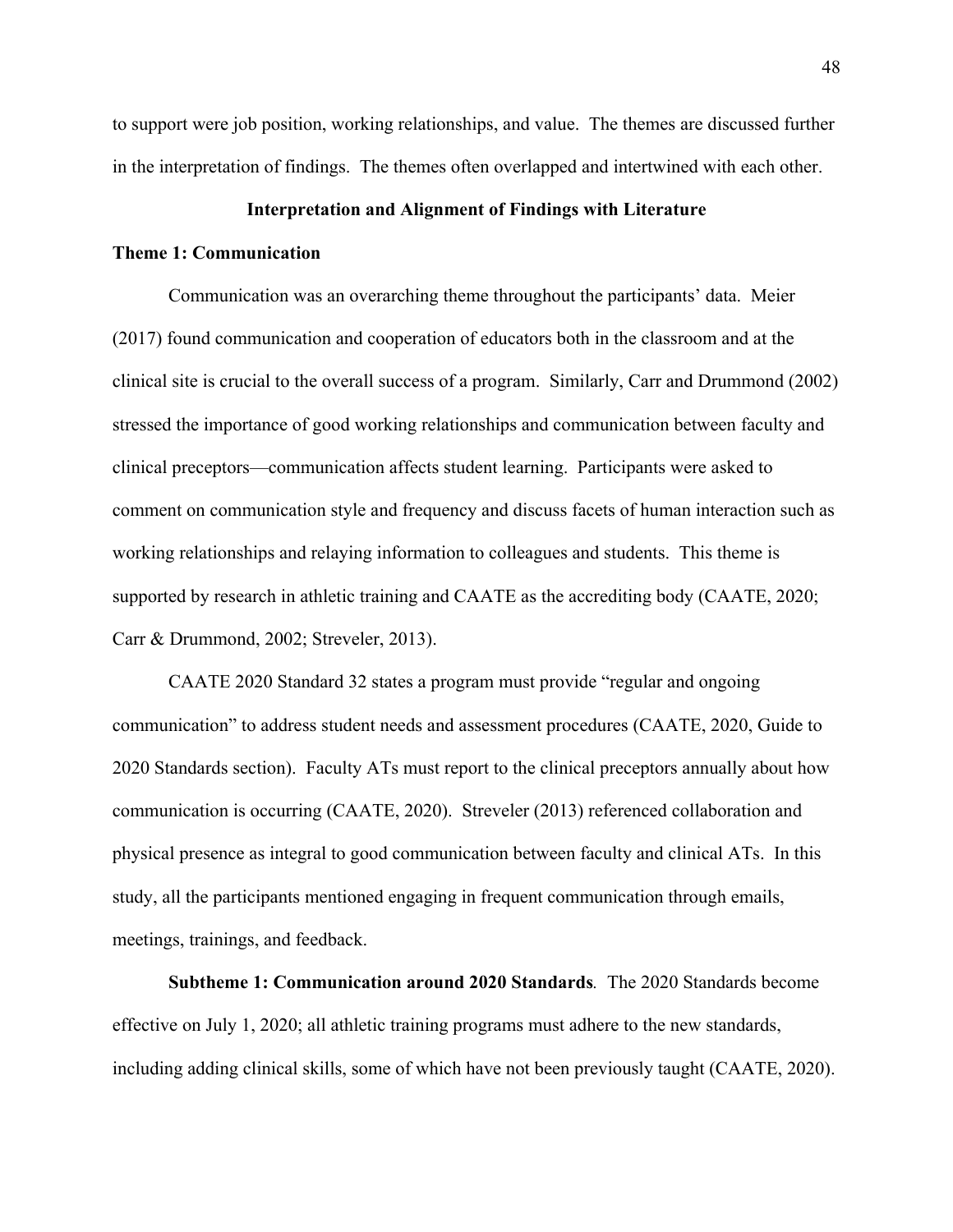The importance of academic faculty and CPs communicating to deliver congruent educational knowledge and application of skills has been highlighted in numerous research articles related to communication and the theory–practice gap (Akram, Mohamad, & Akram, 2018; Baxter, 2007; EL Hussein Osuji, 2016; Fine, 1976; Streveler, 2013; Wright & Homer, 2017). Previous researchers have found the theory–practice gap in athletic training has been a major hindrance because of a breakdown between didactic and clinical learning (Gililland, 2015).

In this study, as a result of previous findings, the implementation timing of the 2020 Standards was identified as a subtheme labeled *communication around the 2020 Standards*. The researcher found a sense of concern and apprehension among the participants that ATs trained before 2018 were not educated in the same skills current athletic training students were learning. The anxiety regarding how to evaluate students on skills not previously learned by the CPs was evident. All the participants believed that increased communication would need to take place to understand the delivery of educational content and to determine how the students would be taught and evaluated. This gap is found in healthcare more often because of the reliance on clinical preceptors for student education (Akram, Mohamad, & Akram, 2018, Baxter, 2007). The introduction of the 2020 Standards in athletic training programs supported previous research on the concern of a theory–practice gap.

This time of transition highlights how clear and frequent communication will be imperative to keep CPs invested in the athletic training program. To develop a sense of value, the off-campus ATs will need more communication, collaboration, and training to feel secure in their roles as CPs in the context of the 2020 Standards. Mazerolle et al. (2014) discussed the need for role development with CPs using formal and informal processes to develop clinical preceptorship. According to one participant, fear was making ATs tentative of the 2020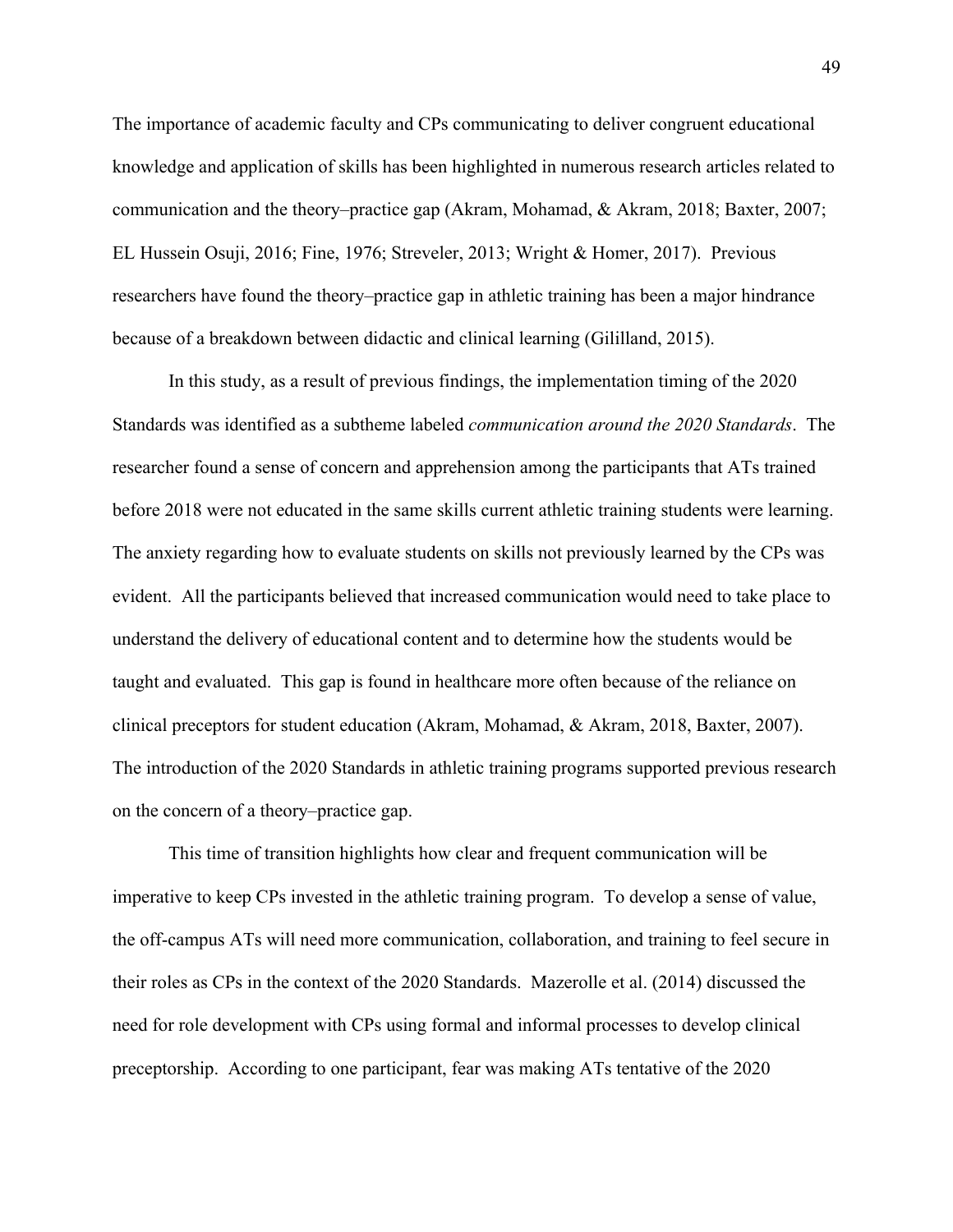Standards. Clinical preceptors in the athletic training program expressed uncertainty about the process of learning additional skills. This uncertainty, exemplified in participants' responses, was a feeling of concern, insecurity, and reduced value as a CP within their athletic training programs.

# **Theme 2: Support**

All the participants felt supported by administrators, faculty, colleagues, or the athletes they served. Predominantly, the organizational model for ATs who work college athletics report to the athletic director (Eason, Mazerolle, & Goodman, 2017); however, all the participants in this sample reported to a hospital administrator, academic dean, or department chair. Thus, an interesting finding was that none of the ATs worked in the traditional model. Previous researchers have investigated the three different organizational infrastructure findings in collegiate athletic training settings (Eason, Mazerolle, & Goodman, 2017). In the current study, the researcher found that compared to the academic model (where ATs reported to a dean) or in the traditional athletics model, ATs who were in the medical model were better supported for patient care and overall well-being of the AT (Eason, Mazerolle, & Goodman, 2017). It appears all the participants perceived the academic and medical models as highly supportive.

**Subtheme 2: Job position**. Several researchers have studied joint appointments in which academic educators are also CPs and found joint appointments provide uniformity to clinical education (Baxter, 2007; Carr & Drummond, 2002; Fine, 1976; Streveler, 2013). Ogilvie et al. (2004) found success in collaboration that included the elements of mutual respect, trust, communication, and an environment conducive to working together. Six of the participants who reported to academics had a sense of accountability and responsibility within the athletic training program even when their main job responsibility was clinical work. Reporting to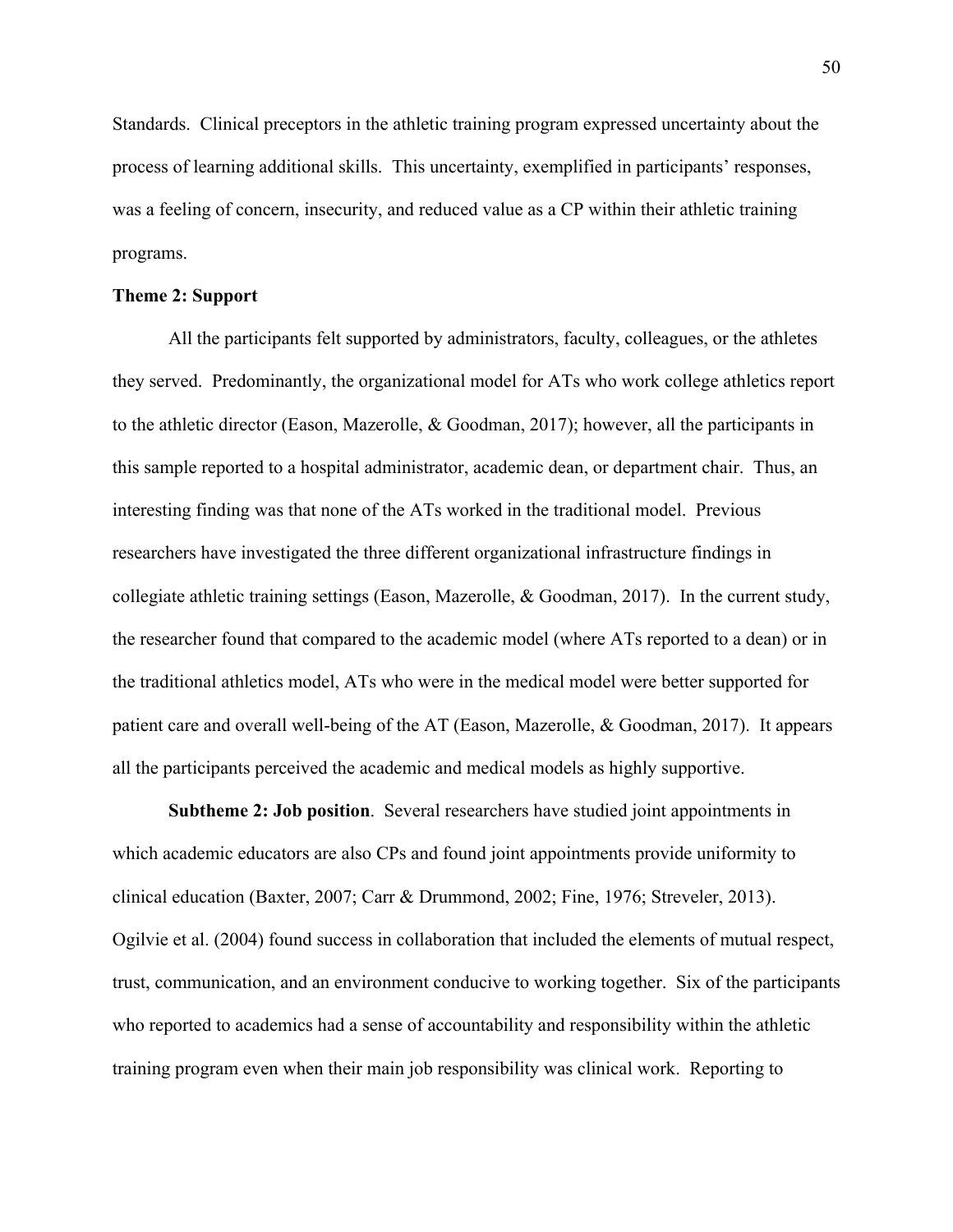academics appeared to affect the ATs' perceptions of value and sense of entitlement in the athletic training program. Frequent interaction and communication with the students and AT faculty facilitated the perception of positive working relationships. These clinical and academic ATs had frequent meetings about program goals, educational needs, and an appreciation for the clinical work being done. This mutual appreciation by the clinical and faculty ATs for one another provided the feeling of support and value that led to perceptions of positive working relationships. The other two participants who reported to hospital administrators felt supported and valued because of regular feedback on performance and because of the encouragement of administration for professional development. Mazerolle and Eason (2018) noted supervisor support and congeniality have a positive impact on athletic trainers, a finding confirmed in this research study.

The ATs in the sample with joint appointments or dual responsibilities of teaching and working clinically were not as concerned as pure faculty and CPs regarding a theory–practice gap or the new standards. Researchers have found dual appointments (in which the trainer works as both clinician and educator) were best for student learning and lessened the gap between didactic learning and clinical education (Carr & Drummond, 2002; Meier, 2017). The study participants in dual roles worked with seven to nine other ATs who shared the responsibility for both educational content and patient care; these participants felt more solidarity, viewing the challenge of instituting the new 2020 Standards as a positive. All the participants felt the standards represented an intriguing and motivating challenge. Their recognition of the importance of lifelong learning and continually growing as a professional to prevent stagnation was an important finding.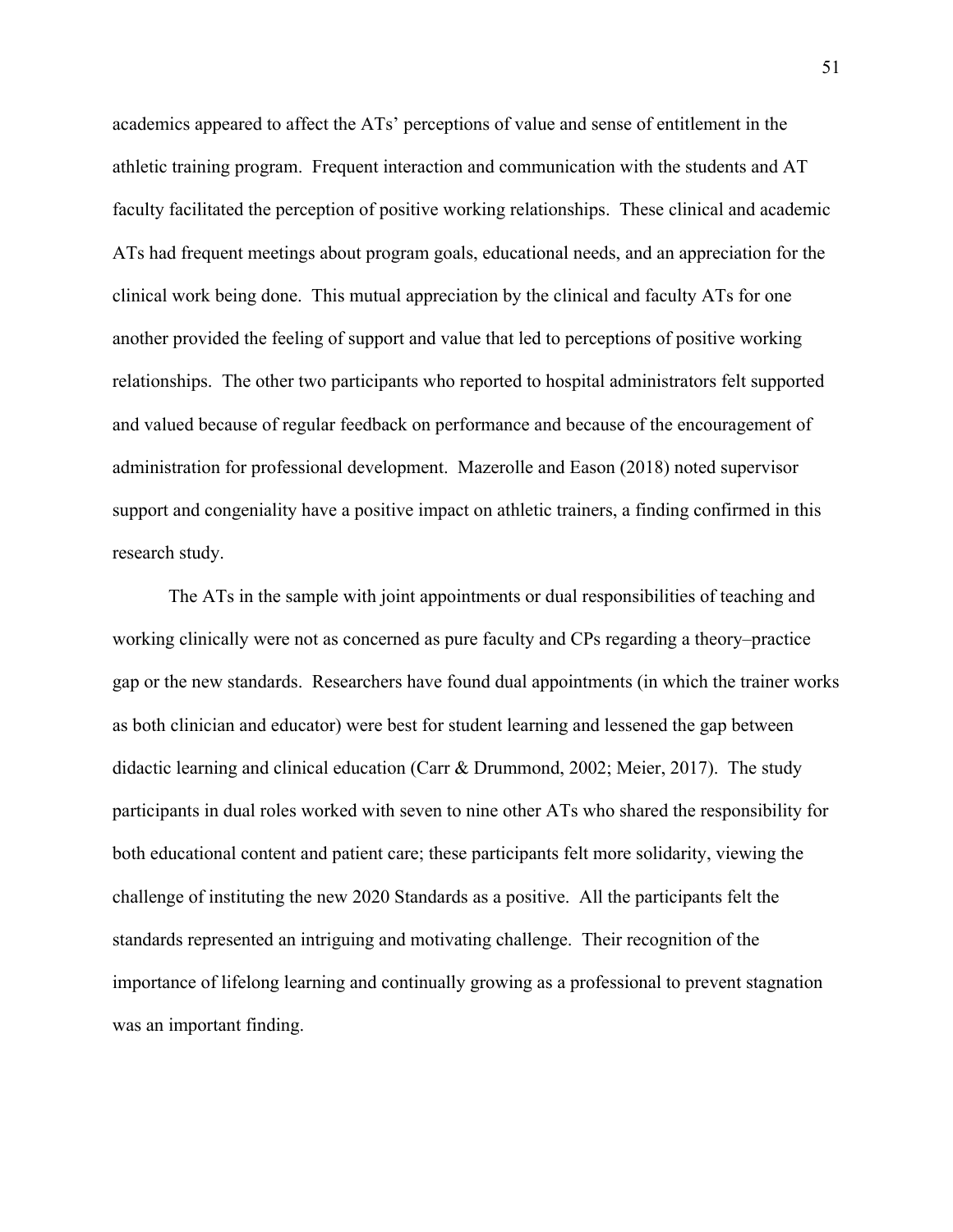**Subtheme 3: Positive working relationships**. All the participants reported having positive working relationships. The factors leading to the perception of positive working relationships were feeling supported, having a boss who considered work-life balance important, having coworkers similar in age, and feeling congeniality. The athletic training programs' clinical and faculty ATs who worked together had a sense of comradeship; thus, facing challenges felt manageable. The similarity in age and presentation of additional clinical skills created the opportunity for them to learn as a group. This feeling of security in the absence of educational knowledge made the ATs more open to one another to foster mutual growth in their field.

Abu-Saad Huijer (2010) discussed how collaborative efforts in teaching and partnerships produced clinically relevant professionals for patients and enhanced educational objectives for students. Several of the ATs in the sample were friends with colleagues outside of work and attended social activities that encouraged trust and affection for one another. These relationships built a perception of positive working relationships. Underpinning all the themes found in this study, especially regarding working relationships, were perceptions of a supportive environment and a compassionate supervisor who cared about their work-life balance, promoted professional development, and held regular discussions about clinical excellence. Organizational climate and satisfaction can breed either positivity or negativity (Mazerolle  $\&$  Eason, 2018); this researcher found only positive climates or environments supporting this theme

**Subtheme 4: Value**. A common theme involved participants' perceived feelings of value. They felt value through colleagues or supervisors who acknowledged their clinical or academic knowledge and offered frequent feedback on skills. A sense of commitment and belonging to their athletic training programs emerged from the data. The most noteworthy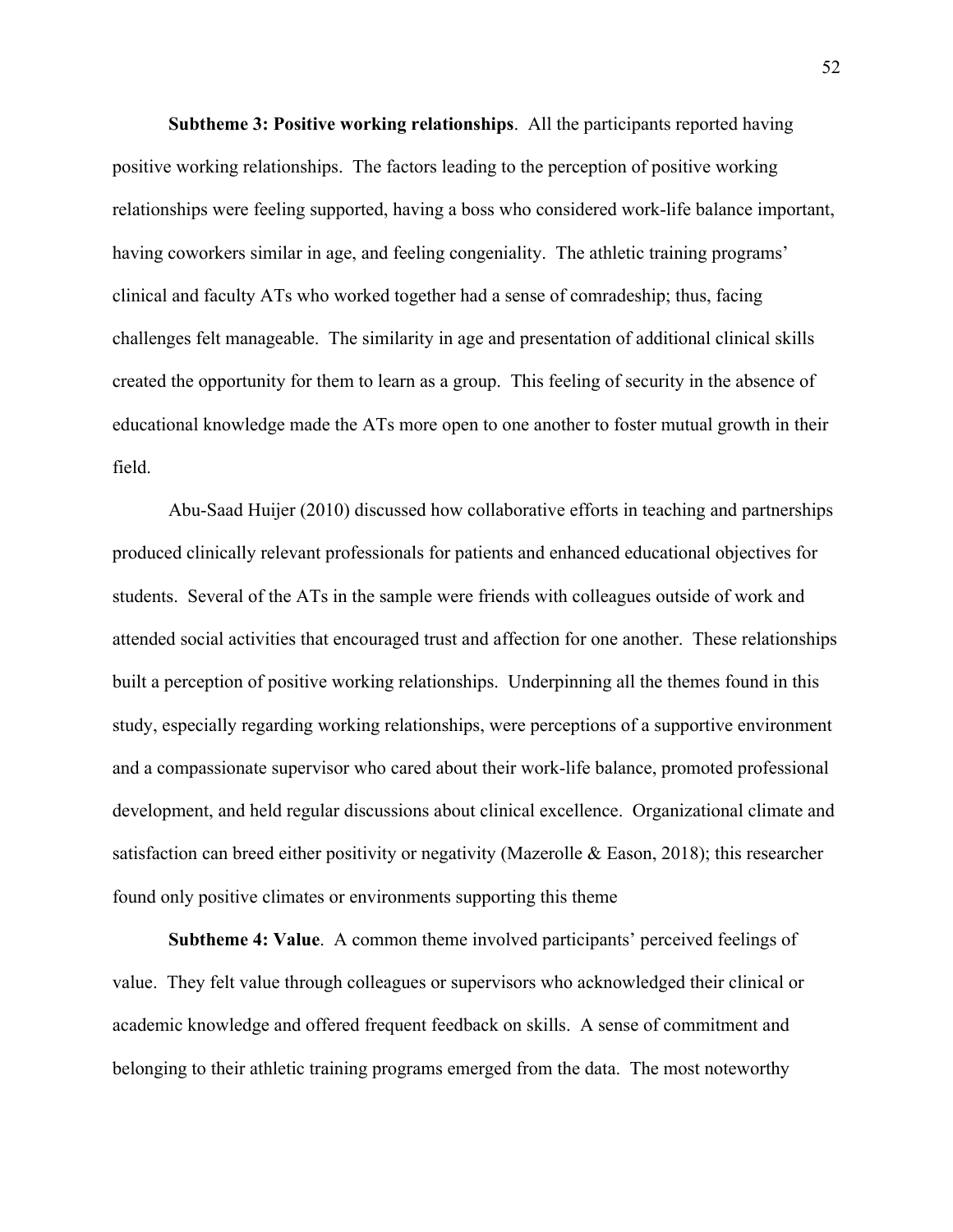finding was that every participant had been asked to either adjunct teach, be on a committee for an athletic training program, guest-lecture, or participate in student skill assessments. The participants felt they provided a sense of value to the program, evidenced by AT faculty asking CPs for opinions and participation in program activities. ATs in the sample perceived value in their positions when colleagues heard and supported them, as well as through evaluations and feedback, making them feel a sense of self-worth.

This finding of value is supported by previous research showing communication and collaboration between faculty and clinical CPs strengthens relationships (Carr & Drummond, 2002; Meier, 2017). Laurent and Weidner (2001) discussed the importance of sharing information and communication between education and clinical sites for the best student and patient outcomes. The feedback from students and faculty on their work was not only appreciated but also necessary for professional growth. Evaluations and feedback were important to all the participants, helping them recognize their strengths and weaknesses and demonstrate their commitment to the athletic training profession.

Participants expressed frustration when feedback was not given, which had negative consequences at work. The participants all had supervisors who provided consistent feedback, which led to increased feelings of value and worth. Collaboration and requests by athletic training program leaders give clinical ATs a sense of value and belonging. The perception of value as a CP or faculty AT was found in the notion of investing in others. This was noticed in the recognition and utilization of ATs strengths and weaknesses, which led to a sense of purpose and value in their athletic training programs.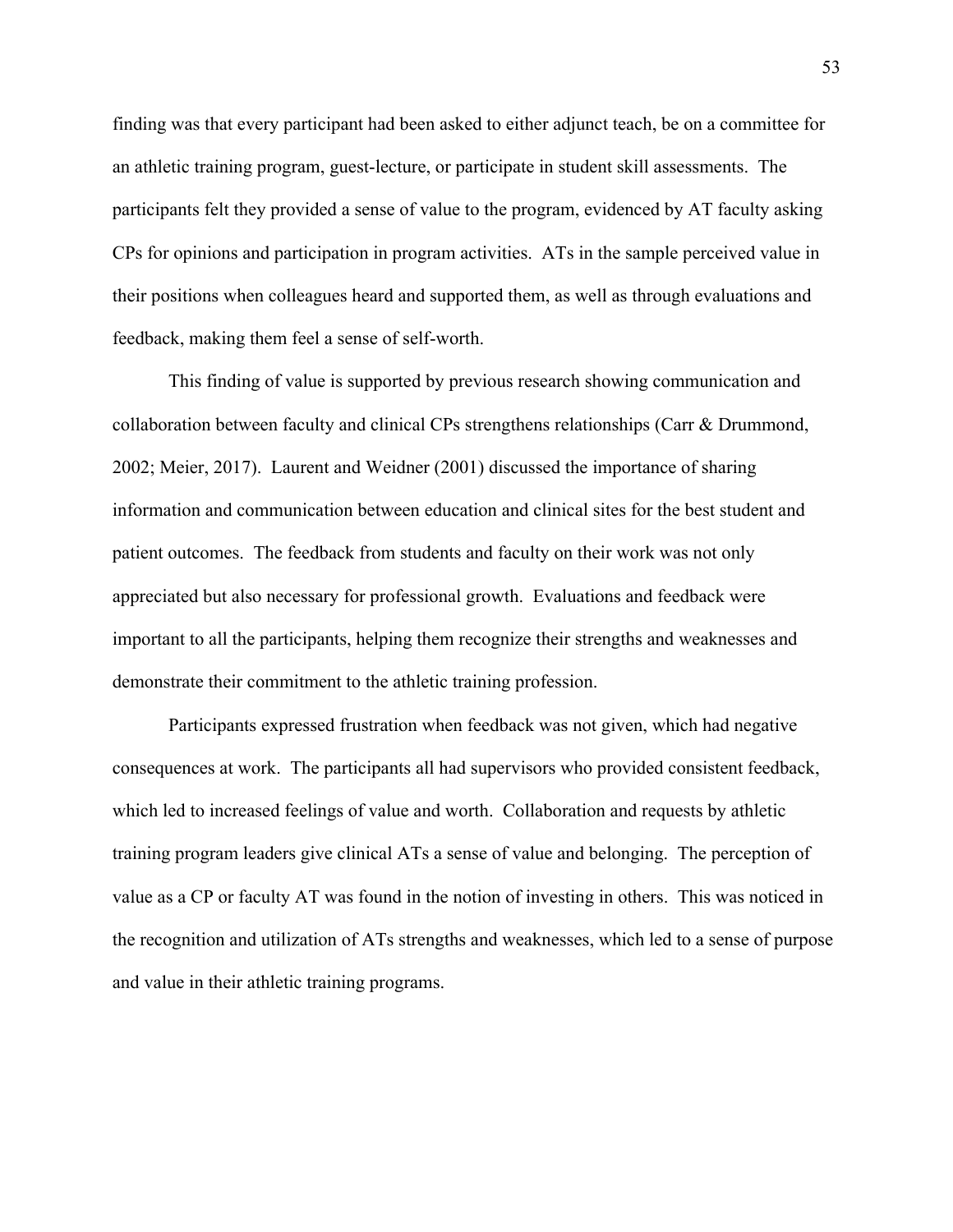#### **Implications and Recommendations for Action**

The theory–practice gap was the theoretical framework used in this research study (Abu-Saad Huijer, 2010; Akram, Mohamad, & Akram, 2018; Baxter, 2007; EL Hussein & Osuji, 2016; Fine, 1976; Jeffries et al., 2013; Streveler, 2013). This theory was applicable to the implementation of the 2020 Standards. The timing of these standards highlights the divergence of educational knowledge and clinical practice—the 2020 Standards have been updated with education content not taught before 2018 (Abu-Saad Huijer, 2010; EL Hussein & Osuji, 2016).

One implication from this study is the importance of having clinical ATs report to academics to develop stronger working relationships and a sense of cohesiveness to improve student learning. Strong clinical preceptors are imperative to an athletic training program (CAATE, 2020; Carr & Drummond, 2002, Meier, 2017). Regardless of the updated standards, highlighting the value and current educational knowledge of CPs is important. CPs know roughly 90% of the educational content of the 2020 Standards; only several additional learning objectives require further professional development. According to participants, to put these concerns to rest, the program's faculty should communicate and host educational sessions or inservices for the CPs.

Many of the standards or competencies in the 2020 Standards address the core learning objectives taught in athletic training programs since 2002 (NATA, 2020). Evaluations, therapeutic modalities, and rehabilitation of orthopedic injuries are integral parts of the profession, and these standards do not diminish that. Modulating and concentrating only on the added skills in the Standard update could hinder progress and foster fear among CPs in athletic training programs. A plan is needed to communicate the training of CPs clearly, provide opportunities for learning the new standards, and clarify the expectations of CPs within the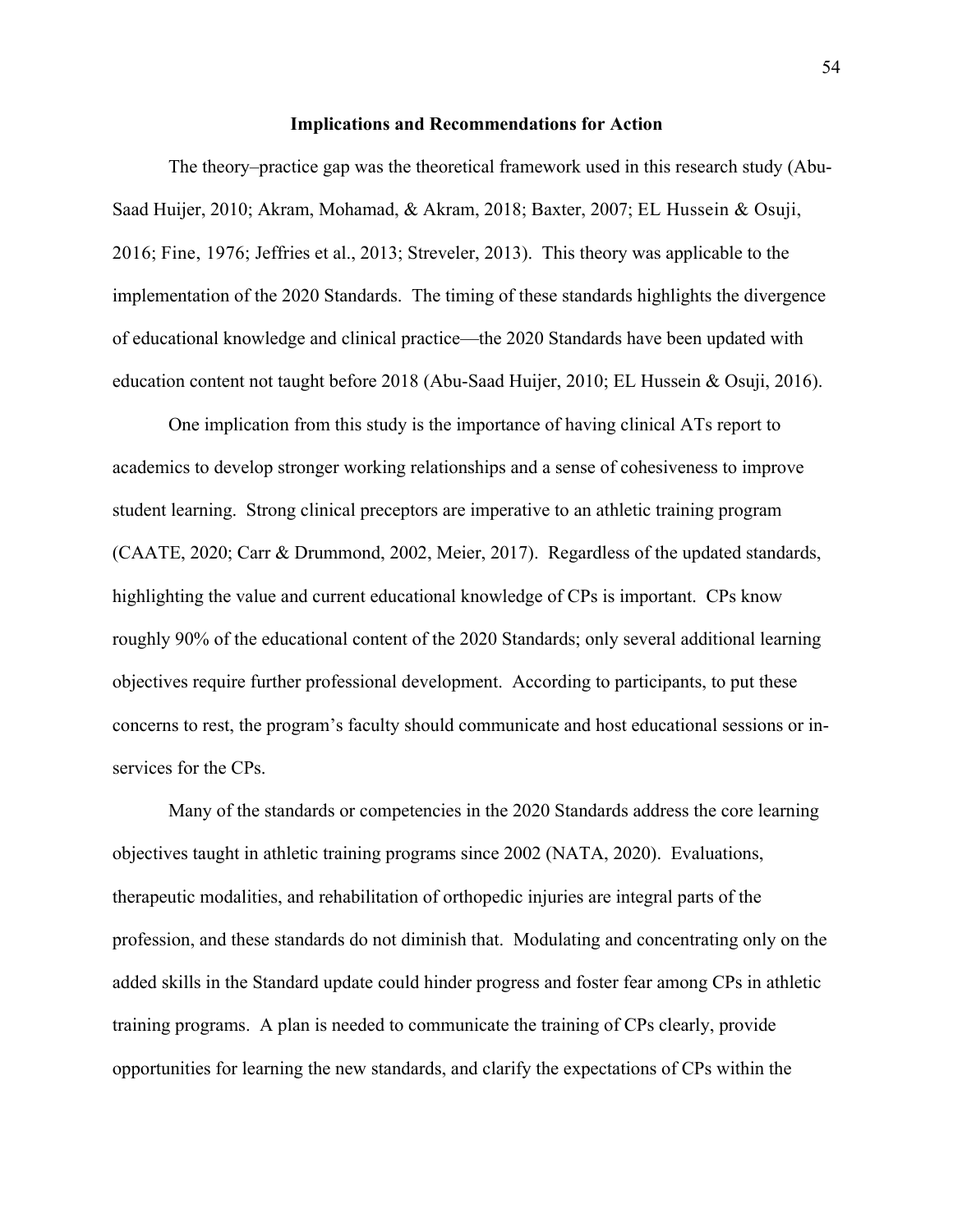program. CAATE (2020) has stated the new skills can be taught through simulation; therefore, ATs who have not learned these skills will not lose their ability to be CPs. This caveat may relieve pressure on CPs to evaluate students on these skills and concentrate instead on patient care and other job responsibilities associated with athletic training.

#### **Recommendations for Further Study**

Further study is recommended regarding ATs' support and working relationships within the predominant athletics organizational model. This qualitative study included participants in both the medical and academic organizational models; thus, a comparison of findings with the athletics model could produce different findings. Additionally, a study on the athletics model could provide data to ascertain the best organizational model to support ATs' attitudes, health, and well-being (Mazerolle et al., 2017). Another qualitative study could compare the three organizational models, extending athletic training research.

The implementation of the 2020 Standards requires communication between the academic program and clinical preceptors (CAATE, 2020). A recommendation for future research is to repeat this qualitative study after the execution of the 2020 Standards. A comparison of perceptions about support and positive working relationships could be conducted. Data could be analyzed to determine if the communication styles found could be reproduced after a successful implementation. Future research to examine the impact of enrollment size is a further consideration. Specifically, future research is recommended to explore if larger institutions with a higher number of faculty and staff and increased access to resources may present different findings regarding the impacts of working relationships between faculty athletic trainers and clinical preceptors.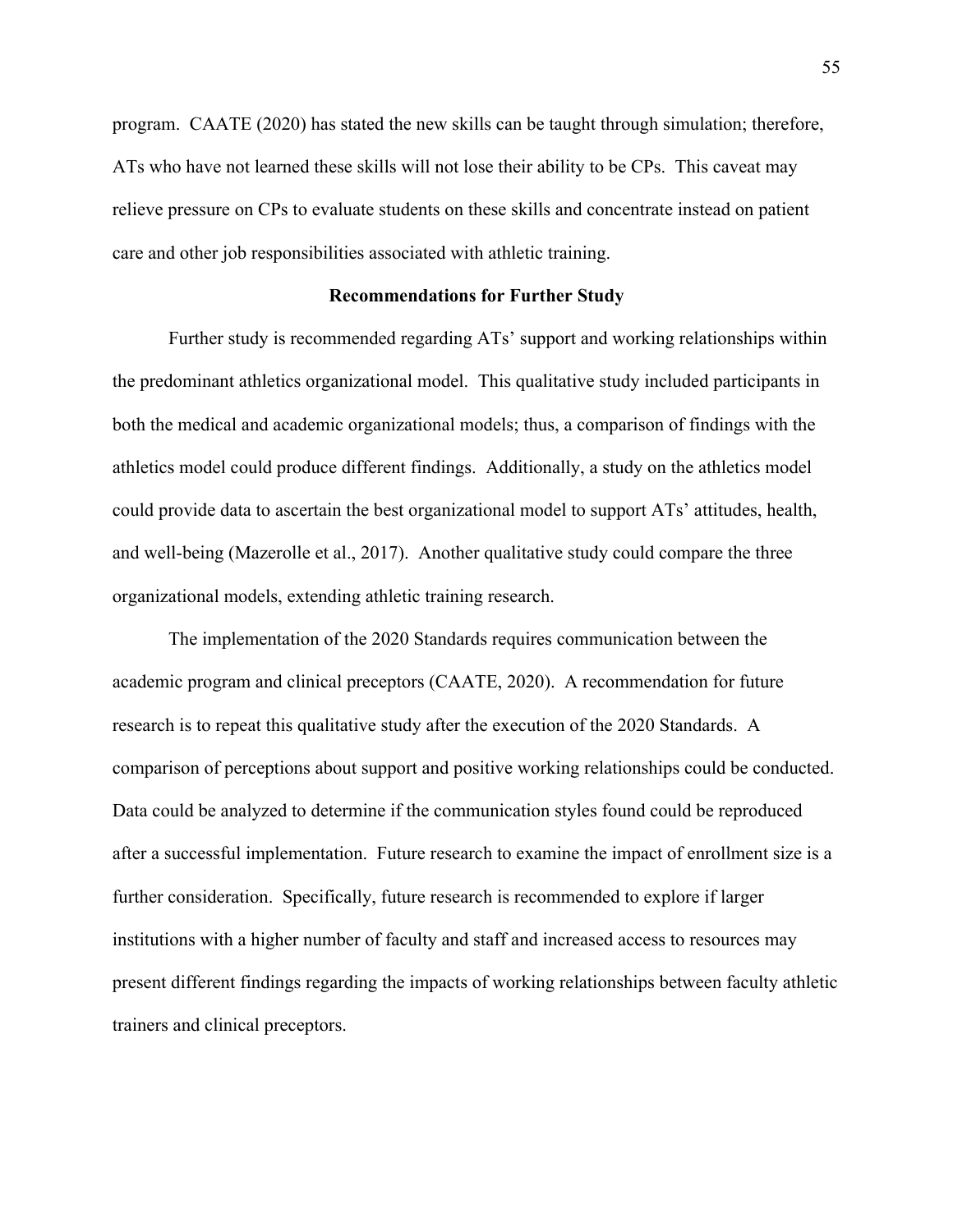Further, another point of interest could involve investigating how athletic training programs institute trainings for clinical preceptors to address the skills gap. Evaluating the processes employed by academic programs for CP trainings two years after implementation could add to the theory–practice gap research in athletic training. This research could help future athletic training program leaders choose effective techniques to reduce the gap between educational content and clinical skills.

#### **Conclusion**

In this qualitative study, the researcher explored the theory–practice gap using an interpretive phenomenological approach to assess the attitudes and perceptions of working relationships between clinical and faculty ATs at CAATE-accredited institutions. The introduction of new standards by the athletic training accrediting body presented a timely opportunity to study a theory–practice gap in terms of working relationships between these two groups, which must collaborate for student learning. The study's findings emerged from interviews with eight participants who were associated with CAATE-accredited programs enrolling 5,000 or fewer students.

Theme 1 was communication, with a subtheme of communication around the 2020 Standards. The findings showed that frequent communication—for example, feedback, meetings, trainings, and collaboration—was important to the working relationships of the participants. The new standards presented a challenge to all involved but were seen as a positive opportunity for professional growth. Theme 2, support, was clarified by three subthemes: job position, positive working relationships, and value, all of which were interconnected and important in the data analysis. The feeling of support from administrators and colleagues in their respective job positions was positive for all the participants. ATs in the sample perceived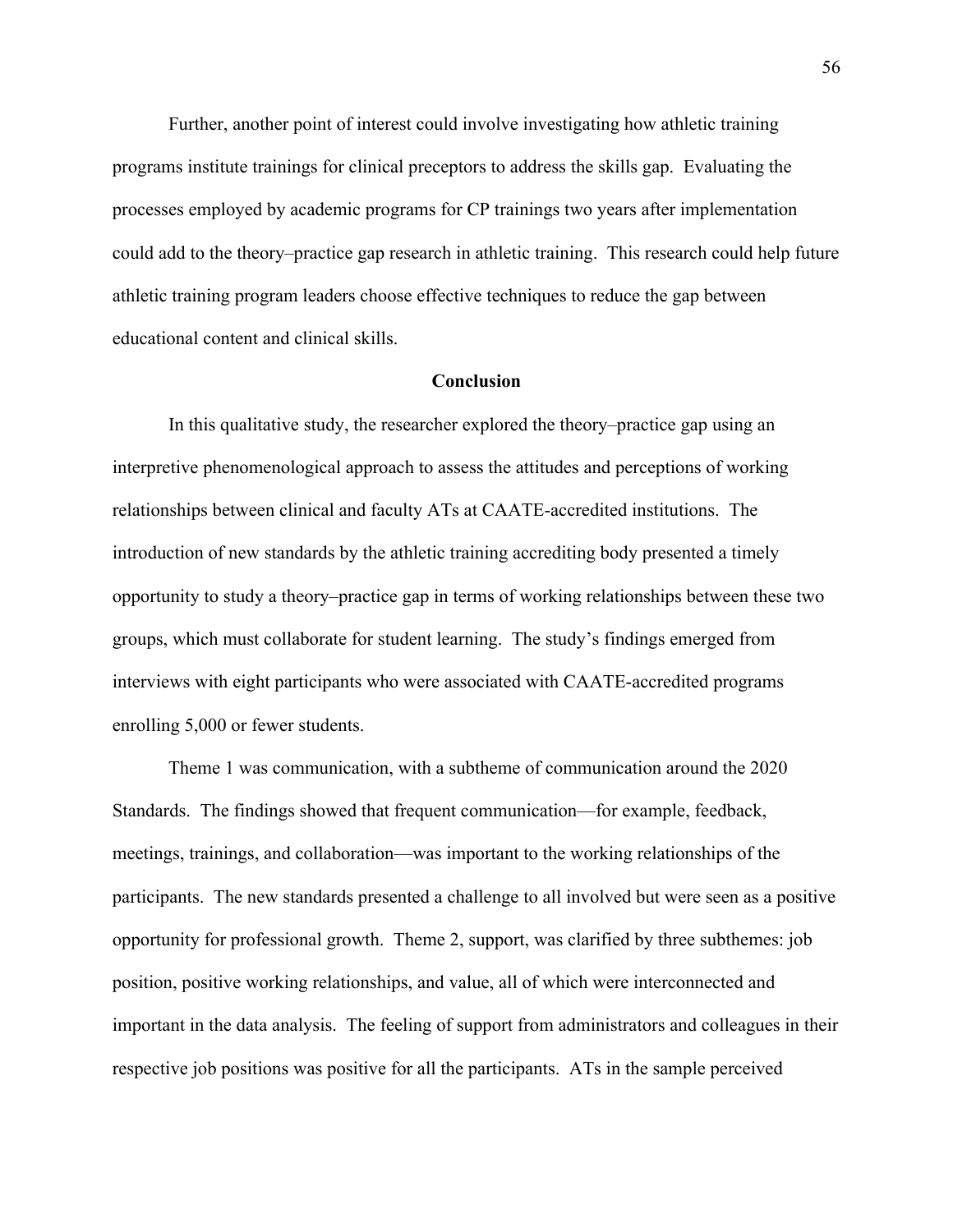collaboration on teaching, evaluating students' skills, and regular communication as valued and conducive to positive working relationships. The feeling of working together for student education and being supported with professional development and growth was an important finding.

Clear communication about the 2020 Standards set forth by the CAATE will be imperative for program development (CAATE, 2020). The athletic training program leaders will need to provide clinical skill trainings for CPs, clearly delineate roles, and communicate the curricular content to support positive working relationships between CPs and AT faculty. If a supportive environment is present, communication is frequent, and value is felt in their job positions, ATs' perceptions of positive working relationships will likely last.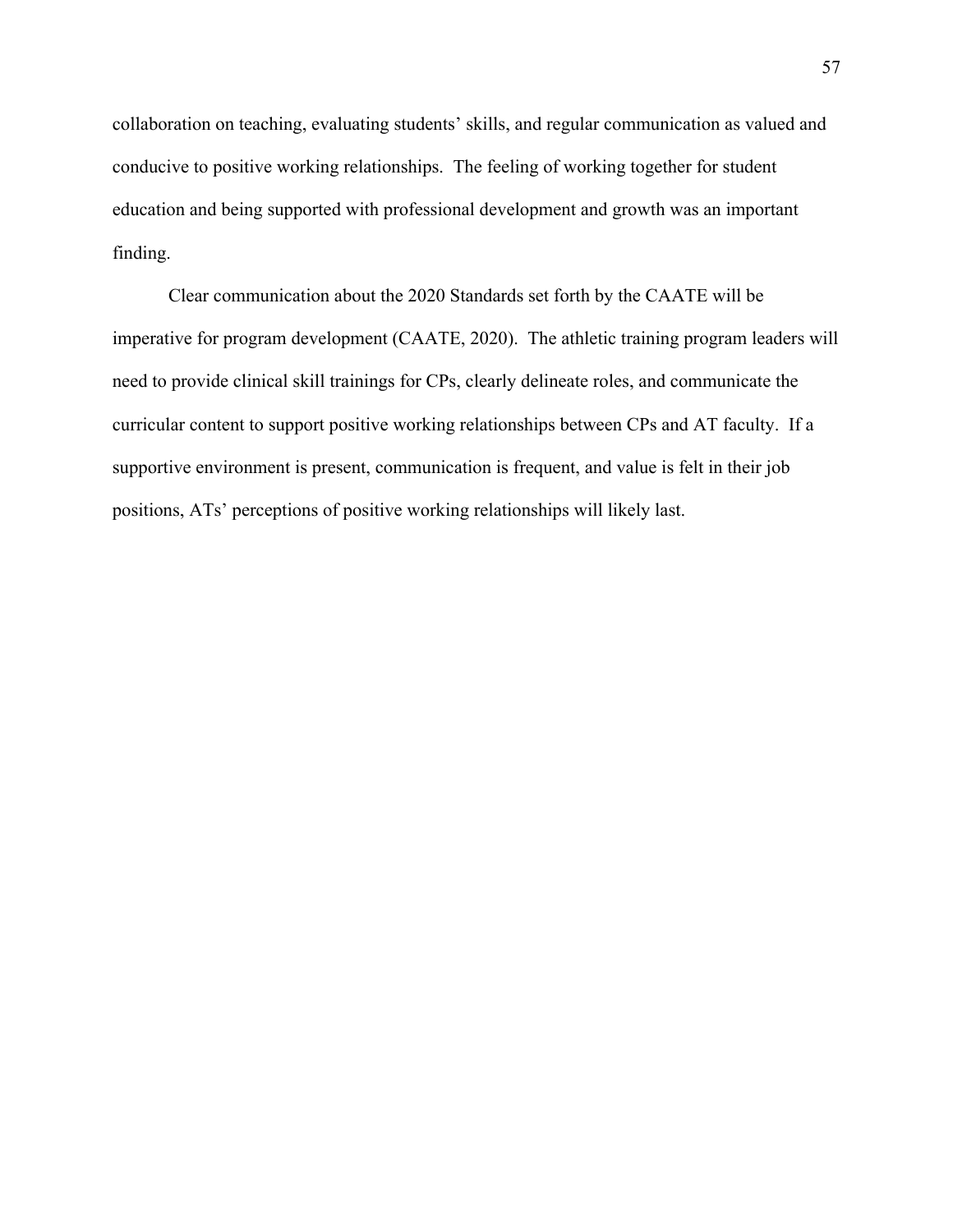#### REFERENCES

- Abu-Saad Huijer, H. (2010). Transformational nursing partnerships between academia and practice. *International Journal of Nursing Studies, 47*(10), 1199–1200. doi:10.1016/j.ijnurstu.2009.10.005
- Akram, A. S., Mohamad, A., & Akram, S. (2018). The role of clinical instructor in bridging the gap between theory and practice in nursing education. *International Journal of Caring Sciences, 11*(2), 876–882. doi:10.19080/jojnhc.2018.07.555707
- Baxter, P. (2007). The CCARE model of clinical supervision: Bridging the theory–practice gap. *Nurse Education in Practice*, *7*(2), 103–111. doi:10.1016/j.nepr.2006.06.007
- Beane, A., Padeniya, A., De Silva, A., Stephens, T., De Alwis, S., Mahipala, P. G., . . . Haniffa, R. (2017). Closing the theory to practice gap for newly qualified doctors: Evaluation of a peer-delivered practical skills training course for newly qualified doctors in preparation for clinical practice. *Postgraduate Medical Journal, 93*(1104), 592. doi:10.1136/postgradmedj-2016-134718
- BOC (Board of Certification for the Athletic Trainer). (2020). *Home page*. Retrieved from www.bocatc.org
- Bolman, L., & Deal, T. (2013). *Reframing organizations: Artistry, choice and leadership* (5th ed.). San Francisco, CA: Jossey-Bass.
- Botma, Y., Heyns, T., Van Rensburg, G. H., & Coetzee, I. M. (2013). A conceptual analysis of transfer of learning in health sciences education. *African Journal for Physical Health Education, Recreation and Dance, 19*, 32-43.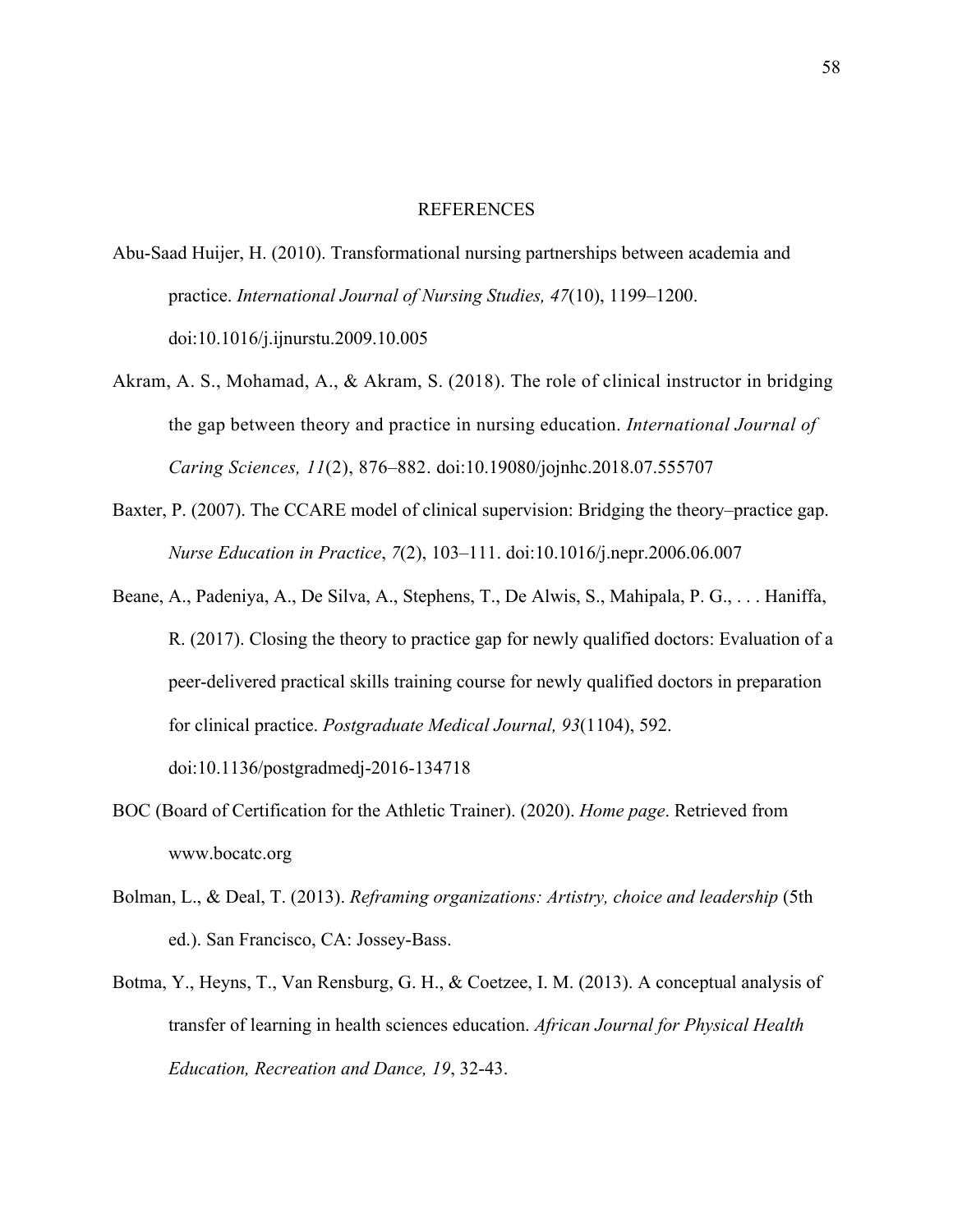- CAATE (Commission of Accreditation on Athletic Training Education). (2020). *Standards for accreditation for post-professional degree programs.* Retrieved from https://caate.net /wp-content/uploads/2018/02/2014-Standards-for-Accreditation-of-Post-Professional-Degree-Programs\_.pdf
- Carr, D., & Drummond, J. (2002, October-December). Collaboration between athletic training clinical and classroom instructors. *Journal of Athletic Training*, *37*(Supplement 4), S182– S188. Retrieved from https://www.ncbi.nlm.nih.gov/pmc/articles/PMC164423/
- Craig, D. I. (2003). Educational reform in athletic training: A policy analysis. *Journal of Athletic Training, 38*(4), 351–357. PMID:14737218.
- Creswell, J. W. (2013). *Qualitative Inquiry & Research Design: Choosing among Five Approaches* (3rd ed.). Thousand Oaks, CA: SAGE.
- Creswell, J. W. (2015). *Educational research: Planning, conducting, and evaluating quantitative and qualitative research* (5th ed.). Boston, MA: Pearson.
- Delforge, G. D., & Behnke, R. S. (1999). The history and evolution of athletic training education in the united states. *Journal of Athletic Training, 34*(1), 53-61. PMID: 16558550.
- Eason, C. M., Mazerolle, S. M., & Goodman, A. (2017). Organizational infrastructure in the collegiate athletic training setting, part III: Benefits of and barriers in the medical and academic models. *Journal of Athletic Training, 52*(1), 35–44. doi:10.4085/1062-6050- 51.12.25
- Eberman, L. E., Walker, S. E., Floyd, R. T., Covassin, T., Nolton, E., Snyder Valier, A. R., . . . Earl-Boehm, J. (2019). The prioritized research agenda for the athletic training profession: A report from the strategic alliance research agenda task force. *Journal of Athletic Training, 54*(3), 237–244. doi:10.4085/1062-6050-374-18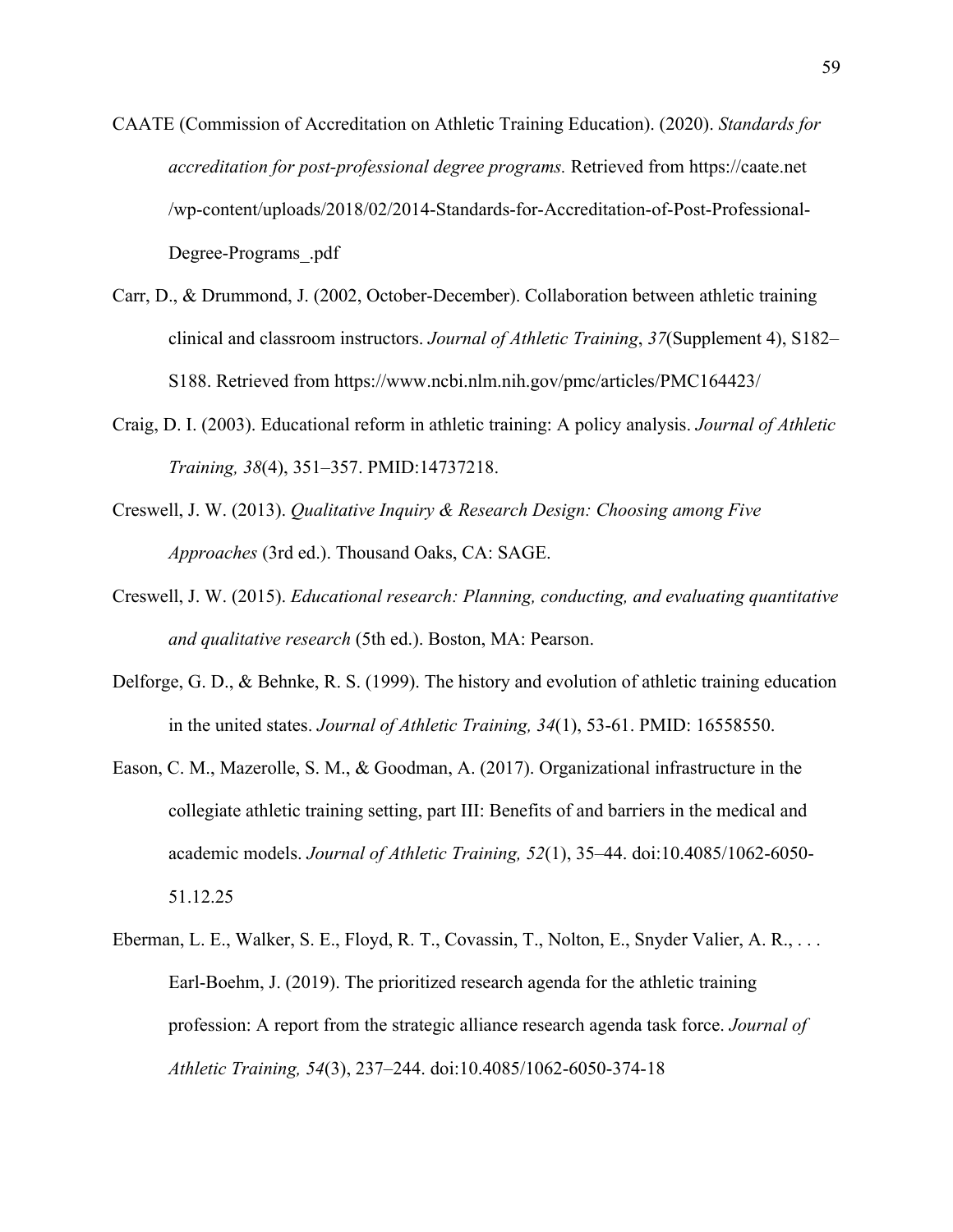- EL Hussein, M. T., & Osuji, J. (2016). Bridging the theory-practice dichotomy in nursing: The role of nurse educators. *Journal of Nursing Education and Practice*, *7*(3). doi:10.5430/jnep.v7n3p20
- Fine, R. B. (1976). Nursing educators, nursing directors: a symbiotic relationship. *Nurse Educator*, *1*(3), 4–7. doi:10.1097/00006223-197609000-00004

Gililland, Darrell Jon (2015). *The effect of problem-based learning as a tutoring intervention in athletic training education: Exploring the theory application gap in the board of certification, Inc*. (Doctoral thesis, Texas A & M University, College Station, Texas). Retrieved from http://hdl.handle.net/1969.1/155381

- Jeffries, P. R., Rose, L., Belcher, A. E., Dang, D., Hochuli, J. F., Fleischmann, D., . . . Walrath, J. M. (2013). A clinical academic practice partnership: A clinical education redesign. *Journal of Professional Nursing, 29*(3), 128–136. doi:10.1016/j.profnurs.2012.04.013
- Lauber, C. A., Toth, P. E., Leary, P. A., Martin, R. D., & Killian, C. B. (2003). Program directors' and clinical instructors' perceptions of important clinical-instructor behavior categories in the delivery of athletic training clinical instruction. *Journal of Athletic Training*, *38*(4), 336–341. PMID: 14737217.
- Laurent, T., & Weidner, T. G. (2001). Clinical instructors' and student athletic trainers' perceptions of helpful clinical instructor characteristics. *Journal of Athletic Training*, *36*(1), 58–61. PMID: 12937516.
- Mazerolle, S., Bowman, T., & Dodge, T. (2014). The professional socialization of the athletic trainer serving as a preceptor. *Journal of Athletic Training*, *49*(1), 75–82. doi:10.4085/1062-6050-48.6.16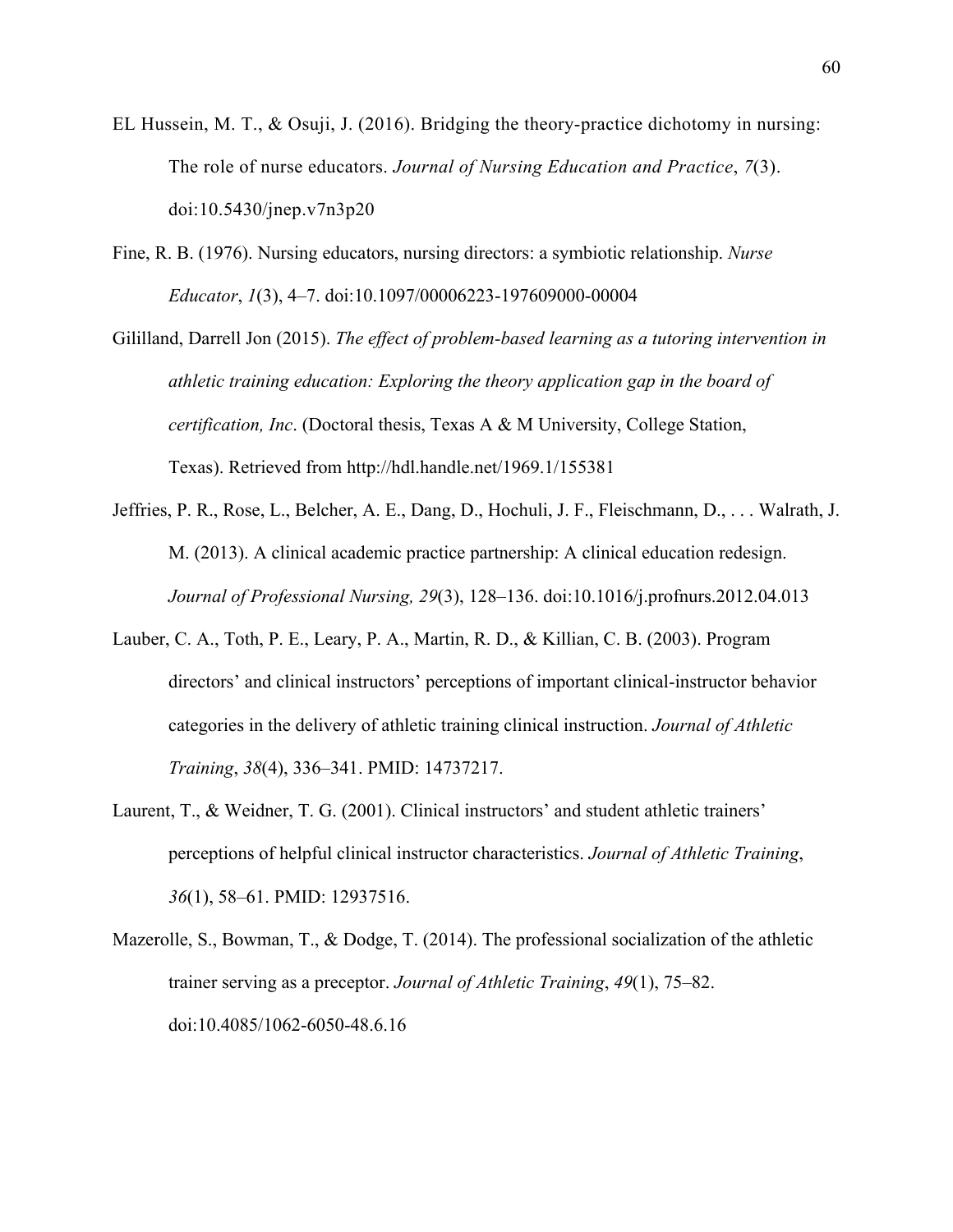- Mazerolle, S. M., & Eason, C. M. (2018). The organizational climate in collegiate athletics: An athletic trainer's perspective. *Journal of Athletic Training*, *53*(1), 88–97. doi:10.4085/1062-6050052.12.24
- Meier, M. E. (2017). *Athletic training preceptors' perceptions of physical presence, cooperation, and communication with athletic training program directors* (Doctoral dissertation, Iowa State University, University in Ames, Iowa). Available from https://lib.dr.iastate.edu/etd/16936
- Mentor. (2018). In *Merriam-Webster Dictionary* (online). Retrieved from https://www.merriamwebster.com/dictionary/mentor
- Mokris, R. L. (2012). *Clinical instructors' perceptions of the importance of affective behaviors in undergraduate athletic training clinical education* (Doctoral dissertation, Indiana University of Pennsylvania, Indiana, Pennsylvania). Retrieved from http://citeseerx.ist .psu.edu/viewdoc/download?doi=10.1.1.862.7880&rep=rep1&type=pdf
- NATA (National Athletic Trainers Association). (2018). *Resources page*. Retrieved from https://www.nata.org/professional-interests/job-settings/higher-education/resources
- Nottingham, S., Barrett, J. L., Mazerolle, S. M., & Eason, C. M. (2016). Examining the role mentorship plays in the development of athletic training preceptors. *Athletic Training Education Journal*, *11*(3), 127–137. doi:10.4085/1103127

Ogilvie, L., Strang, V., Hayes, P., Raiwet, C., Andruski, L., Heinrich, M., . . . Morris, H. (2004). Value and vulnerability: Reflections on joint appointments. *Journal of Professional Nursing: Official Journal of the American Association of Colleges of Nursing*, *20*(2), 110–117. doi:10.1016/j.profnurs.2004.02.007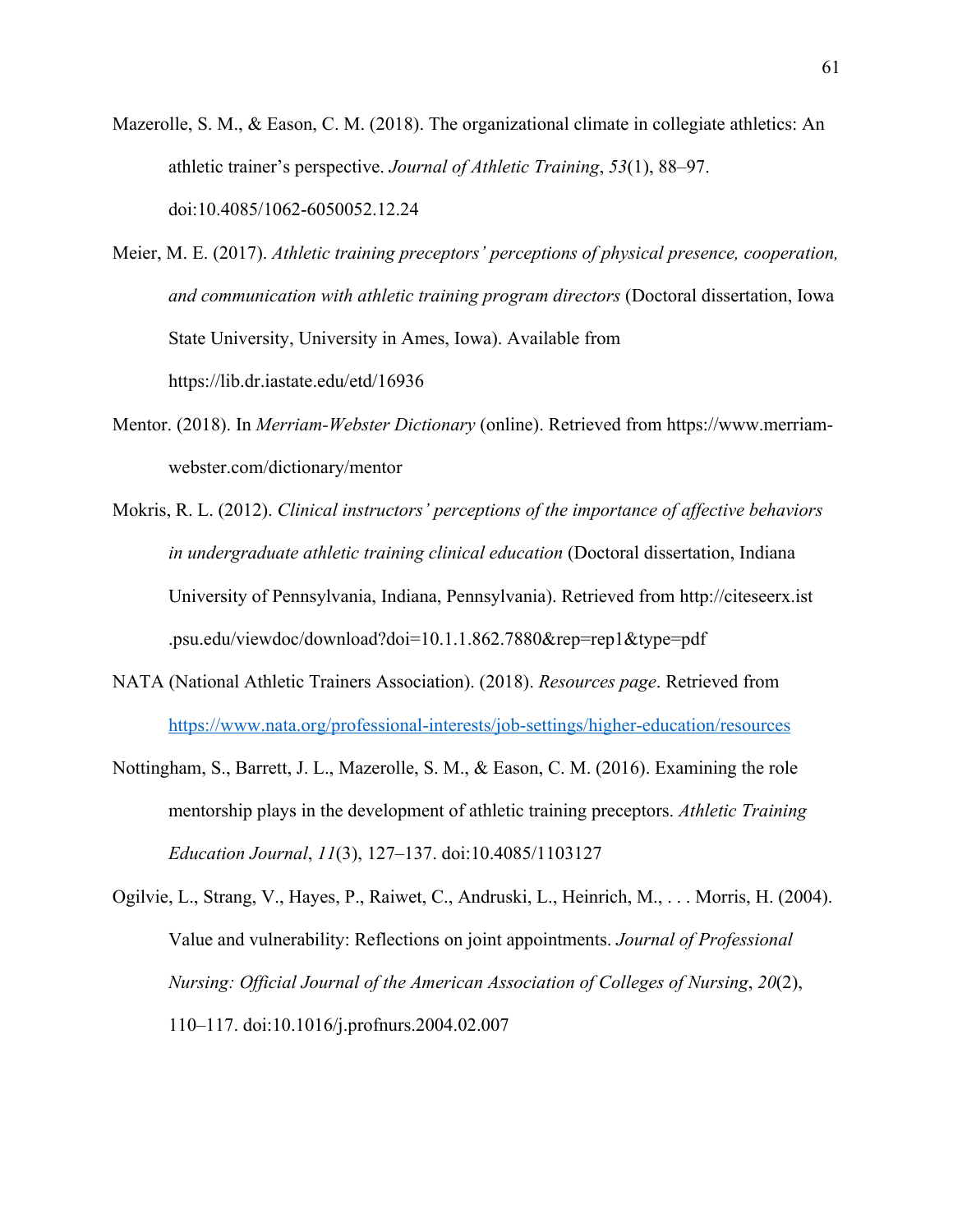- Ousey, K., & Gallagher, P. (2010). The clinical credibility of nurse educators: Time the debate was put to rest. *Nurse Education Today*, *30*(7), 662–665. doi:10.1016/j.nedt.2009.12.021
- Palmieri-Smith, R. (2018). Celebrating the advancement of the athletic training profession over the past 10 years: Highlights of key achievements made by the National Athletic Trainers' Association. *Sports Health*, *10*(3), 205–207. doi:10.1177/1941738118768219
- Pannucci, Christopher J. M.D., M.S.; Wilkins, Edwin G. M.D., M.S. (2010). Identifying and Avoiding Bias in Research*. Plastic and Reconstructive Surgery, 126*(2), 619-625. doi: 10.1097/PRS.0b013e3181de24bc
- Pathak, V., Jena, B., & Kalra, S. (2013). Qualitative research. *Perspectives in Clinical Research*, *4*(3), 192. doi:10.4103/2229-3485.115389
- Patton, M. Q. (1999). Enhancing the quality and credibility of qualitative analysis. *Health Services Research*, *34*(5/Pt 2), 1189–1208. Retrieved from https://www.ncbi.nlm.nih.gov /pmc/articles/PMC1089059/. PMID:10591279
- PATS (Pennsylvania Athletic Trainers' Society). (2020). *Legislatives page*. Retrieved from https://www.gopats.org/legislative
- Pike, A. M., Eason, C. M., Stearns, R. L., Tosakoon, S., & Casa, D. J. (2019). Legislators' perceptions and knowledge of the athletic training profession: Specific considerations for secondary schools. *Journal of Athletic Training, 54*(11), 1140–1148. doi:10.4085/1062- 6050-29-19
- Risjord, M. (2010). *Nursing knowledge: Science, practice and philosophy*. Hoboken, NJ: Wiley-Blackwell.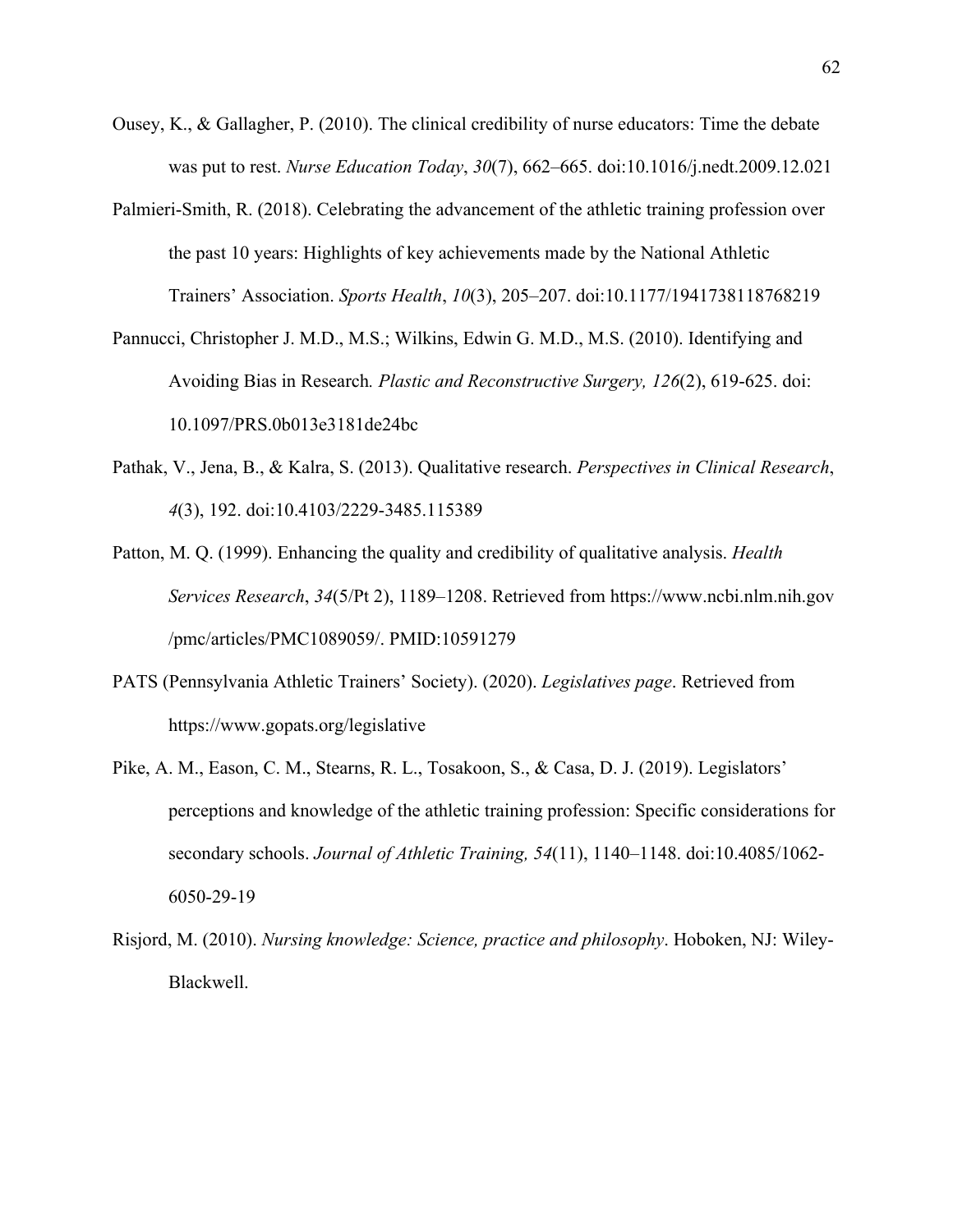Rosauer, J. C. (2014). *Perceived vs actual clinical performance of athletic training students: The prohibition story less traveled* (Doctoral dissertation). Indiana State University, Terre Haute, Indiana. doi:10.1136/postgradmedj-2016-134718

- Rundio, A., Jr., Warner, J. A., & Warner, B. J. (1992). Joint appointment: An example of a cooperative effort between service and education. *The Health Care Supervisor*, *11*(1), 50. PMID:10120036
- Smith, J. A., & Osborn, M. (2015). Interpretative phenomenological analysis as a useful methodology for research on the lived experience of pain. *British Journal of Pain*, *9*(1), 41–42. doi:10.1177/2049463714541642
- Streveler, M. J. (2013). *Students' perception of a theory-practice gap in athletic training education* (Doctoral dissertation). University of Minnesota. Retrieved from https://hdl.handle.net/11299/151388
- Stiltner, S., & Kutz, M. (2018). The "mentorship competency assessment of research mentors" applied to perceived effectiveness of athletic training clinical preceptors. *Journal of Sports Medicine and Allied Health Sciences: Official Journal of the Ohio Athletic Trainers' Association*, *4*(1). doi:10.25035/jsmahs.04.01.04
- Weddle, M. L., & Sellheim, D. O. (2009). An integrative curriculum model preparing physical therapists for vision 2020 practice. *Journal of Physical Therapy Education*, *23*(1), 12–21. doi:10.1097/00001416-200901000-00003
- Weidner, T. G., & Henning, J. M. (2002). Historical perspective of athletic training clinical education. *Journal of Athletic Training*, *37*(Supplement 4), S222–S228. PMID:12937549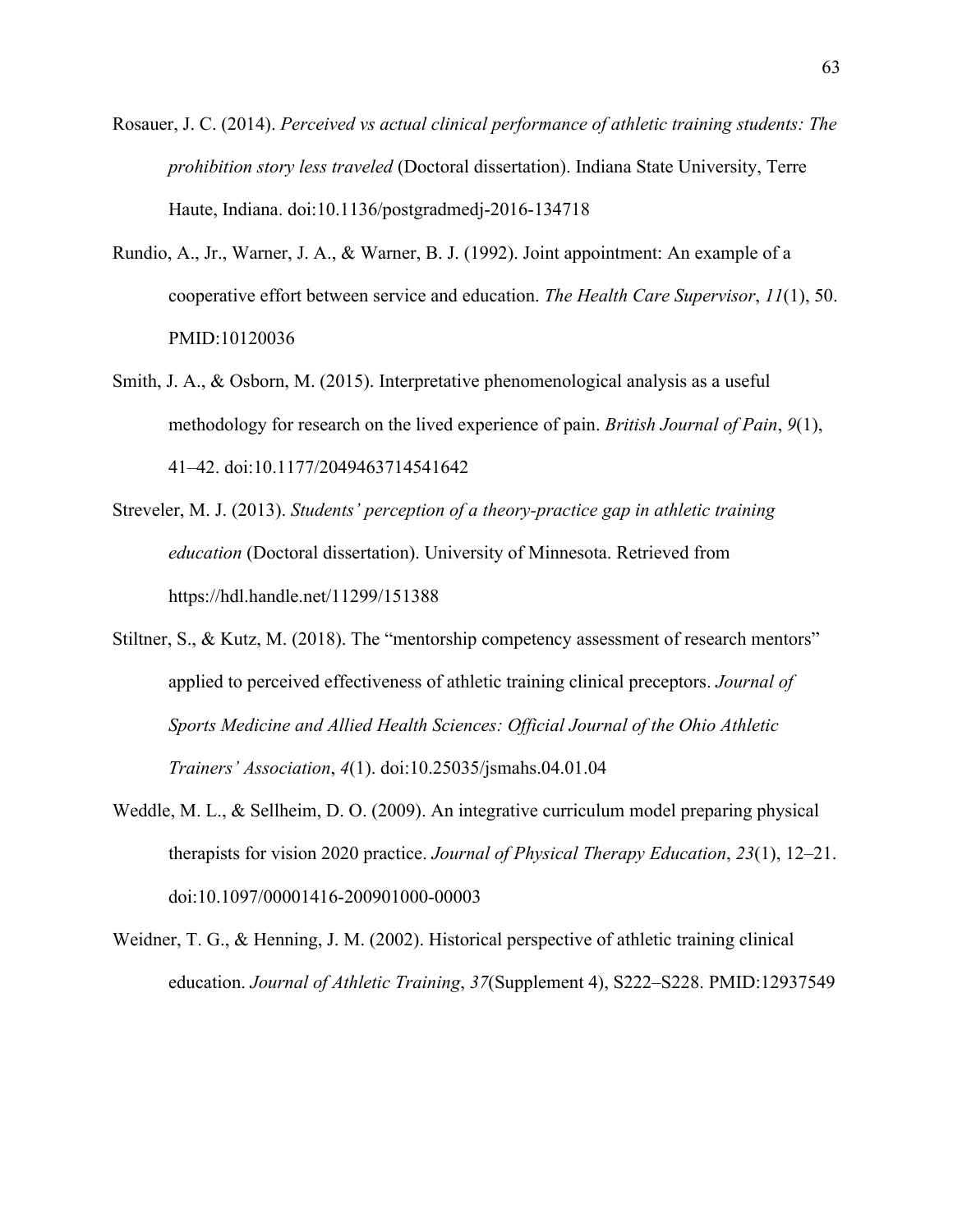- Welch, A., & Dawson, P. (2006). Closing the gap: Collaborative learning as a strategy to embed evidence within occupational therapy practice. *Journal of Evaluation in Clinical Practice, 12*(2), 227–238. doi:10.1111/j.1365-2753.2005.00622.x
- Wright, S. R., & Homer, M. (2017). Addressing the theory-practice gap in assessment. *Perspectives on Medical Education*, *6*(1), 7–9. doi:10.1007/s40037-016-0323-z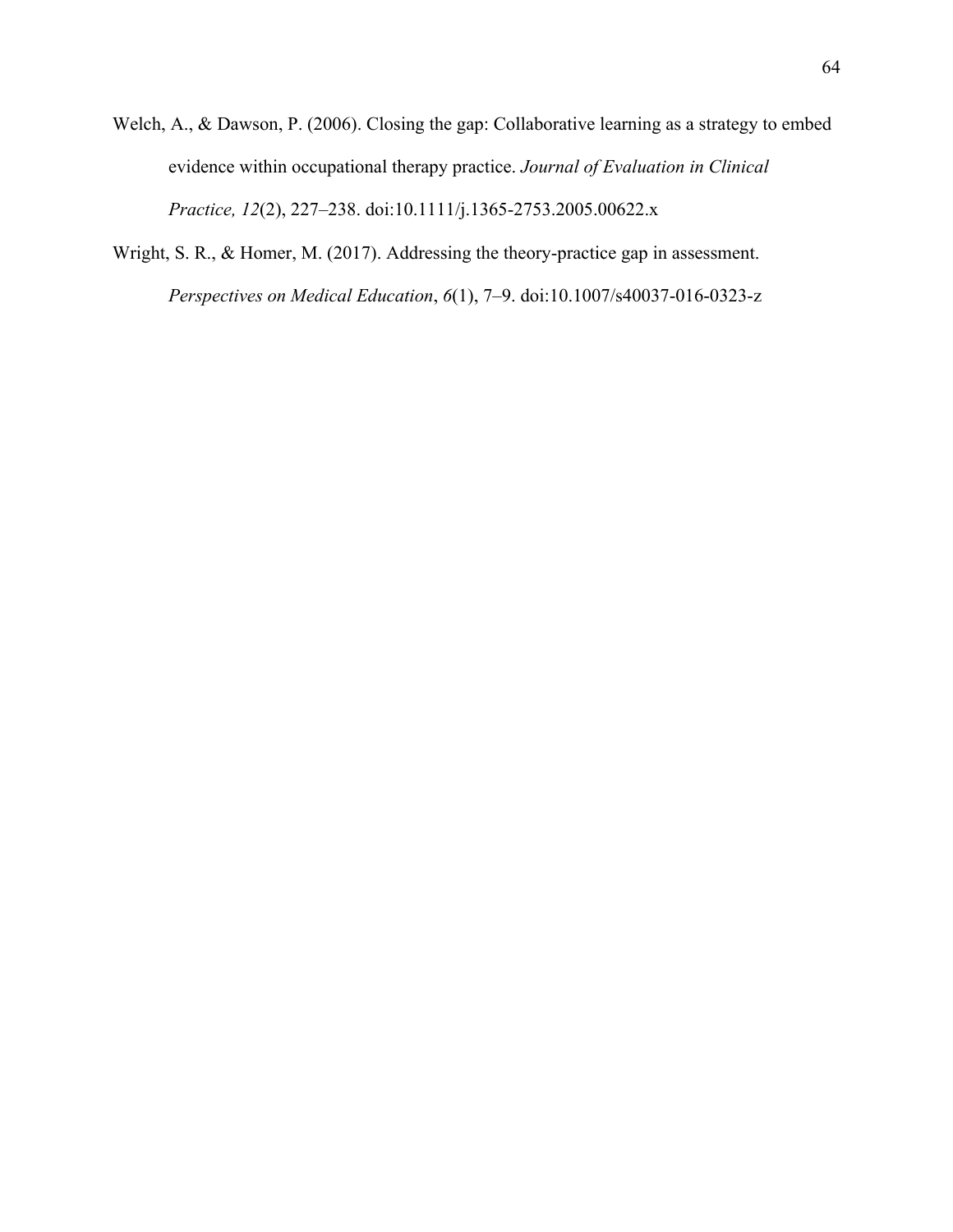#### **APPENDIX A:**

### **FIRST STUDY INVITATION TO PARTICIPANTS**

## **University of New England**

Dear Athletic Trainer,

My name is Kathy Williams and I am a doctoral student at University of New England for Educational Leadership. I am emailing to invite you to participate in a research study on assessment of working relationships between athletic training faculty and clinical preceptors. My interest is in interviewing athletic training faculty and clinical preceptors at CAATE-accredited institutions. If you know of others at your institution who would qualify for this study, I ask you to forward this email onto them.

I would like the opportunity to interview you via a Zoom or phone session that will last approximately 30 – 60 minutes. Participation in this study is voluntary and you can withdraw at any time. The University of New England Institutional Review Board has deemed this study exempt. If you are interested in participating in this study or would like to know more about this opportunity, please respond with your contact information. A consent form will be sent to you via email for signature and a link to schedule an appointment time for the interview.

If you have further questions regarding this study, please contact Kathy Williams at XXX-XXX-XXXX or kwilliams28@une.edu.

Thank you for your consideration!

Sincerely,

Kathleen Williams MA, LAT, CSCS

*Participants for this study were selected from the CAATE website as "in good standing" athletic training programs or listed the universities website as a clinical athletic trainer located in the state of Pennsylvania.*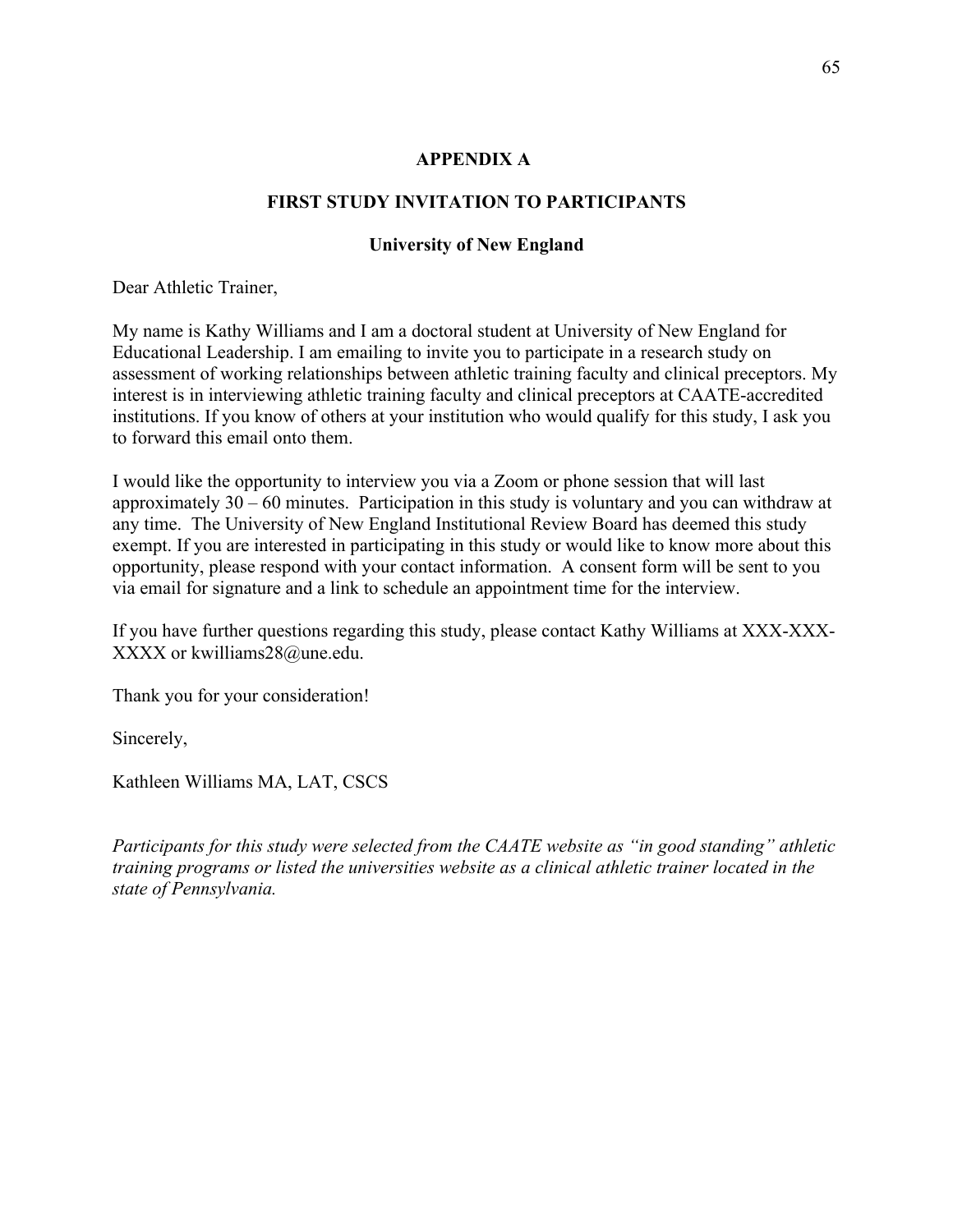#### **APPENDIX B:**

#### **SECOND STUDY INVITATION TO PARTICIPANTS**

#### **University of New England**

Dear Athletic Trainer,

This is a reminder you are invited to participate in an interview research study. My name is Kathy Williams and I am a doctoral student at University of New England for Educational Leadership. The purpose of the study is to explore the assessment of working relationships between athletic training faculty and clinical preceptors.

I would like the opportunity to interview you via a Zoom or phone session that will last approximately 30 - 60 minutes. Participation in this study is voluntary and you can withdraw at any time. If you are interested in participating in this study or would like to know more about this opportunity, please respond with your contact information. A consent form will be sent to you via email for signature and a link to schedule an appointment time for the interview.

If you have any questions, please contact Kathy Williams. Thank you in advance for your consideration.

Sincerely,

Kathleen Williams MA, LAT, CSCS

*Participants for this study were selected from the CAATE website as "in good standing" athletic training programs or listed the universities website as a clinical athletic trainer located in the state of Pennsylvania.*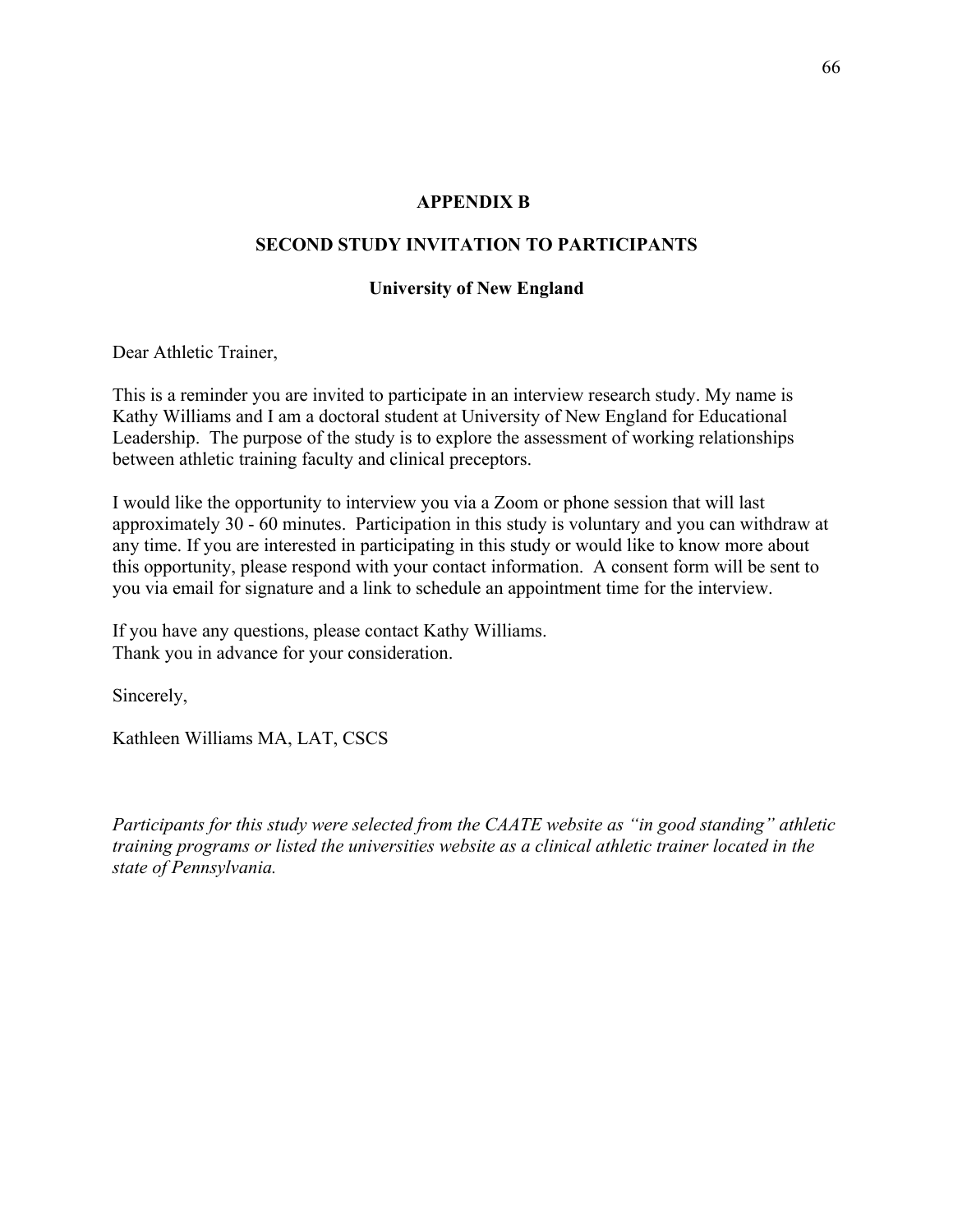#### **APPENDIX C:**

#### **INTERVIEW PROTOCOL**

#### **Faculty Athletic Trainers – Program Director or Clinical Education Coordinator**

Interviewee Name:

College Name:

Position Title:

- 1. How long have you been in the athletic training profession? Have you previously worked at other institutions as a faculty member or clinical preceptor?
- 2. What is your highest degree?
- 3. How long have you been at X college?
- 4. What is your role in the AT program at X college?
- 5. Does your role include joint appointment or clinical work as a preceptor?
- 6. How long have you been teaching in the athletic training program?
- 7. Describe the organizational structure of your academic department and to whom do you report.
- 8. Describe your working relationship with the clinical preceptors for the program. How often do you connect with your clinical preceptor colleagues? How do you communicate with one another and how often?
- 9. What is your perception of your value in the athletic training program at your current institution?
- 10. Tell me about a time when you received feedback on your performance as a faculty instructor. How did you handle the situation?
- 11. Tell me about your relationship with coworkers. Do you feel supported by your colleagues and the clinical preceptors?
- 12. How are you communicating to the clinical preceptors about the new *2020 Standards*? What changes have you already implemented or experienced with the implementation? How has this affected your communication to the clinical preceptors?
- 13. How is the environment within your current academic department? Describe the attitudes of other coworkers towards their job position at your institution.
- 14. What is your attitude towards daily work life?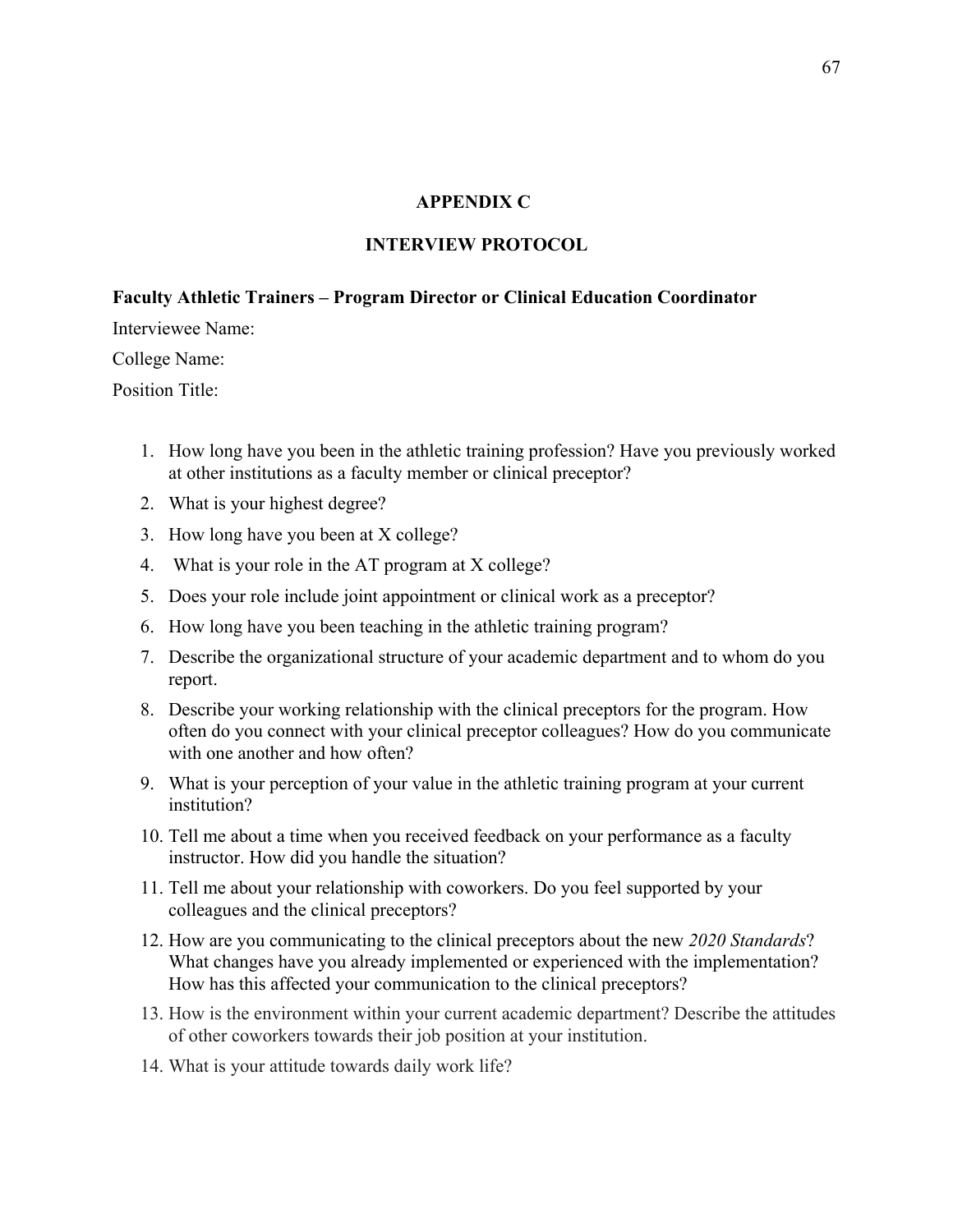#### **Clinical Athletic Trainers – Clinical Preceptors**

Interviewee Name:

College Name:

Position Title:

- 1. How long have you been in the athletic training profession? Have you previously worked at other institutions as a faculty member or clinical preceptor?
- 2. What is your highest degree?
- 3. How long have you been at X college?
- 4. What is your role in the AT program at X college?
- 5. Does your role include joint appointment or teaching in the AT program?
- 6. How long have you been a clinical preceptor in the athletic training program?
- 7. Describe the organizational structure of your department and to whom do you report?
- 8. Describe your working relationship with the athletic training faculty. How often do you communicate with one another?
- 9. What is your perception of your value in the athletic training program at your current institution?
- 10. Tell me about a time when you received feedback on your performance as a clinical preceptor. How did you handle the situation?
- 11. Tell me about your relationship with your coworkers. Do you feel supported by your colleagues and the athletic training faculty?
- 12. Are you aware of the new *2020 Standards*? How does faculty communicate to you about changes within the athletic training program? What changes have you already implemented or experienced with the new standards?
- 13. How is the environment within your current department? Describe the attitudes of other coworkers towards their job position at your institution.
- 14. What is your attitude towards daily work life?
- 15. How do you feel your opinion is valued in the athletic training program?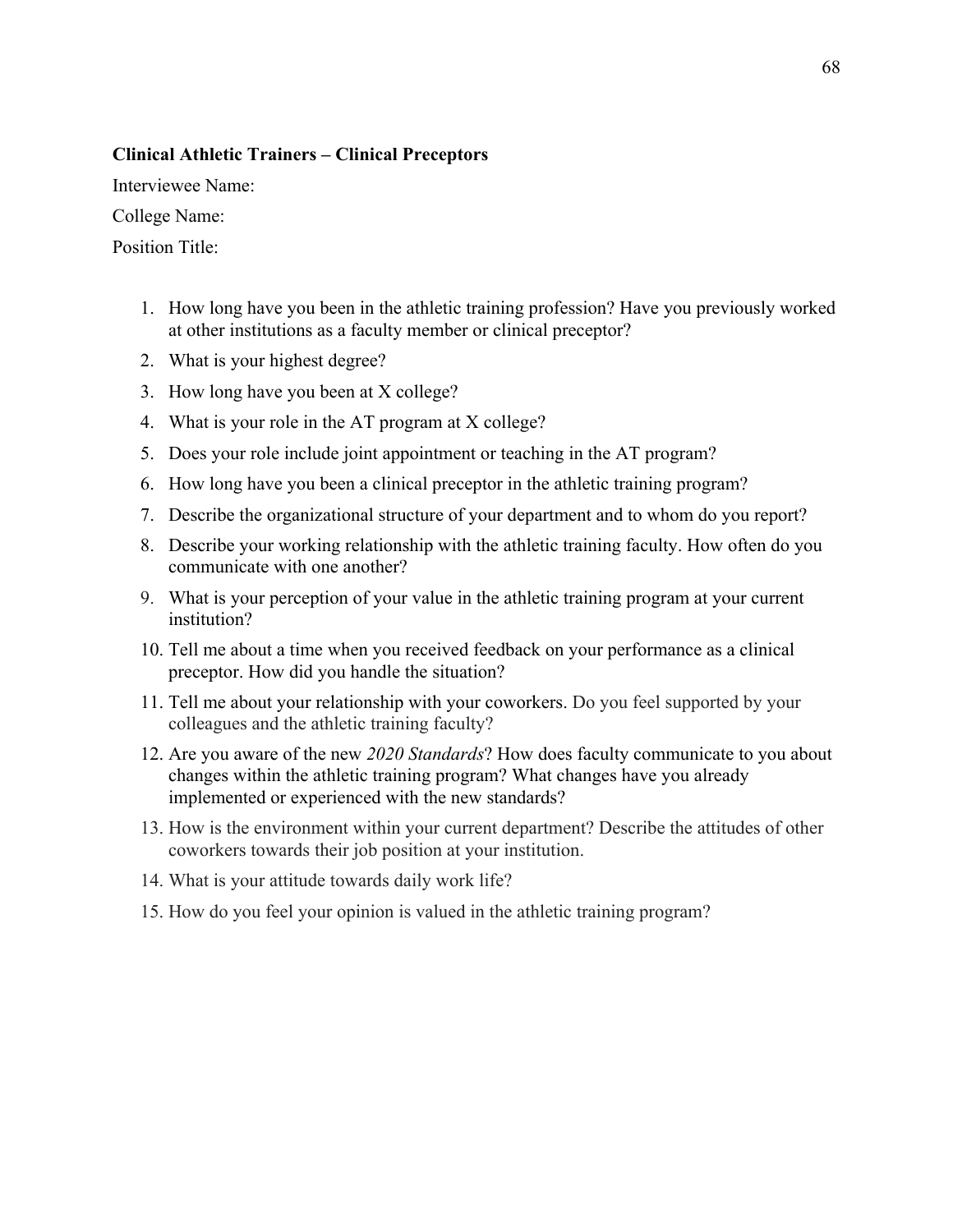#### **APPENDIX D:**

## **CONSENT FORM**

## **UNIVERSITY OF NEW ENGLAND**

## **CONSENT FOR PARTICIPATION IN RESEARCH**

### Version 8.22.18

**Project Title:** Assessment of Working Relationships between Athletic Training Program Faculty and Clinical Preceptors

### **Principal Investigator(s):** Kathleen Williams

#### **Introduction:**

- Please read this form. You may also request that the form is read to you.
- The purpose of this form is to give you information about this research study, and if you choose to participate, document that choice.
- You are encouraged to ask any questions that you may have about this study, now, during or after the project is complete. You can take as much time as you need to decide whether or not you want to participate. Your participation is voluntary.

### **Why is this research study being done?**

This research study is a dissertation requirement for University of New England to receive an Ed.D. in educational leadership.

### **Who will be in this study?**

AT faculty that serve as Program Director or Clinical Education Coordinator within CAATEaccredited athletic training programs and clinical athletic trainers that serve as clinical preceptors will be invited to participate.

### **What will I be asked to do?**

You will be asked to give your contact information and a scheduled time for an interview which will last approximately 30 - 60 minutes and conducted via phone or Zoom.

### **What are the possible risks of taking part in this study?**

No foreseeable risks are associated with this study.

### **What are the possible benefits of taking part in this study?**

There are no direct benefits for taking part in this study. Indirect benefit is to increase understanding of the working relationships between academic and clinical athletic trainers and the influence on an athletic training program.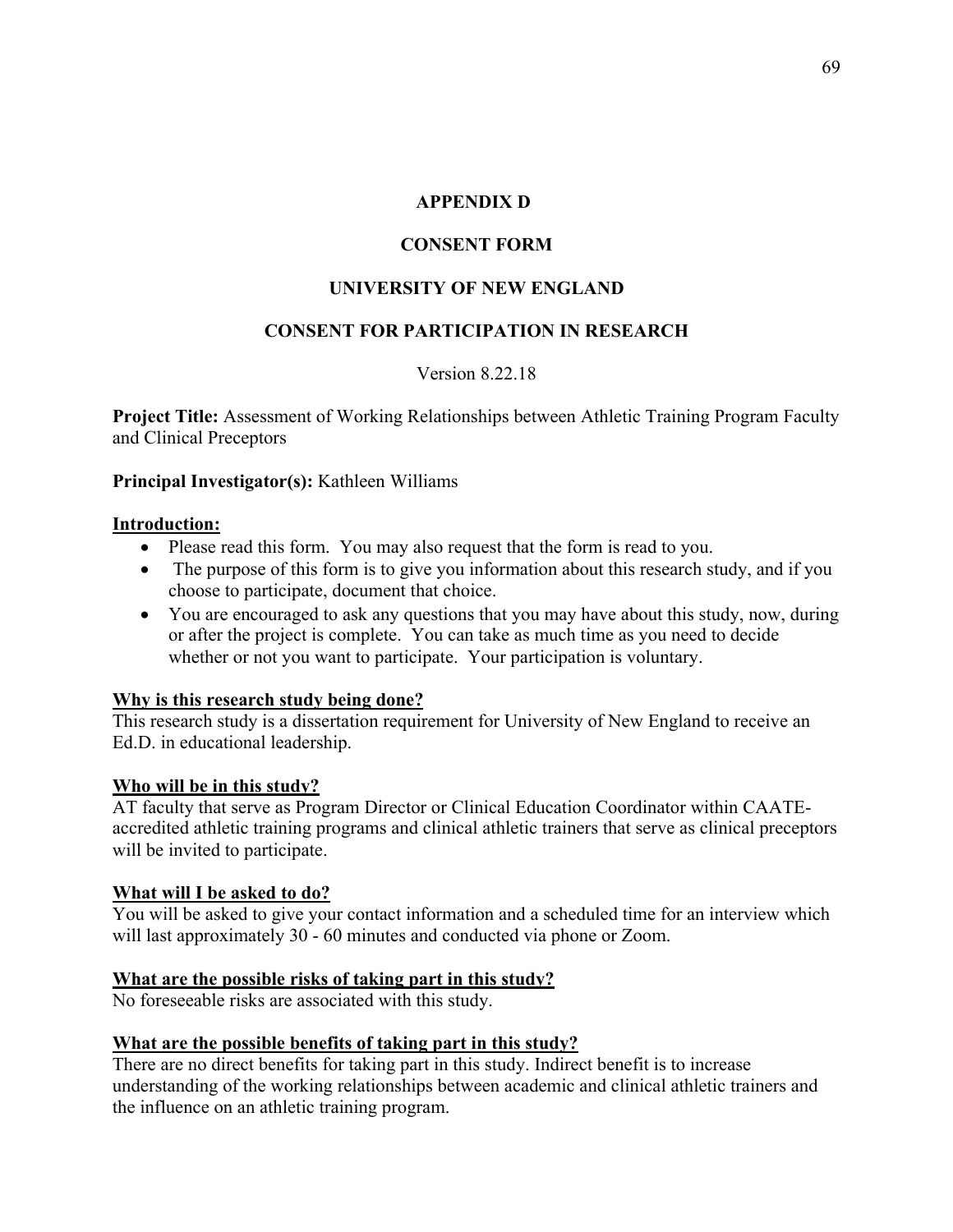# **What will it cost me?**

There is to you no cost associated with this study.

# **How will my privacy be protected?**

The research materials and participants will be kept confidential using pseudonyms and without identification of the institution.

# **How will my data be kept confidential?**

The research materials and participants identifying information will be kept confidential except from the researcher. The researcher will utilize password protected and encrypted computers for data storage and pseudonyms for interview participants. A backup storage device for data that can only be accessed by the researcher will be used to protect any and all participant information.

# **What are my rights as a research participant?**

- Your participation is voluntary. Your decision to participate will have no impact on your current or future relations with the University.
- Your decision to participate will not affect your relationship with a coworker.
- You may skip or refuse to answer any question for any reason.
- If you choose not to participate there is no penalty to you and you will not lose any benefits that you are otherwise entitled to receive.
- You are free to withdraw from this research study at any time, for any reason.
	- o If you choose to withdraw from the research, there will be no penalty to you, and you will not lose any benefits that you are otherwise entitled to receive.
- You will be informed of any significant findings developed during the course of the research that may affect your willingness to participate in the research.
- If you sustain an injury while participating in this study, your participation may be ended.

## **What other options do I have?**

• You may choose not to participate.

# **Whom may I contact with questions?**

- o The researcher conducting this study is Kathleen Williams. For more information regarding this study, please contact kwilliams28@une.edu or call 937-672-8732.
- If you choose to participate in this research study and believe you may have suffered a research related injury, please contact Laura Bertonazzi at Ibertonazzi@une.edu.
- If you have any questions or concerns about your rights as a research subject, you may call Mary Bachman DeSilva, Sc.D., Chair of the UNE Institutional Review Board at (207) 221-4567 or irb@une.edu.

# **Will I receive a copy of this consent form?**

• You will be given a copy of this consent.